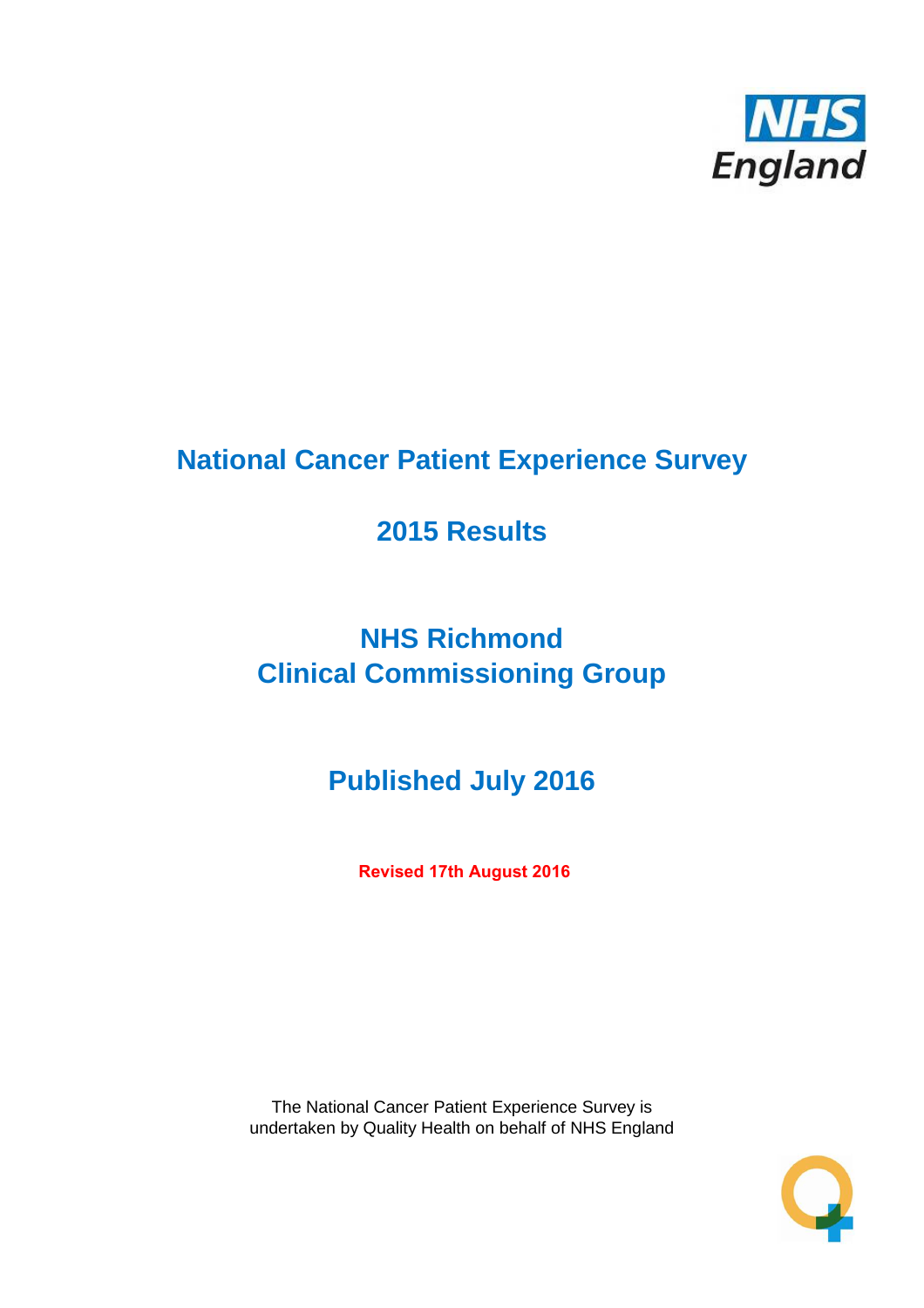#### **Report Revisions**

| <b>Report Name:</b>     | National Cancer Patient Experience Survey 2015 Results                                                                                                                                               |
|-------------------------|------------------------------------------------------------------------------------------------------------------------------------------------------------------------------------------------------|
|                         |                                                                                                                                                                                                      |
| CCG Name:               | <b>NHS Richmond CCG</b>                                                                                                                                                                              |
| Date of revision:       | 17/08/2016                                                                                                                                                                                           |
| Reason for revision(s): | Further quality assurance conducted on published data as a result of a query<br>from a Trust. Errors found affecting a small proportion of the Tumour Group<br>data for a number of Trusts and CCGs. |
|                         | The errors occurred when data was exported incorrectly for some tumour<br>types in selected CCGs and Trusts.                                                                                         |
|                         | Revisions affect Tumour Group tables only. All other scores (Unadjusted, Case<br>Mix Adjusted and Expected Range) reported for 'All Cancers' unaffected by<br>these revisions.                       |

| Detail of revisions made                    |      |          |                     |          |                    |                  |  |  |  |  |
|---------------------------------------------|------|----------|---------------------|----------|--------------------|------------------|--|--|--|--|
| <b>Report Section</b>                       | Page | Question | <b>Tumour Group</b> | Column   | Incorrect<br>Score | Revised<br>Score |  |  |  |  |
| Comparisons by tumour<br>group for this CCG | 32   | Q44      | Skin                | This CCG | 83%                | n.a.             |  |  |  |  |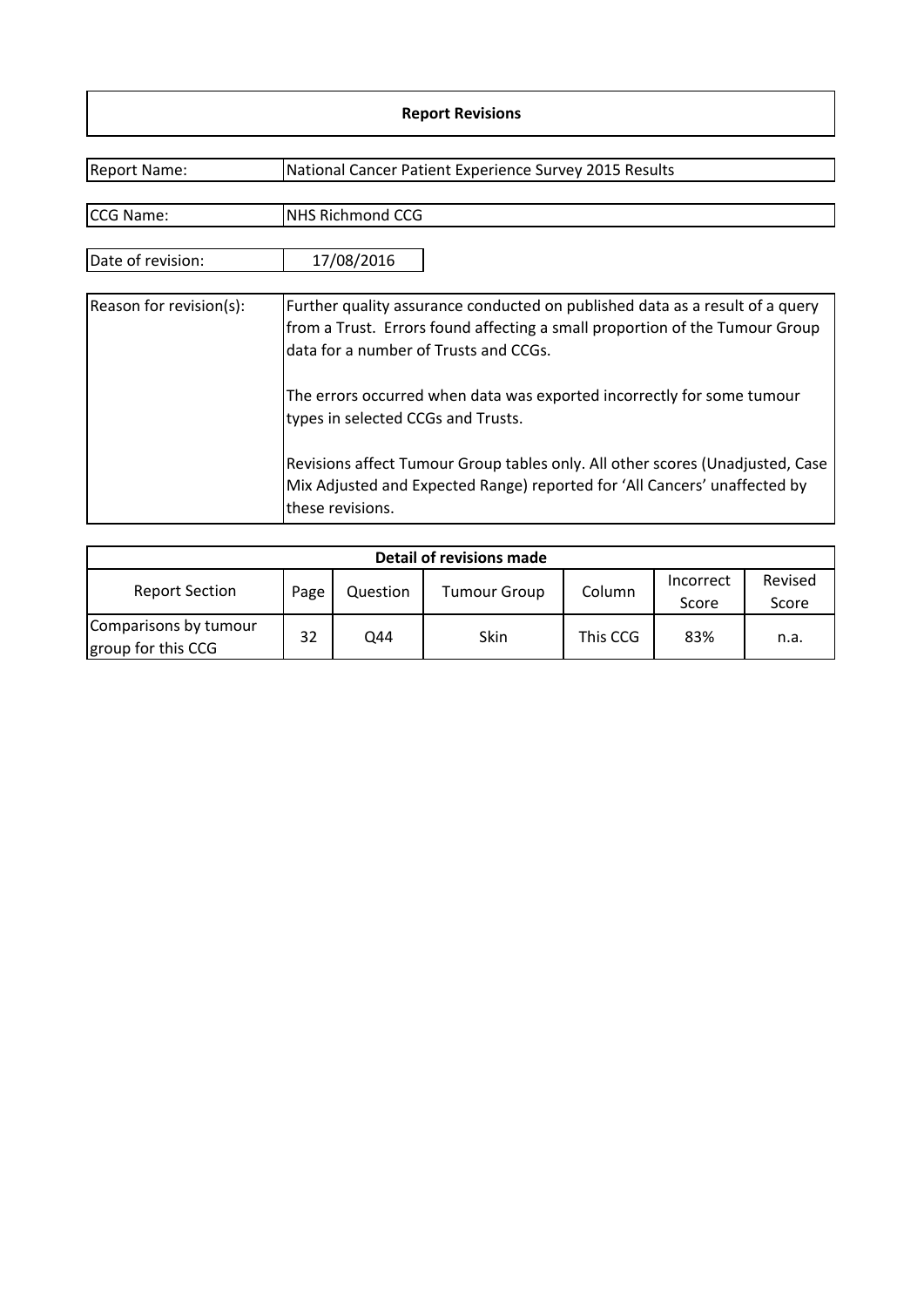#### **Introduction**

The National Cancer Patient Experience Survey 2015 is the fifth iteration of the survey first undertaken in 2010. It has been designed to monitor national progress on cancer care; to provide information to drive local quality improvements; to assist commissioners and providers of cancer care; and to inform the work of the various charities and stakeholder groups supporting cancer patients.

The survey was overseen by a national Cancer Patient Experience Advisory Group. This Advisory Group set the principles and objectives of the survey programme and guided questionnaire development.

The survey was commissioned and managed by NHS England. The survey provider, Quality Health, is responsible for designing, running and analysing the survey.

Full national results and other reports are available at www.ncpes.co.uk

Further details on the survey methodology and changes to the 2015 survey can be found in the Annex. Note that a number of significant changes were made to the 2015 survey so caution should be taken in directly comparing data from the 2015 survey to the findings of the previous CPES surveys. No comparisons with previous surveys are presented in this report.

#### **This report**

The report shows how this CCG scored for each question in the survey, compared with national results. It is aimed at helping individual CCGs to understand their performance and identify areas for local improvement.

Note that responses for questions with 1-20 respondents have been suppressed. This is to protect patient confidentiality and because uncertainty around the result is too great.

#### **Data tables**

The data tables presented in this report show the following for each question:

- **Column 1** shows the number of respondents to this question
- **Column 2** shows the unadjusted 2015 score for this CCG
- **Column 3** shows the case-mix adjusted 2015 score for this CCG
- **Column 4** shows the lower limit of the expected range of scores for this CCG (the top of the pale blue section on the Comparability chart - see below)
- **Column 5** shows the upper limit of the expected range of scores for this CCG (the bottom of the dark blue section on the Comparability chart - see below)
- **Column 6** shows the National Average score for this question.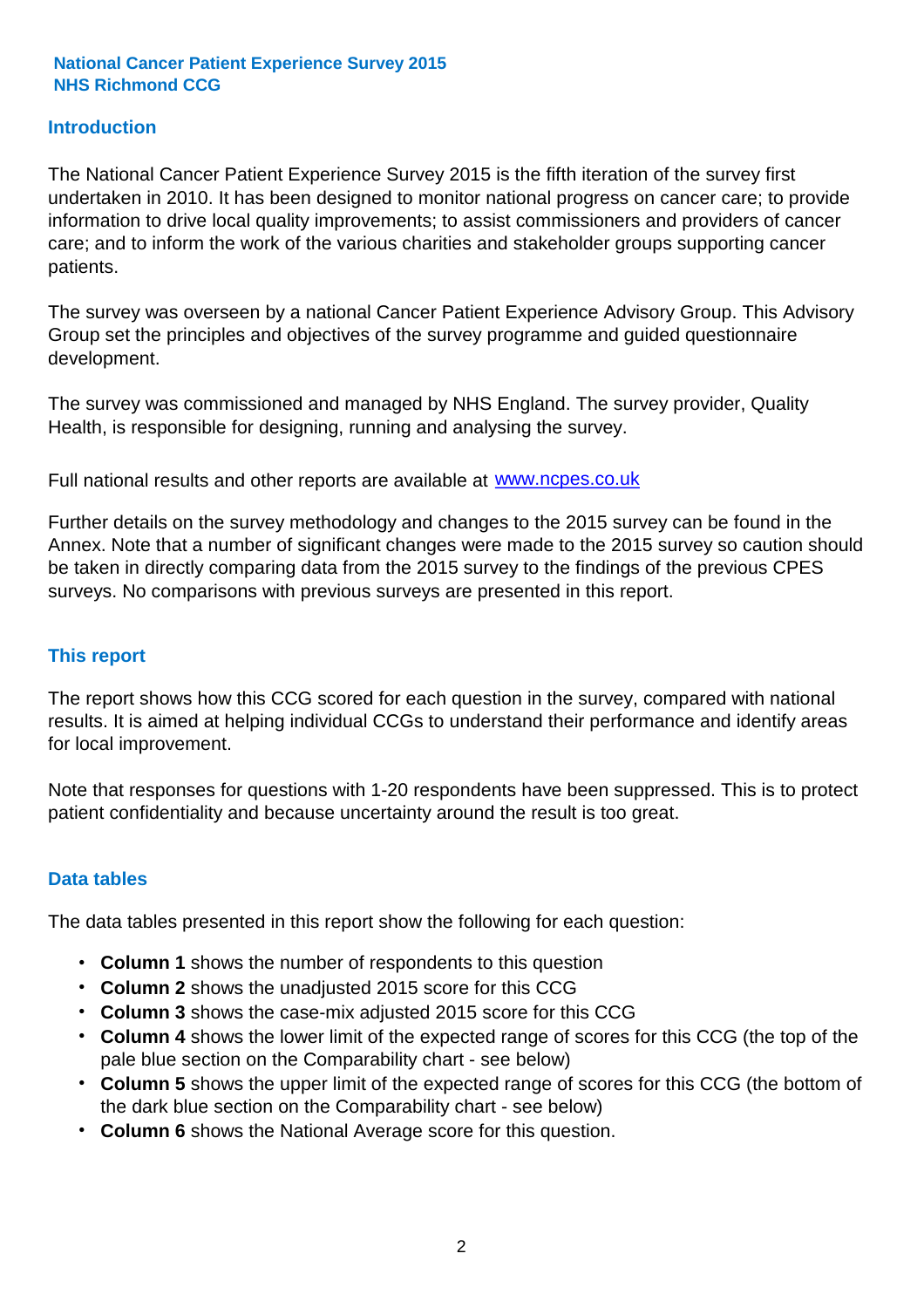Results for individual response options are presented in the detailed data tables **WWW.ncpes.co.uk** Confidence Intervals for unadjusted and case-mix adjusted data are provided in these tables.

Expected ranges and 95% Confidence Intervals highlight the uncertainty around the results. The size of the expected ranges and confidence intervals will be different for each question, and depends on the number of respondents and the range of their responses.

For further details on case-mix adjustment and the scoring methodology used, please refer to the Annex.

#### **Comparability charts**

For the 2015 survey, we have adopted the CQC standard for reporting comparative performance, based on calculation of "expected ranges". This means that CCGs will be flagged as outliers only if there is statistical evidence that their scores deviate (positively or negatively) from the range of scores that would be expected for CCGs of the same size.

The Comparability charts in this report show a bar with these expected ranges (in grey), higher than expected (in dark blue), and lower than expected (in pale blue). A black dot represents the actual score of this CCG.

The same colour convention has been used in Column 3 of the Data tables.

For further details on expected ranges, please refer to the technical document at **www.ncpes.co.uk** 

#### **Tumour group tables**

The final set of tables in this report show the scores for each question for each of the 13 tumour groups, with a comparative national score for that tumour group.

These breakdowns are intended as additional information for CCGs to understand the differences between the experiences of patients with different types of cancer. The numbers are generally relatively small and may not be statistically significant. They should therefore be treated with some caution.

#### **Notes on specific questions**

Question 5 in the survey has not been scored. However, the unscored data is useful and has been published alongside the other results in this report. This question asked respondents to "tick all that apply". The results show all of the responses given including where respondents chose two or more options.

Questions used to direct respondents to different parts of the survey (questions 4, 17, 24, 27, 40, 43, 46) and other demographic and information questions are not reported.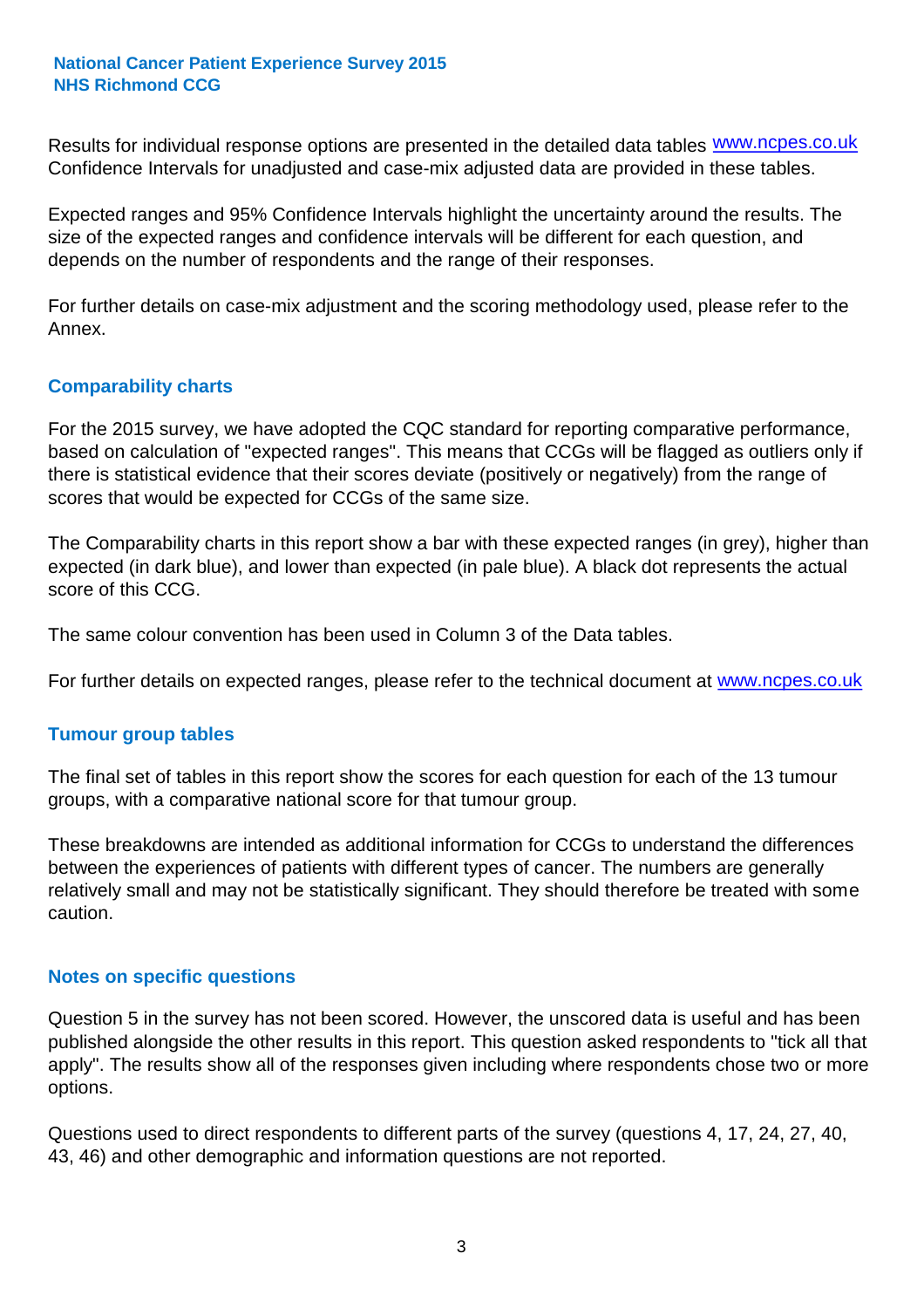#### **How to use the data**

Unadjusted data should be used to see the actual responses from patients relating to the CCG.

Case-mix adjusted data, together with expected ranges, should be used to understand whether the results are significantly higher or lower than national results.

Case-mix adjusted data, together with (case-mix adjusted) Confidence Intervals (presented in the detailed data tables **www.ncpes.co.uk**), should be used to understand whether the results are significantly higher or lower than the results for another CCG.

#### **Response rates**

Numbers of respondents by tumour group, age and gender can be found in the Annex.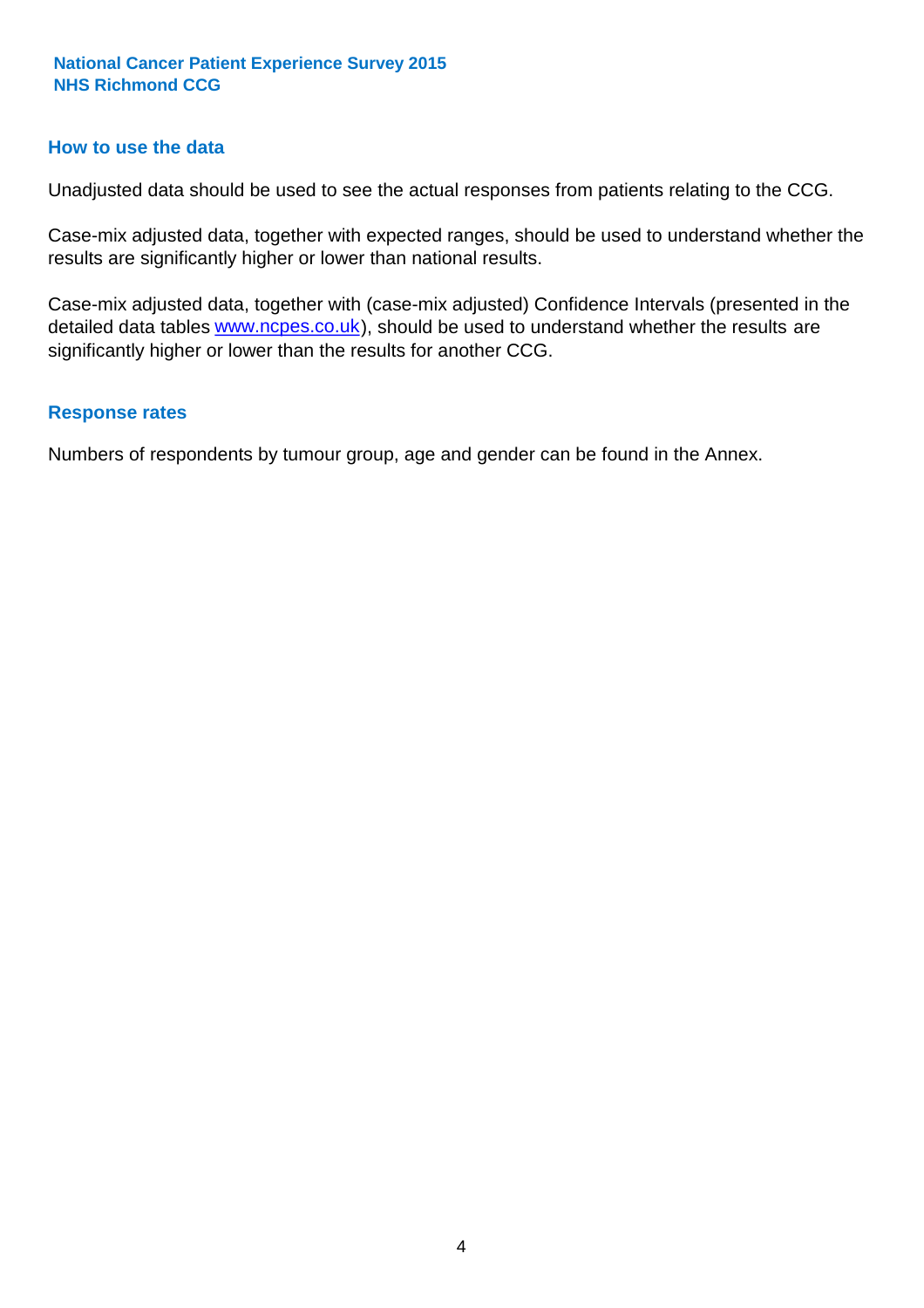#### **Executive Summary**

average rating of 8.5. Asked to rate their care on a scale of zero (very poor) to 10 (very good), respondents gave an

The following questions are included in phase 1 of the Cancer Dashboard developed by Public Health England and NHS England\*:

- **70%** of respondents said that they were definitely involved as much as they wanted to be in decisions about their care and treatment
- **86%** of respondents said that they were given the name of a Clinical Nurse Specialist who would support them through their treatment
- when asked how easy or difficult it had been to contact their Clinical Nurse Specialist 80% of respondents said that it had been 'quite easy' or 'very easy'
- **85%** of respondents said that, overall, they were always treated with dignity and respect they were in hospital
- **89%** of respondents said that hospital staff told them who to contact if they were worried about their condition or treatment after they left hospital
- **55%** of respondents said that they thought the GPs and nurses at their general practice definitely did everything they could to support them while they were having cancer treatment.

Detailed results for these and other questions are set out in the sections that follow.

#### \* www.cancerdata.nhs.uk/dashboard

The questions were selected in discussion with the national Cancer Patient Experience Advisory Group and reflect four key patient experience domains: provision of information; involvement in decisions; care transition; interpersonal relations, respect and dignity. The figures presented above are all case-mix adjusted.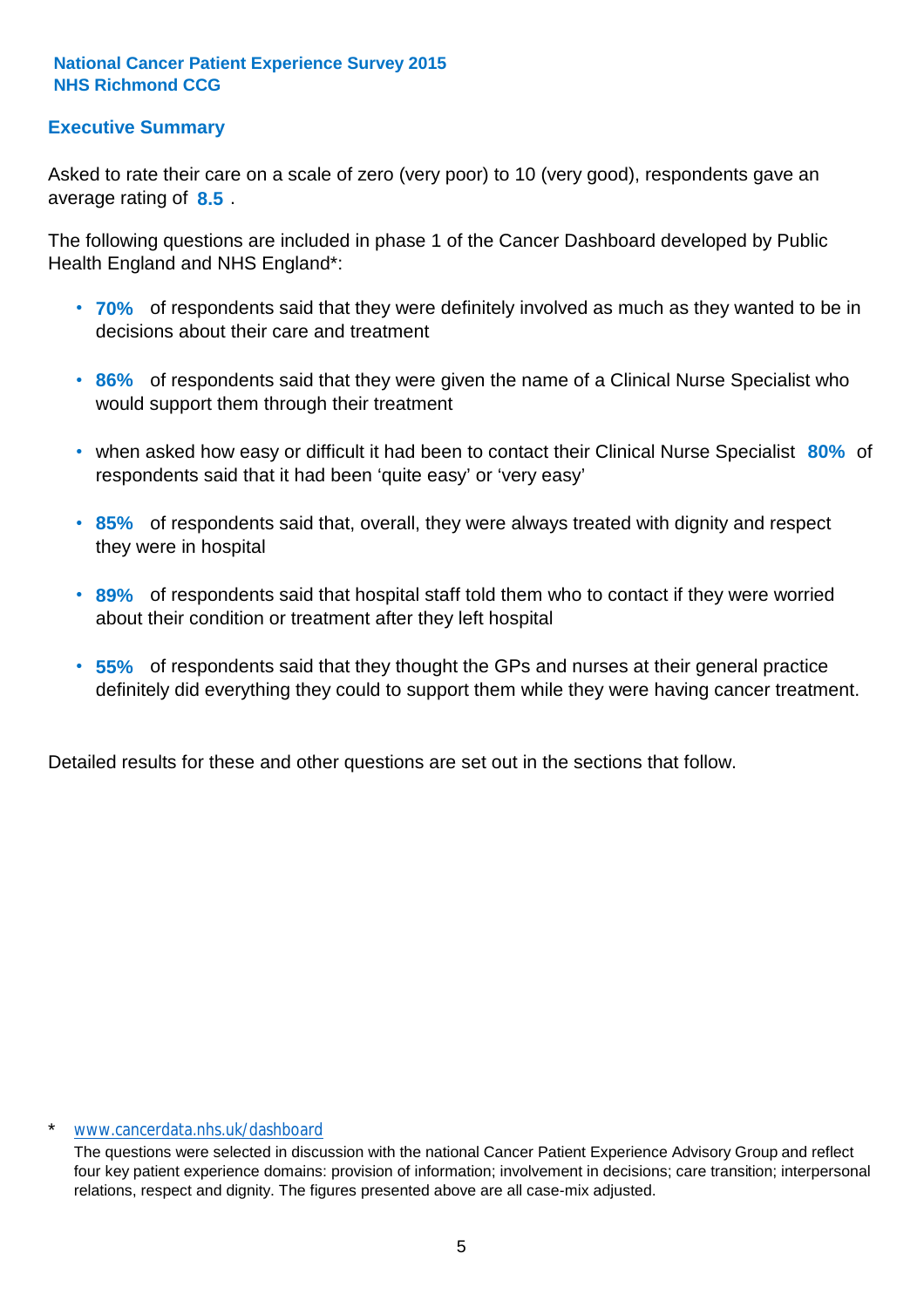## **Questions which scored outside expected range**

|          |                                                                                         |                                             | 2015 Case-mix Adjusted             |                                     |                                     |                              |
|----------|-----------------------------------------------------------------------------------------|---------------------------------------------|------------------------------------|-------------------------------------|-------------------------------------|------------------------------|
| Question |                                                                                         | for this<br>respondents<br>Number of<br>500 | Percentage for<br>this CCG<br>2015 | Lower limit of<br>expected<br>range | Upper limit of<br>expected<br>range | Average<br>National<br>Score |
|          | Deciding the best treatment for you                                                     |                                             |                                    |                                     |                                     |                              |
| Q14      | Patient given practical advice and support in dealing with side<br>effects of treatment | 211                                         | 55%                                | 60%                                 | 73%                                 | 66%                          |
| Q16      | Patient definitely involved in decisions about care and treatment                       | 219                                         | 70%                                | 72%                                 | 83%                                 | 78%                          |
|          | <b>Clinical Nurse Specialist</b>                                                        |                                             |                                    |                                     |                                     |                              |
| Q18      | Patient found it easy to contact their CNS                                              | 171                                         | 80%                                | 81%                                 | 92%                                 | 87%                          |
|          | Hospital care as an inpatient                                                           |                                             |                                    |                                     |                                     |                              |
| Q39      | Staff told patient who to contact if worried post discharge                             | 130                                         | 89%                                | 89%                                 | 98%                                 | 94%                          |
|          | Hospital care as a day patient / outpatient                                             |                                             |                                    |                                     |                                     |                              |
| Q41      | Patient was able to discuss worries or fears with staff during<br>visit                 | 175                                         | 60%                                | 63%                                 | 77%                                 | 70%                          |
| Q42      | Doctor had the right notes and other documentation with them                            | 198                                         | 91%                                | 93%                                 | 98%                                 | 96%                          |
|          | Your overall NHS care                                                                   |                                             |                                    |                                     |                                     |                              |
| Q54      | Hospital and community staff always worked well together                                | 212                                         | 53%                                | 54%                                 | 68%                                 | 61%                          |
| Q56      | Overall the administration of the care was very good / good                             | 217                                         | 83%                                | 85%                                 | 93%                                 | 89%                          |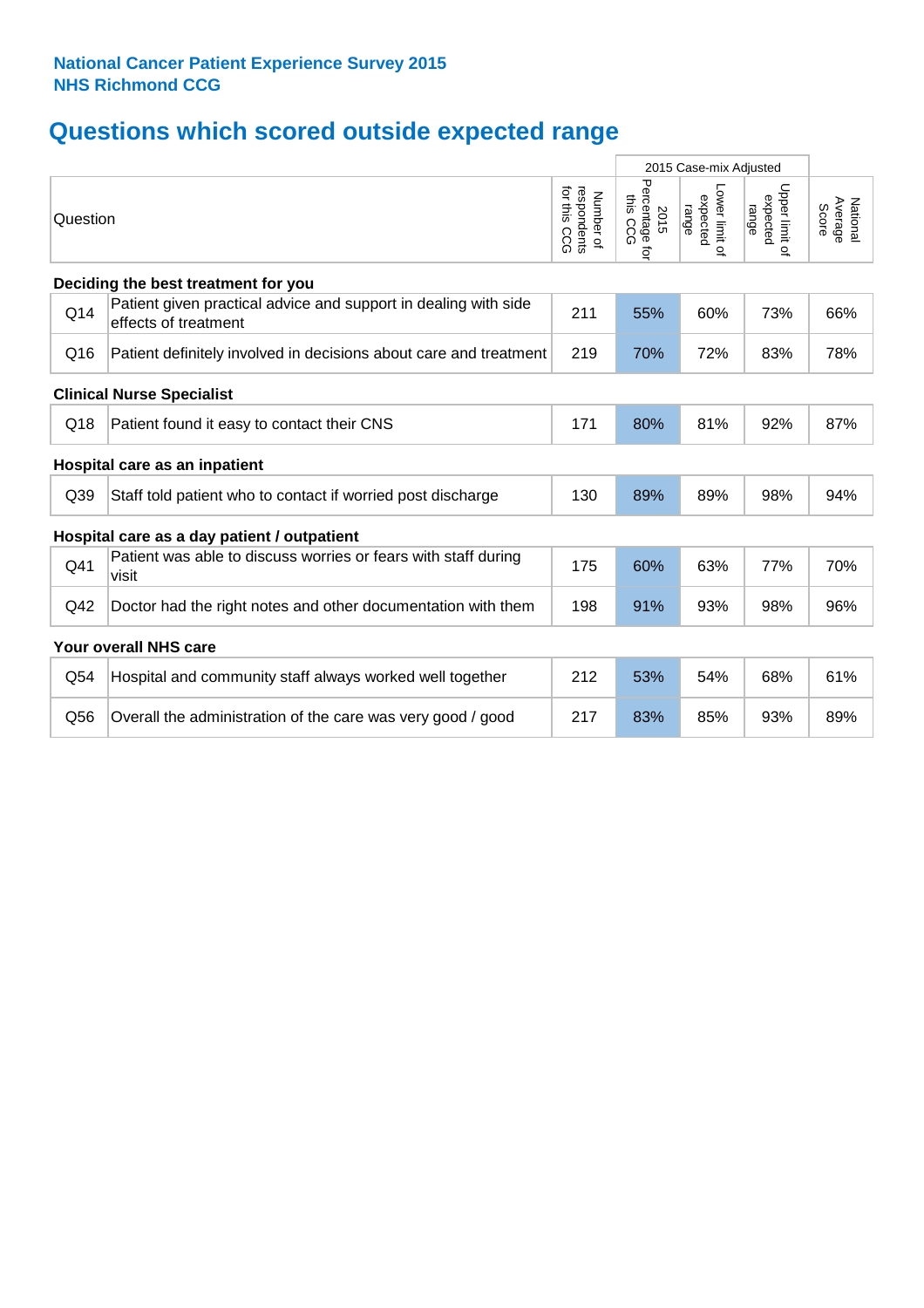### **CCG results**

#### **Seeing your GP**



|    |                                                                |                                         |                             |               | 2015 Case-mix Adjusted     |                            |                           |
|----|----------------------------------------------------------------|-----------------------------------------|-----------------------------|---------------|----------------------------|----------------------------|---------------------------|
|    | Question                                                       | respondents<br>Number<br>$\overline{a}$ | 2015<br>Unadjusted<br>Score | 2015<br>Score | Expected<br>range<br>lower | Expected<br>range<br>nbber | National Average<br>Score |
| Q1 | Saw GP once / twice before being told had to go to<br>hospital | 166                                     | 78%                         | 79%           | 69%                        | 82%                        | 76%                       |
| Q2 | Patient thought they were seen as soon as necessary            | 217                                     | 79%                         | 80%           | 77%                        | 87%                        | 82%                       |

|    |                                                                             |                                                 | No. |
|----|-----------------------------------------------------------------------------|-------------------------------------------------|-----|
|    |                                                                             | Yes                                             |     |
|    | Beforehand, did you have all the<br>information you needed about your test? | No, I would have liked more written information |     |
| Q5 |                                                                             | No, I would have liked more verbal information  |     |
|    |                                                                             | I did not need / want any information           |     |
|    |                                                                             | Don't know / can't remember                     |     |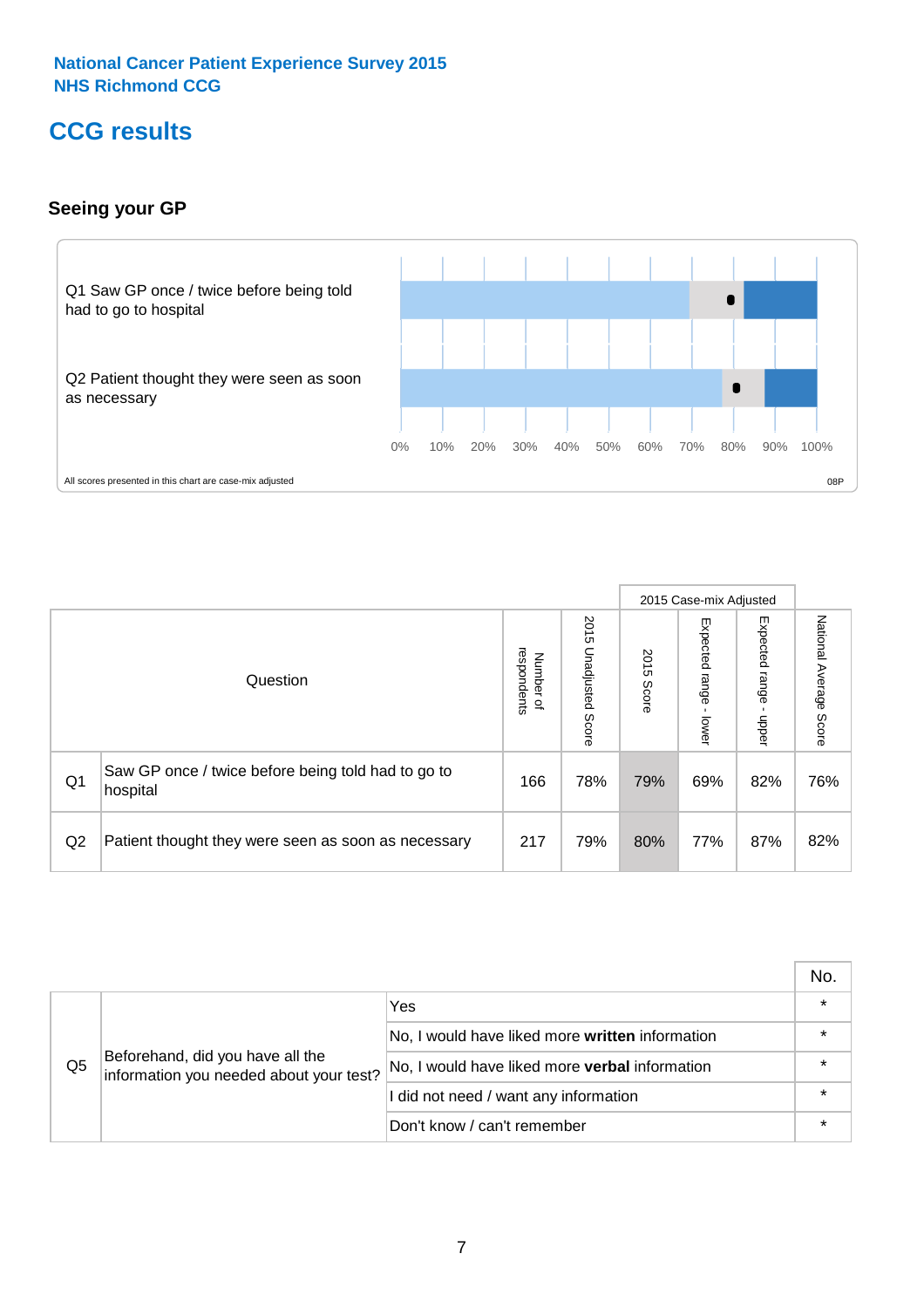#### **Diagnostic tests**



|                |                                                                       |                                   |                             |               | 2015 Case-mix Adjusted      |                         |                           |
|----------------|-----------------------------------------------------------------------|-----------------------------------|-----------------------------|---------------|-----------------------------|-------------------------|---------------------------|
|                | Question                                                              | respondents<br>Number<br>$\Omega$ | 2015<br>Unadjusted<br>Score | 2015<br>Score | Expected<br> range<br>lower | Expected range<br>nbber | National Average<br>Score |
| Q <sub>6</sub> | The length of time waiting for the test to be done was<br>about right | 194                               | 88%                         | 88%           | 82%                         | 91%                     | 87%                       |
| Q7             | Given complete explanation of test results in<br>understandable way   | 191                               | 74%                         | 73%           | 73%                         | 85%                     | 79%                       |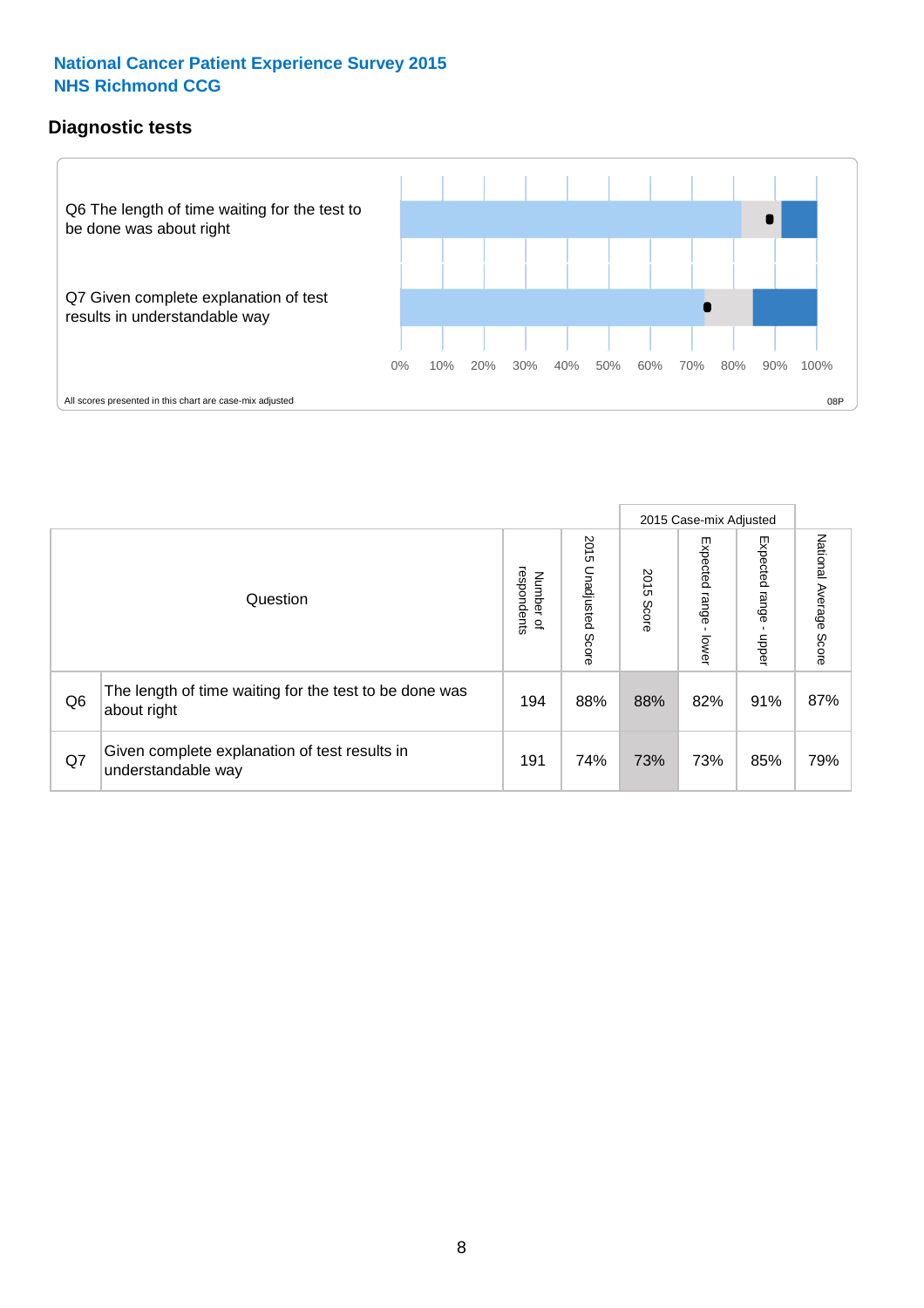#### **Finding out what was wrong with you**



|                |                                                                                            |                          |                       |               | 2015 Case-mix Adjusted      |                                         |                                  |
|----------------|--------------------------------------------------------------------------------------------|--------------------------|-----------------------|---------------|-----------------------------|-----------------------------------------|----------------------------------|
|                | Question                                                                                   | respondents<br>Number of | 2015 Unadjusted Score | 2015<br>Score | Expected range -<br>- lower | Expected range<br>$\mathbf{r}$<br>nbber | National Average<br><b>Score</b> |
| Q8             | Patient told they could bring a family member or friend<br>when first told they had cancer | 177                      | 77%                   | 79%           | 73%                         | 85%                                     | 79%                              |
| Q <sub>9</sub> | Patient felt they were told sensitively that they had cancer                               | 218                      | 81%                   | 81%           | 79%                         | 89%                                     | 84%                              |
| Q10            | Patient completely understood the explanation of what<br>was wrong                         | 220                      | 70%                   | 71%           | 67%                         | 79%                                     | 73%                              |
| Q11            | Patient given easy to understand written information<br>about the type of cancer they had  | 185                      | 69%                   | 70%           | 65%                         | 78%                                     | 72%                              |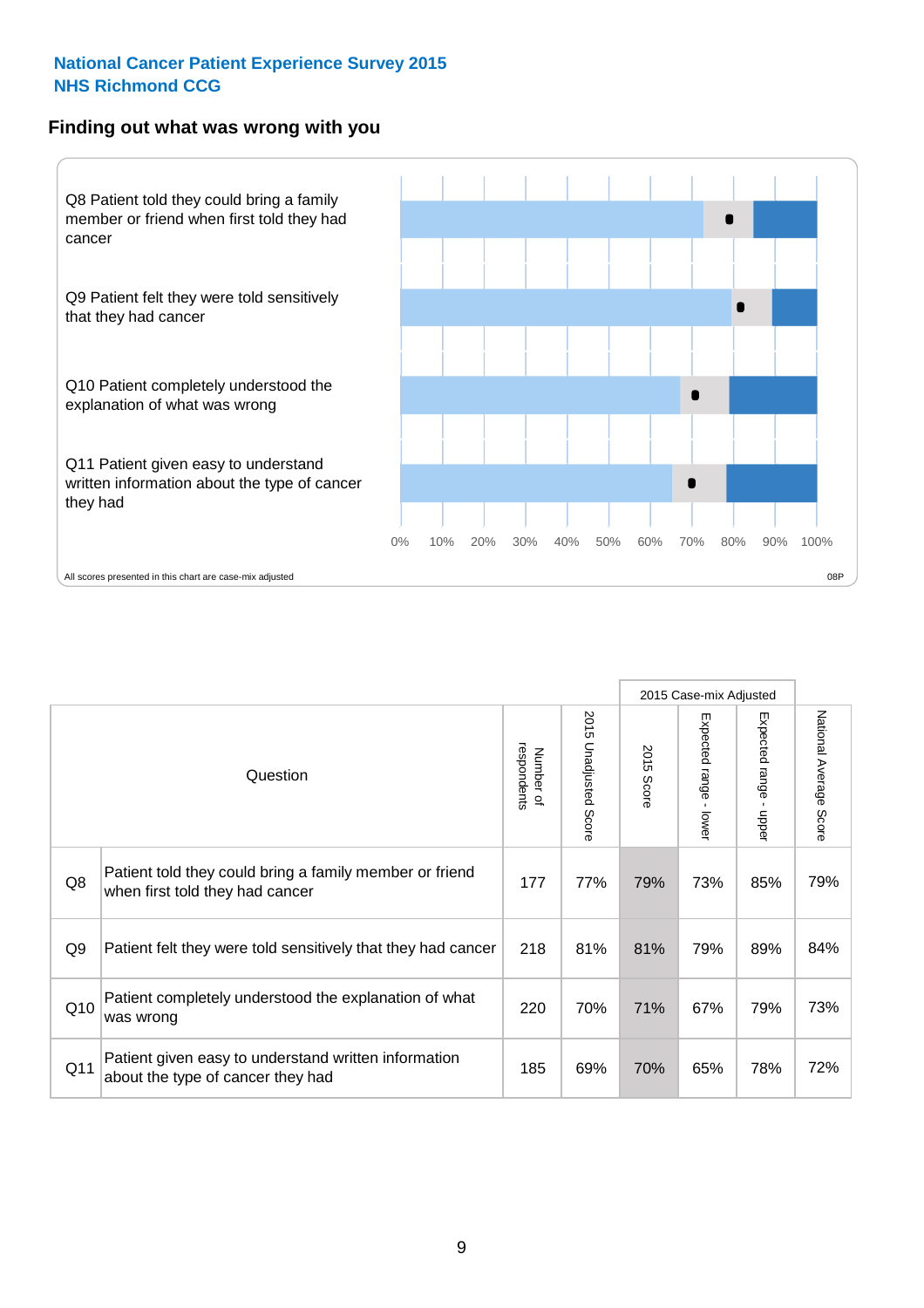#### **Finding out what was wrong with you**



|          |                                                                                         |                          |                          |               | 2015 Case-mix Adjusted                  |                        |                        |
|----------|-----------------------------------------------------------------------------------------|--------------------------|--------------------------|---------------|-----------------------------------------|------------------------|------------------------|
| Question |                                                                                         | respondents<br>Number of | 2015<br>Unadjusted Score | 2015<br>Score | Expected range<br>$\mathbf{r}$<br>lower | Expected range - upper | National Average Score |
| Q12      | Patient felt that treatment options were completely<br>explained                        | 189                      | 78%                      | 78%           | 77%                                     | 88%                    | 83%                    |
| Q13      | Possible side effects explained in an understandable way                                | 215                      | 70%                      | 70%           | 67%                                     | 79%                    | 73%                    |
| Q14      | Patient given practical advice and support in dealing with<br>side effects of treatment | 211                      | 55%                      | 55%           | 60%                                     | 73%                    | 66%                    |
| Q15      | Patient definitely told about side effects that could affect<br>them in the future      | 202                      | 49%                      | 50%           | 48%                                     | 61%                    | 54%                    |
| Q16      | Patient definitely involved in decisions about care and<br>treatment                    | 219                      | 70%                      | 70%           | 72%                                     | 83%                    | 78%                    |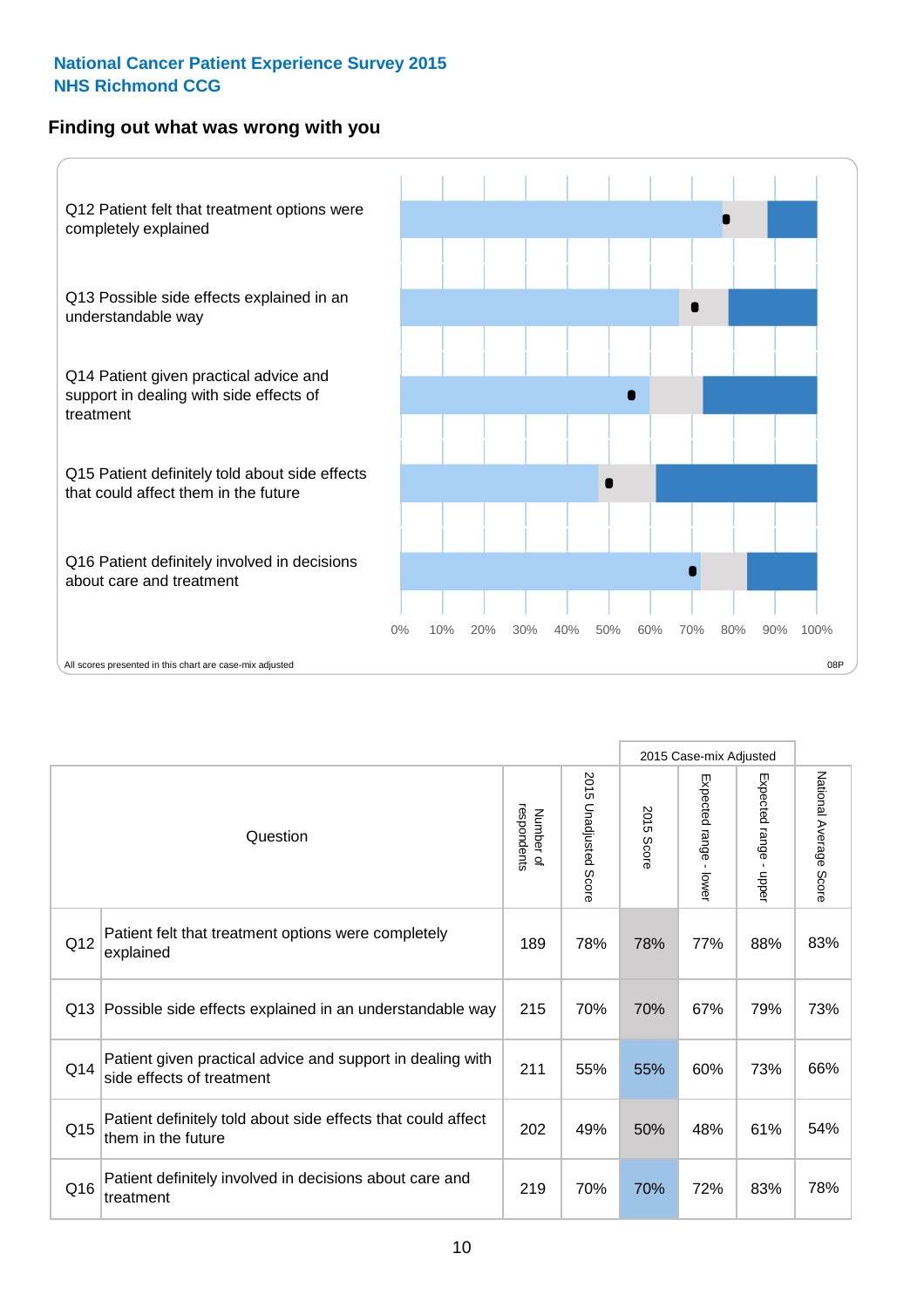#### **Clinical Nurse Specialist**



|     |                                                                                     |                          |                       |               | 2015 Case-mix Adjusted  |                         |                        |
|-----|-------------------------------------------------------------------------------------|--------------------------|-----------------------|---------------|-------------------------|-------------------------|------------------------|
|     | Question                                                                            | respondents<br>Number of | 2015 Unadjusted Score | 2015<br>Score | Expected range<br>lower | Expected range<br>nbber | National Average Score |
| Q17 | Patient given the name of the CNS who would support<br>them through their treatment | 216                      | 87%                   | 86%           | 86%                     | 94%                     | 90%                    |
|     | Q18 Patient found it easy to contact their CNS                                      | 171                      | 80%                   | 80%           | 81%                     | 92%                     | 87%                    |
| Q19 | Get understandable answers to important questions all or<br>most of the time        | 166                      | 84%                   | 84%           | 84%                     | 93%                     | 89%                    |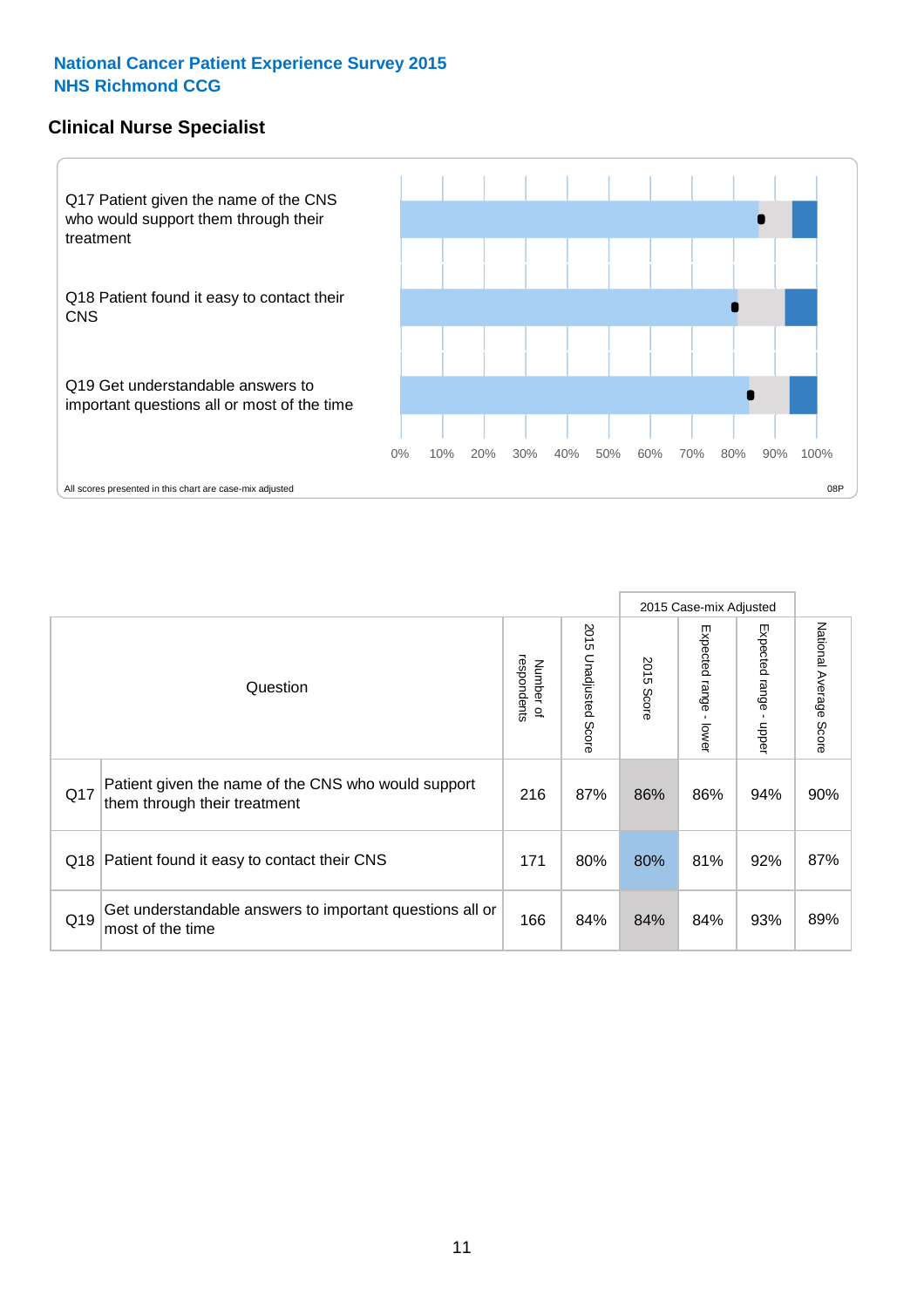#### **Support for people with cancer**



|                 |                                                                                            |                          |                             |               | 2015 Case-mix Adjusted  |                                           |                        |
|-----------------|--------------------------------------------------------------------------------------------|--------------------------|-----------------------------|---------------|-------------------------|-------------------------------------------|------------------------|
|                 | Question                                                                                   | respondents<br>Number of | 2015<br>Unadjusted<br>Score | 2015<br>Score | Expected range<br>lower | Expected range<br>$\blacksquare$<br>nbber | National Average Score |
| Q20             | Hospital staff gave information about support groups                                       | 158                      | 84%                         | 83%           | 77%                     | 89%                                       | 83%                    |
| Q <sub>21</sub> | Hospital staff gave information about impact cancer could<br>have on day to day activities | 146                      | 79%                         | 80%           | 74%                     | 87%                                       | 81%                    |
| Q22             | Hospital staff gave information on getting financial help                                  | 97                       | 53%                         | 51%           | 45%                     | 65%                                       | 55%                    |
| Q <sub>23</sub> | Hospital staff told patient they could get free prescriptions                              | 104                      | 82%                         | 82%           | 72%                     | 88%                                       | 80%                    |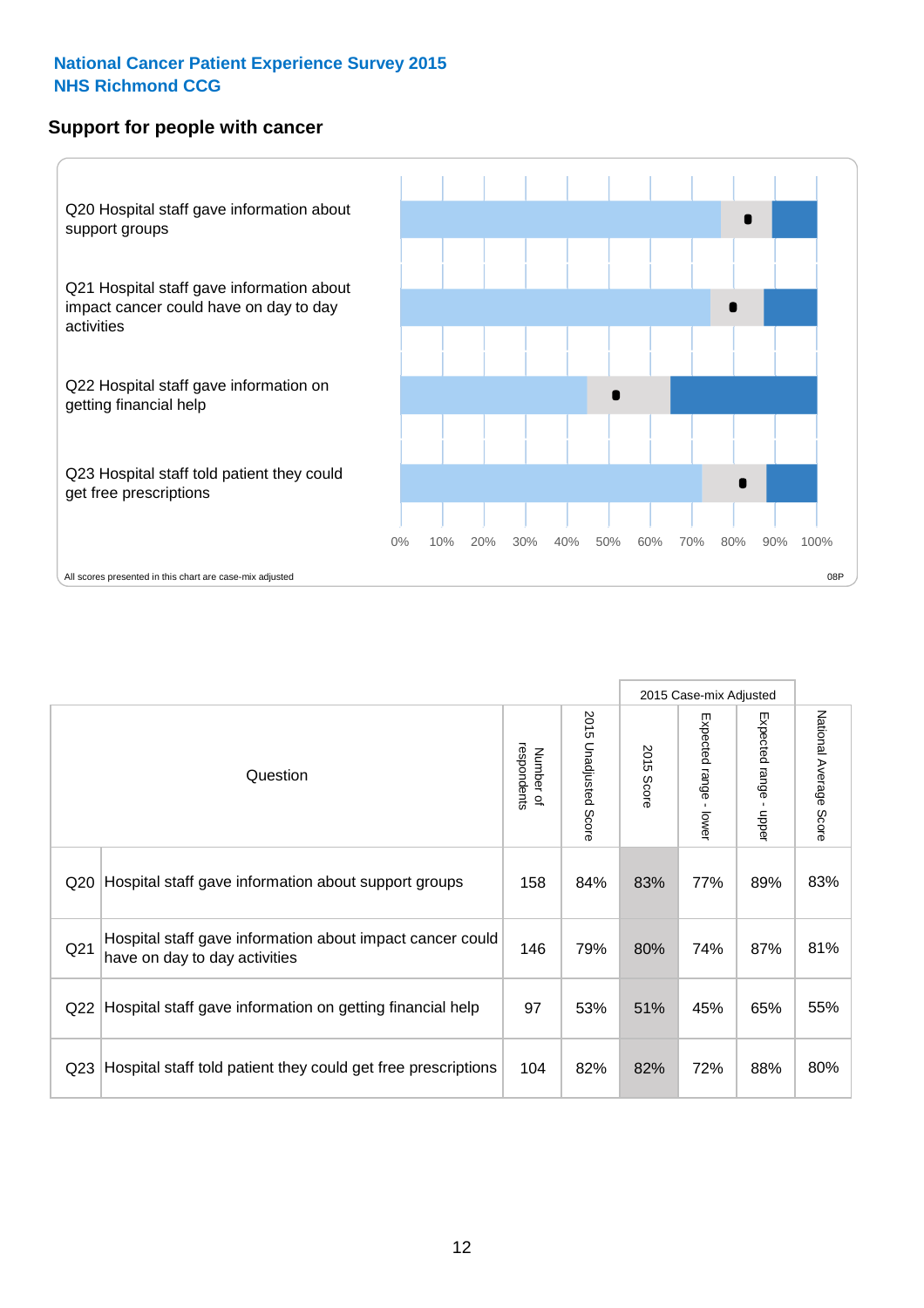#### **Operations**



|     |                                                                 |                                              |                             |                       | 2015 Case-mix Adjusted     |                            |                              |
|-----|-----------------------------------------------------------------|----------------------------------------------|-----------------------------|-----------------------|----------------------------|----------------------------|------------------------------|
|     | Question                                                        | respondents<br>Number<br>$\overline{\sigma}$ | 2015<br>Unadjusted<br>Score | 8<br>∸<br>CΠ<br>Score | Expected<br>range<br>lower | Expected<br>range<br>doper | National<br>Average<br>Score |
| Q26 | Staff explained how operation had gone in<br>understandable way | 122                                          | 73%                         | 72%                   | 70%                        | 85%                        | 78%                          |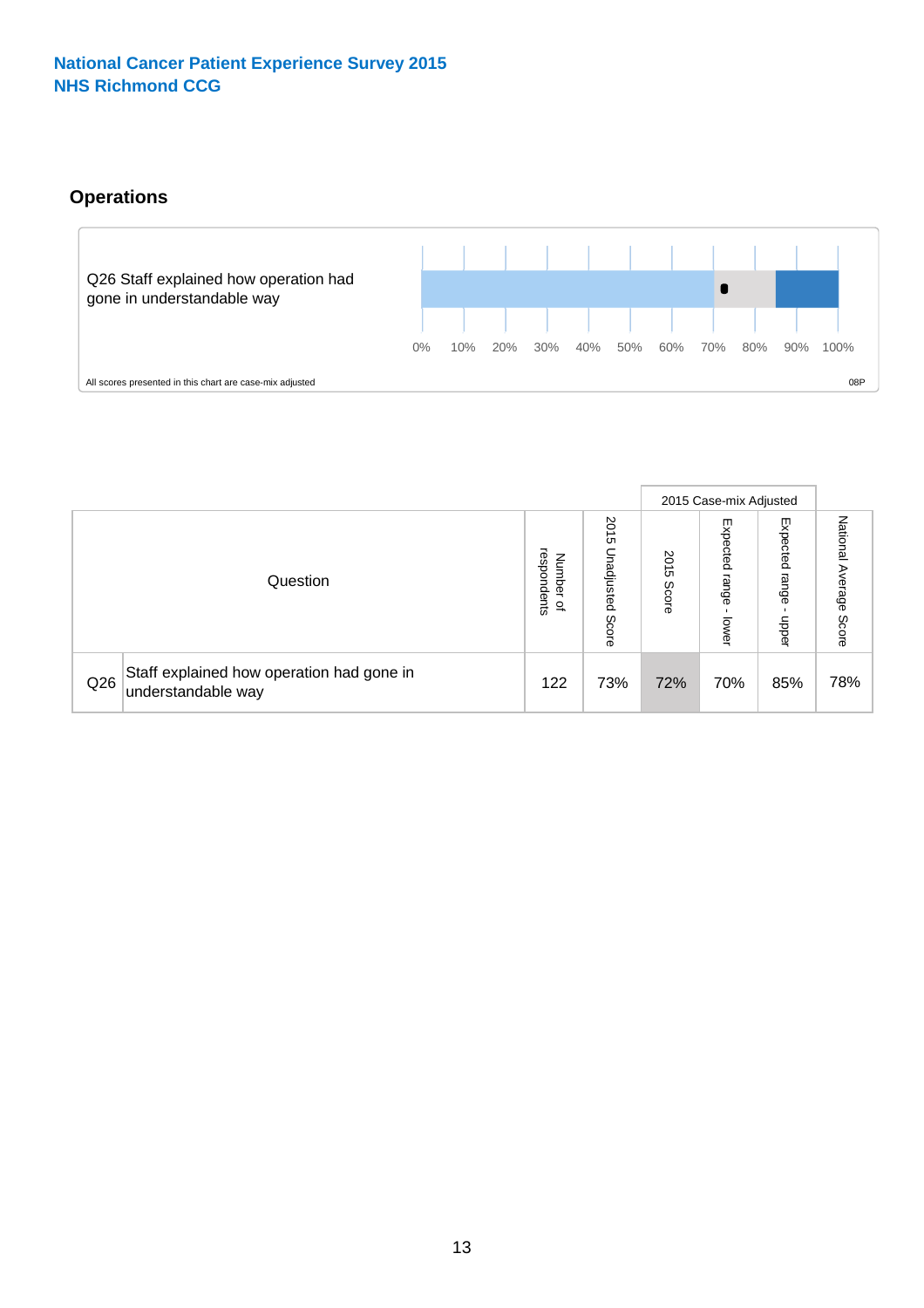#### **Hospital care as an inpatient (Part 1 of 3)**



All scores presented in this chart are case-mix adjusted  $08P$ 

|                 |                                                                                           | 2015 Case-mix Adjusted   |                       |                      |                                         |                                           |                        |
|-----------------|-------------------------------------------------------------------------------------------|--------------------------|-----------------------|----------------------|-----------------------------------------|-------------------------------------------|------------------------|
|                 | Question                                                                                  | respondents<br>Number of | 2015 Unadjusted Score | 2015<br><b>Score</b> | Expected range<br>$\mathbf{r}$<br>lower | Expected range<br>$\blacksquare$<br>nbber | National Average Score |
| Q28             | Groups of doctors or nurses did not talk in front of patient<br>as if they were not there | 137                      | 75%                   | 75%                  | 75%                                     | 88%                                       | 81%                    |
| Q29             | Patient had confidence and trust in all doctors treating<br>them                          | 136                      | 82%                   | 83%                  | 78%                                     | 90%                                       | 84%                    |
| Q30             | Patient's family or someone close definitely had<br>opportunity to talk to doctor         | 107                      | 69%                   | 70%                  | 64%                                     | 81%                                       | 72%                    |
| Q <sub>31</sub> | Patient had confidence and trust in all ward nurses                                       | 135                      | 65%                   | 67%                  | 65%                                     | 80%                                       | 72%                    |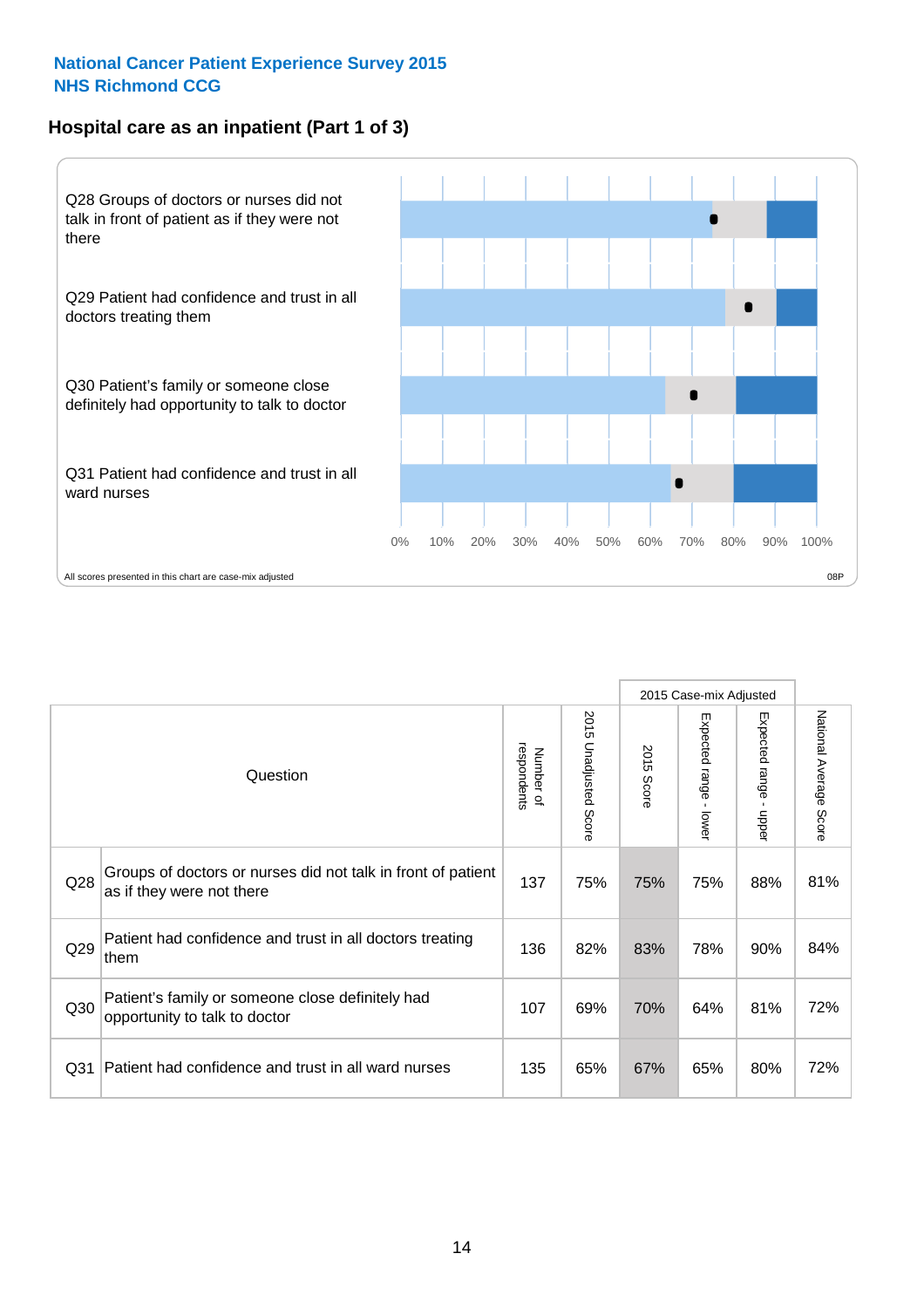#### **Hospital care as an inpatient (Part 2 of 3)**



|                 |                                                                         |                          |                                 |               | 2015 Case-mix Adjusted  |                        |                        |
|-----------------|-------------------------------------------------------------------------|--------------------------|---------------------------------|---------------|-------------------------|------------------------|------------------------|
|                 | Question                                                                | respondents<br>Number of | 2015<br><b>Unadjusted Score</b> | 2015<br>Score | Expected range<br>lower | Expected range - upper | National Average Score |
| Q32             | Always / nearly always enough nurses on duty                            | 136                      | 68%                             | 68%           | 58%                     | 74%                    | 66%                    |
| Q33             | All staff asked patient what name they preferred to be<br>called by     | 137                      | 55%                             | 56%           | 56%                     | 77%                    | 67%                    |
| Q34             | Always given enough privacy when discussing condition<br>or treatment   | 137                      | 82%                             | 83%           | 79%                     | 91%                    | 85%                    |
| Q <sub>35</sub> | Patient was able to discuss worries or fears with staff<br>during visit | 103                      | 47%                             | 47%           | 42%                     | 62%                    | 52%                    |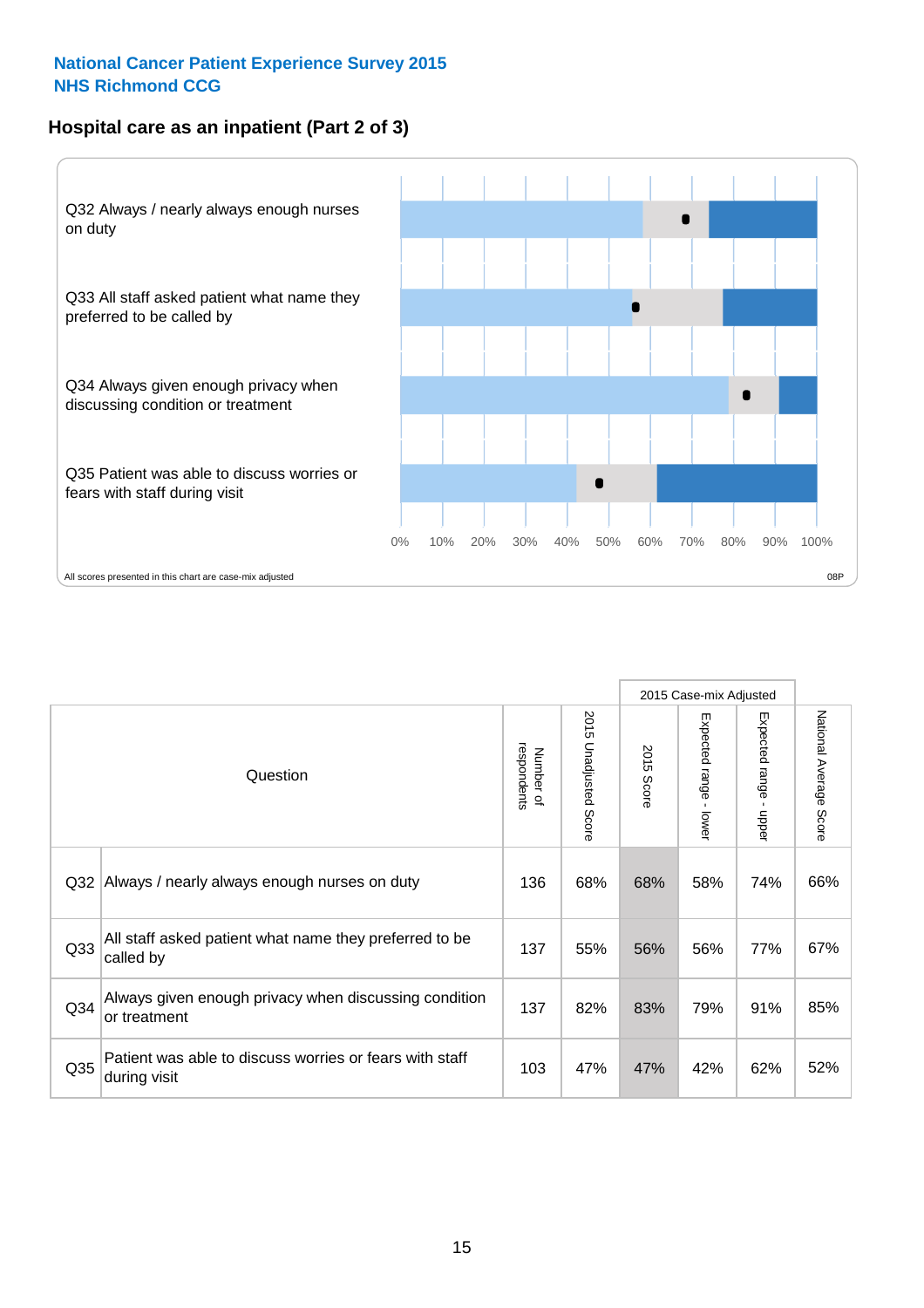#### **Hospital care as an inpatient (Part 3 of 3)**



|     |                                                                                     |                          |                                 |                      | 2015 Case-mix Adjusted                    |                           |                        |
|-----|-------------------------------------------------------------------------------------|--------------------------|---------------------------------|----------------------|-------------------------------------------|---------------------------|------------------------|
|     | Question                                                                            | respondents<br>Number of | 2015<br><b>Unadjusted Score</b> | 2015<br><b>Score</b> | Expected range<br>$\blacksquare$<br>lower | Expected range -<br>nbber | National Average Score |
| Q36 | Hospital staff definitely did everything to help control pain                       | 117                      | 79%                             | 79%                  | 77%                                       | 91%                       | 84%                    |
| Q37 | Always treated with respect and dignity by staff                                    |                          | 85%                             | 85%                  | 82%                                       | 93%                       | 87%                    |
| Q38 | Given clear written information about what should / should<br>not do post discharge | 121                      | 81%                             | 82%                  | 78%                                       | 91%                       | 84%                    |
| Q39 | Staff told patient who to contact if worried post discharge                         | 130                      | 89%                             | 89%                  | 89%                                       | 98%                       | 94%                    |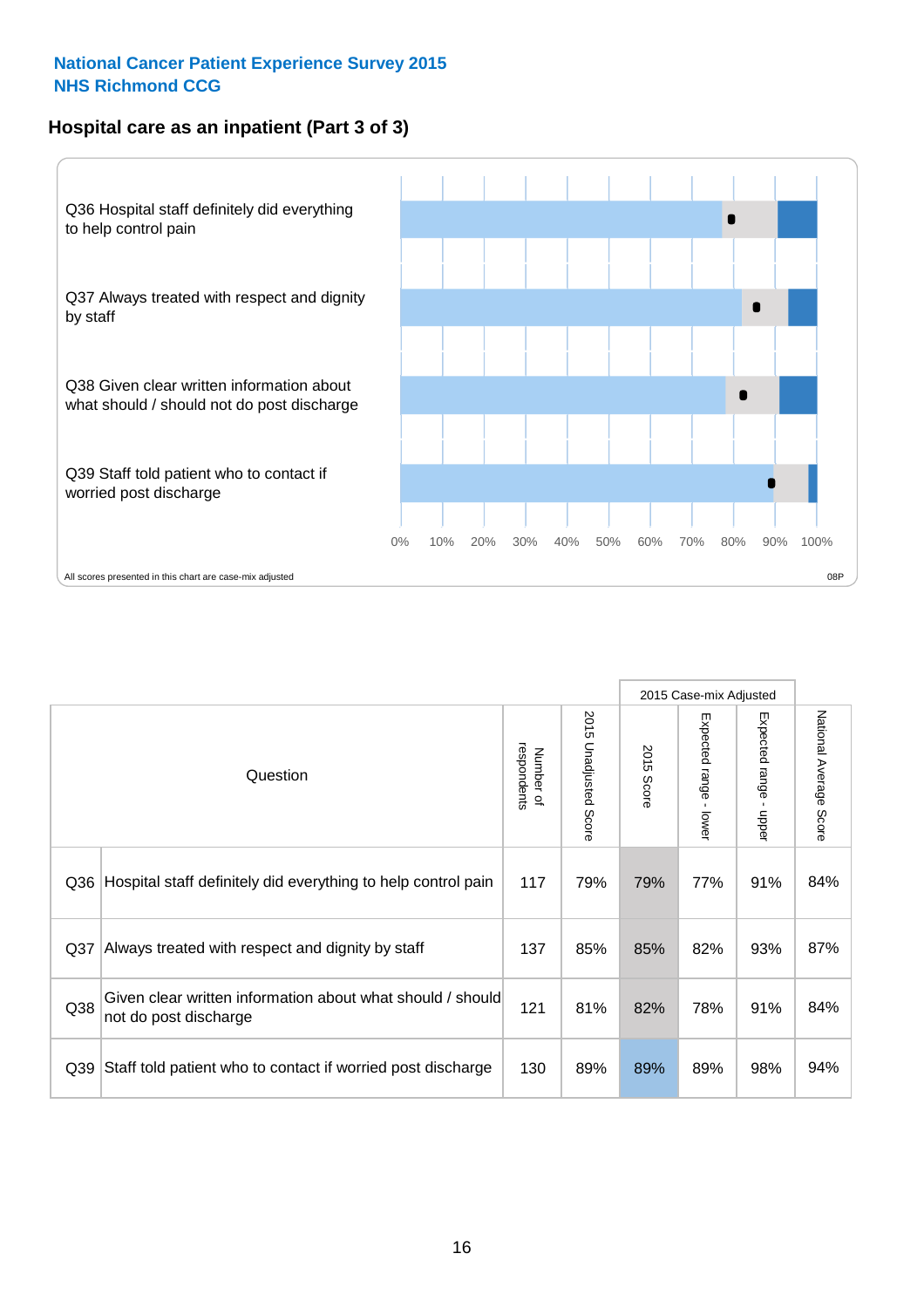#### **Hospital care as a day patient / outpatient (Part 1 of 2)**



|          |                                                                                    |     |                                 | 2015 Case-mix Adjusted |                                         |                                         |                        |
|----------|------------------------------------------------------------------------------------|-----|---------------------------------|------------------------|-----------------------------------------|-----------------------------------------|------------------------|
| Question |                                                                                    |     | 2015<br><b>Unadjusted Score</b> | 2015<br><b>Score</b>   | Expected range<br>$\mathbf{I}$<br>lower | Expected range<br>$\mathbf{I}$<br>nbber | National Average Score |
| Q41      | Patient was able to discuss worries or fears with staff<br>during visit            | 175 | 60%                             | 60%                    | 63%                                     | 77%                                     | 70%                    |
| Q42      | Doctor had the right notes and other documentation with<br>them                    | 198 | 91%                             | 91%                    | 93%                                     | 98%                                     | 96%                    |
| Q44      | Beforehand patient had all information needed about<br>radiotherapy treatment      | 68  | 79%                             | 80%                    | 78%                                     | 94%                                     | 86%                    |
| Q45      | Patient given understandable information about whether<br>radiotherapy was working | 54  | 56%                             | 56%                    | 46%                                     | 73%                                     | 60%                    |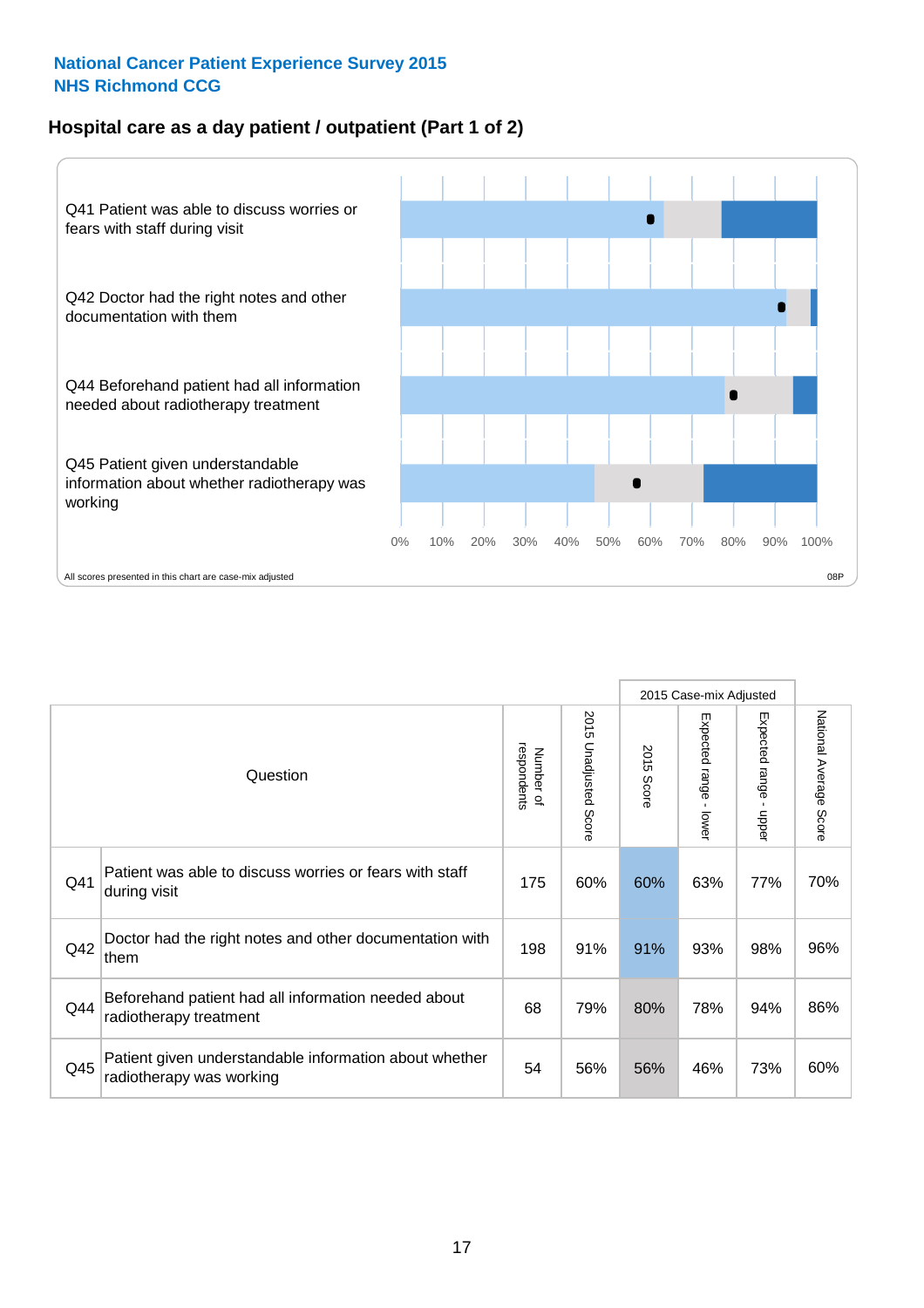#### **Hospital care as a day patient / outpatient (Part 2 of 2)**



|          |                                                                                    |     |                             | 2015 Case-mix Adjusted |                              |                         |                           |
|----------|------------------------------------------------------------------------------------|-----|-----------------------------|------------------------|------------------------------|-------------------------|---------------------------|
| Question |                                                                                    |     | 2015<br>Unadjusted<br>Score | 2015<br>Score          | Expected<br>I range<br>lower | Expected range<br>nbber | National Average<br>Score |
| Q47      | Beforehand patient had all information needed about<br>chemotherapy treatment      | 132 | 79%                         | 78%                    | 78%                          | 90%                     | 84%                       |
| Q48      | Patient given understandable information about whether<br>chemotherapy was working | 117 | 65%                         | 65%                    | 59%                          | 76%                     | 68%                       |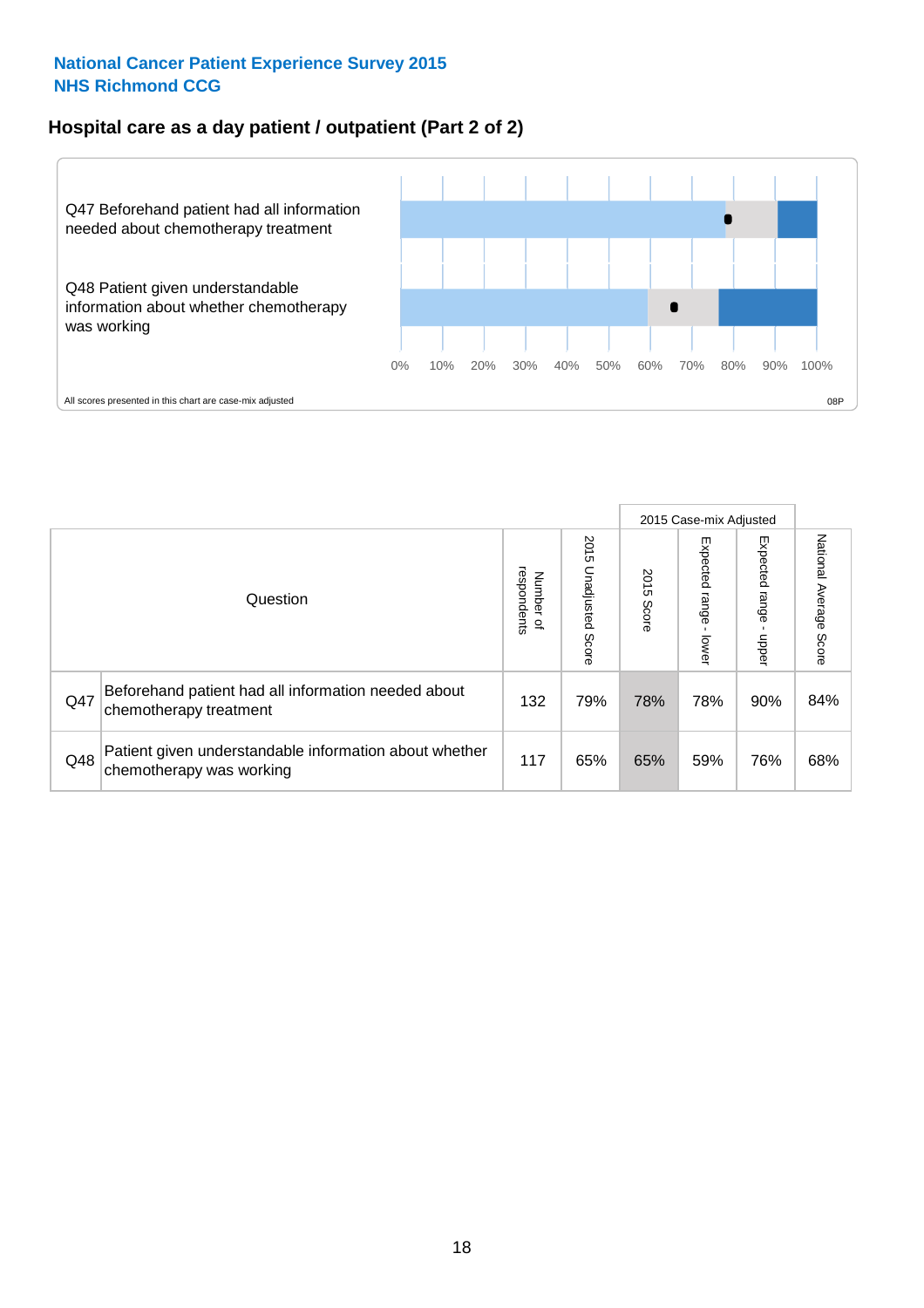#### **Home care and support**



2015 Case-mix Adjusted 2015 Unadjusted Score Expected range - upper National Average Score 2015 Unadjusted Score Expected range - lower National Average Score Expected range - lower Expected range - upper Number of<br>respondents 2015 Score respondents 2015 Score Number of Question Hospital staff gave family or someone close all the  $Q49$  information needed to help with care at home  $Q49$  |  $53\%$  |  $53\%$  |  $50\%$  |  $65\%$  |  $58\%$ Patient definitely given enough support from health or  $\frac{1050}{\text{social services during treatment}}$  119  $\left| \begin{array}{cc} 54\% & 52\% \\ 119 & 54\% \end{array} \right|$  44% 64% 54% Patient definitely given enough support from health or Q51 social services after treatment<br>
Q51 social services after treatment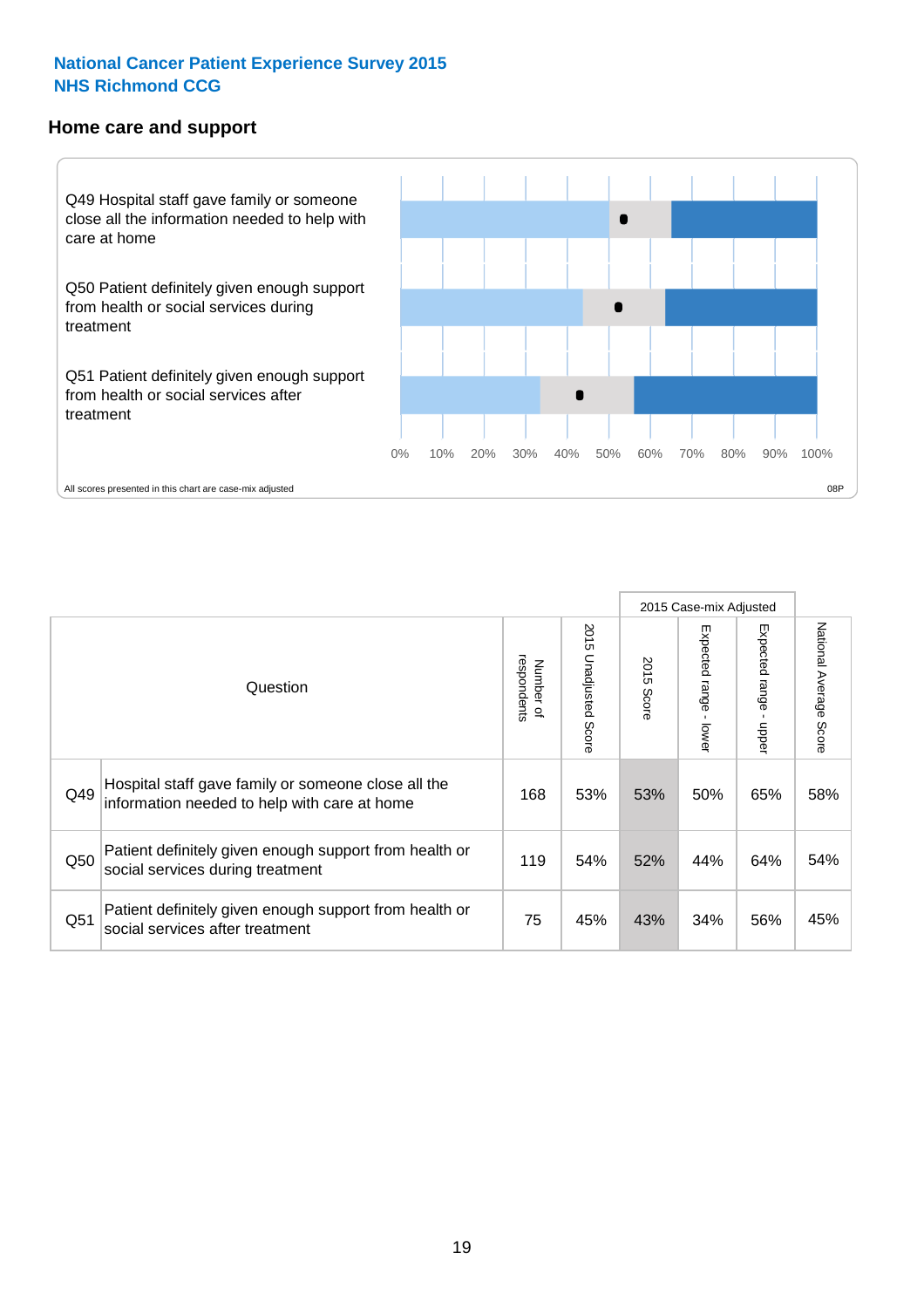#### **Care from your general practice**



|          |                                                                           |     |                             | 2015 Case-mix Adjusted |                                   |                            |                           |
|----------|---------------------------------------------------------------------------|-----|-----------------------------|------------------------|-----------------------------------|----------------------------|---------------------------|
| Question |                                                                           |     | 2015<br>Unadjusted<br>Score | 2015<br>Score          | Expected<br><b>Lange</b><br>lower | Expected<br>range<br>doper | National Average<br>Score |
| Q52      | GP given enough information about patient's condition<br>and treatment    | 196 | 95%                         | 95%                    | 92%                               | 98%                        | 95%                       |
| Q53      | Practice staff definitely did everything they could to<br>support patient | 159 | 56%                         | 55%                    | 55%                               | 70%                        | 63%                       |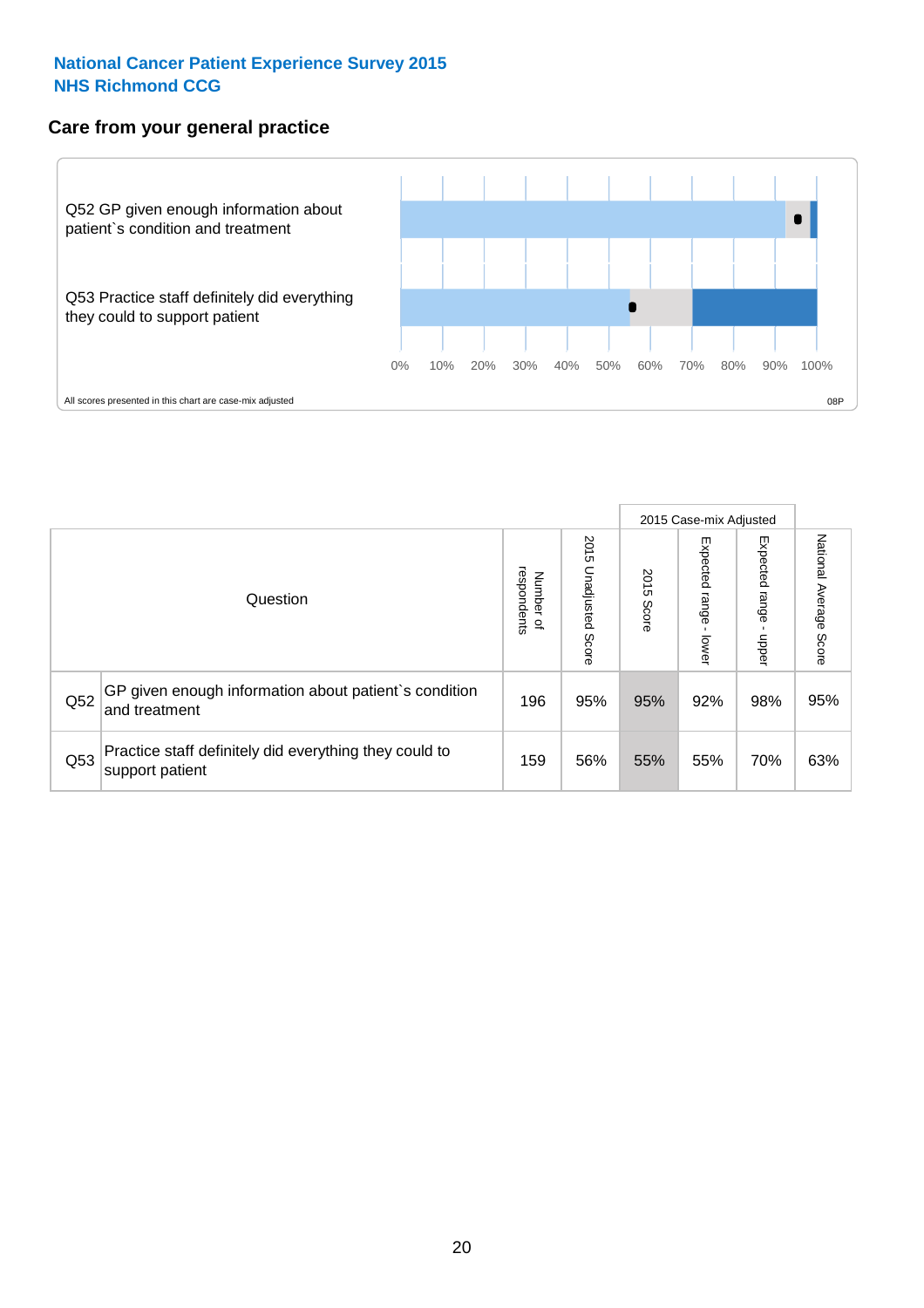#### **Your overall NHS care (Part 1 of 2)**



|     |                                                                    |                          |                          | 2015 Case-mix Adjusted |                                           |                                           |                        |
|-----|--------------------------------------------------------------------|--------------------------|--------------------------|------------------------|-------------------------------------------|-------------------------------------------|------------------------|
|     | Question                                                           | respondents<br>Number of | 2015<br>Unadjusted Score | 2015<br>Score          | Expected range<br>$\blacksquare$<br>lower | Expected range<br>$\blacksquare$<br>nbber | National Average Score |
| Q54 | Hospital and community staff always worked well together           | 212                      | 52%                      | 53%                    | 54%                                       | 68%                                       | 61%                    |
| Q55 | Patient given a care plan                                          | 174                      | 25%                      | 27%                    | 26%                                       | 40%                                       | 33%                    |
| Q56 | Overall the administration of the care was very good /<br>good     | 217                      | 83%                      | 83%                    | 85%                                       | 93%                                       | 89%                    |
| Q57 | Length of time for attending clinics and appointments was<br>right | 215                      | 57%                      | 59%                    | 58%                                       | 74%                                       | 66%                    |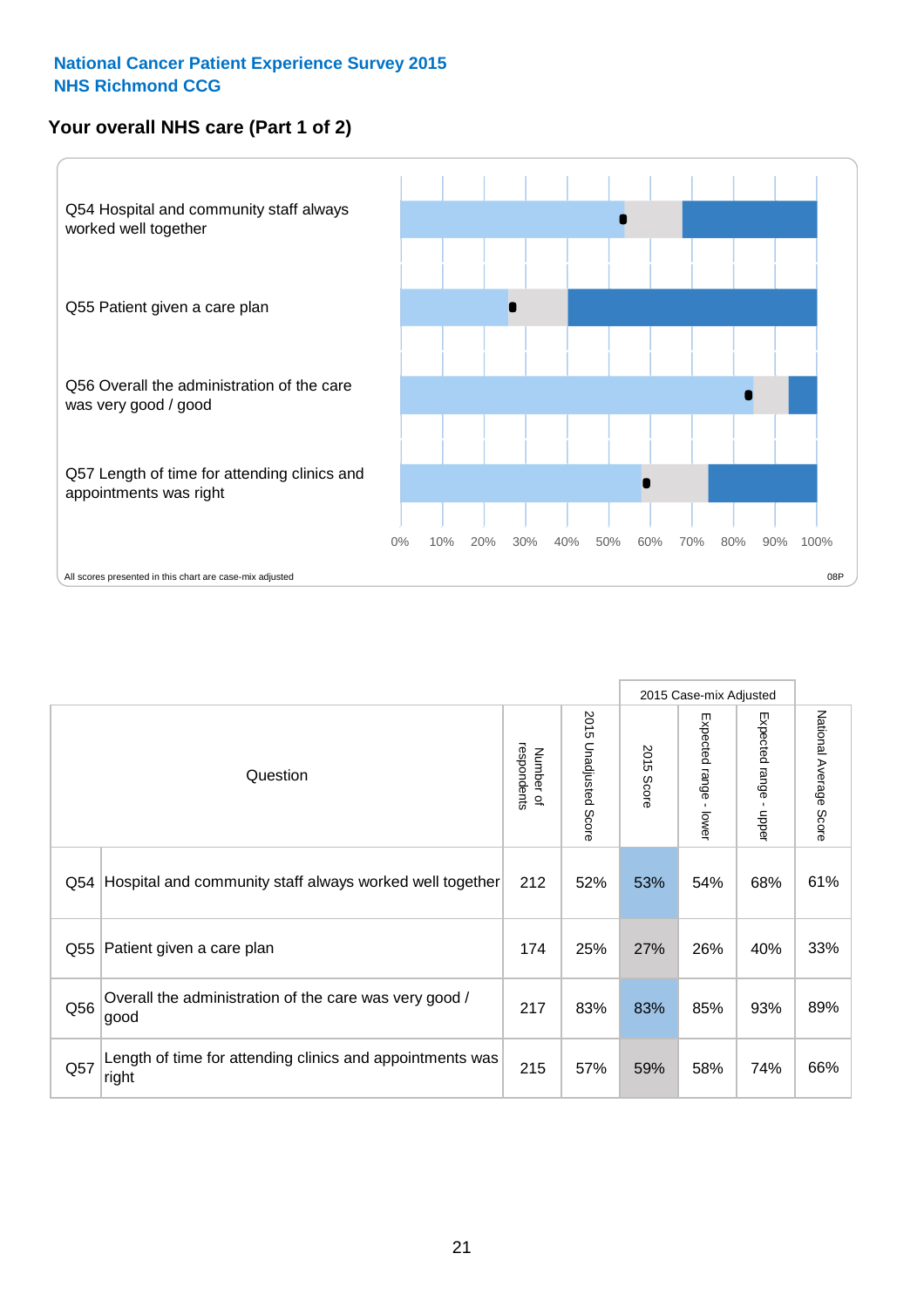#### **Your overall NHS care (Part 2 of 2)**



|          |                                                       | 2015 Case-mix Adjusted            |                             |               |                            |                            |                        |
|----------|-------------------------------------------------------|-----------------------------------|-----------------------------|---------------|----------------------------|----------------------------|------------------------|
| Question |                                                       | respondents<br>Number<br>$\Omega$ | 2015<br>Unadjusted<br>Score | 2015<br>Score | Expected<br>range<br>lower | Expected<br>range<br>nbber | National Average Score |
| Q58      | Taking part in cancer research discussed with patient | 216                               | 34%                         | 32%           | 20%                        | 36%                        | 28%                    |



|     |                                                                        |                                              |                             | 2015 Case-mix Adjusted |                                           |                                                                 |                              |
|-----|------------------------------------------------------------------------|----------------------------------------------|-----------------------------|------------------------|-------------------------------------------|-----------------------------------------------------------------|------------------------------|
|     | Question                                                               | respondents<br>Number<br>$\overline{\sigma}$ | 2015<br>Unadjusted<br>Score | 2015<br>Score          | OWer<br>limit<br>range<br>਼੍ਰ<br>expected | Upper<br>limit<br>range<br>$\overline{\mathcal{C}}$<br>expected | National<br>Average<br>Score |
| Q59 | Patient's average rating of care scored from very poor to<br>very good | 214                                          | 8.5                         | 8.5                    | 8.5                                       | 8.9                                                             | 8.7                          |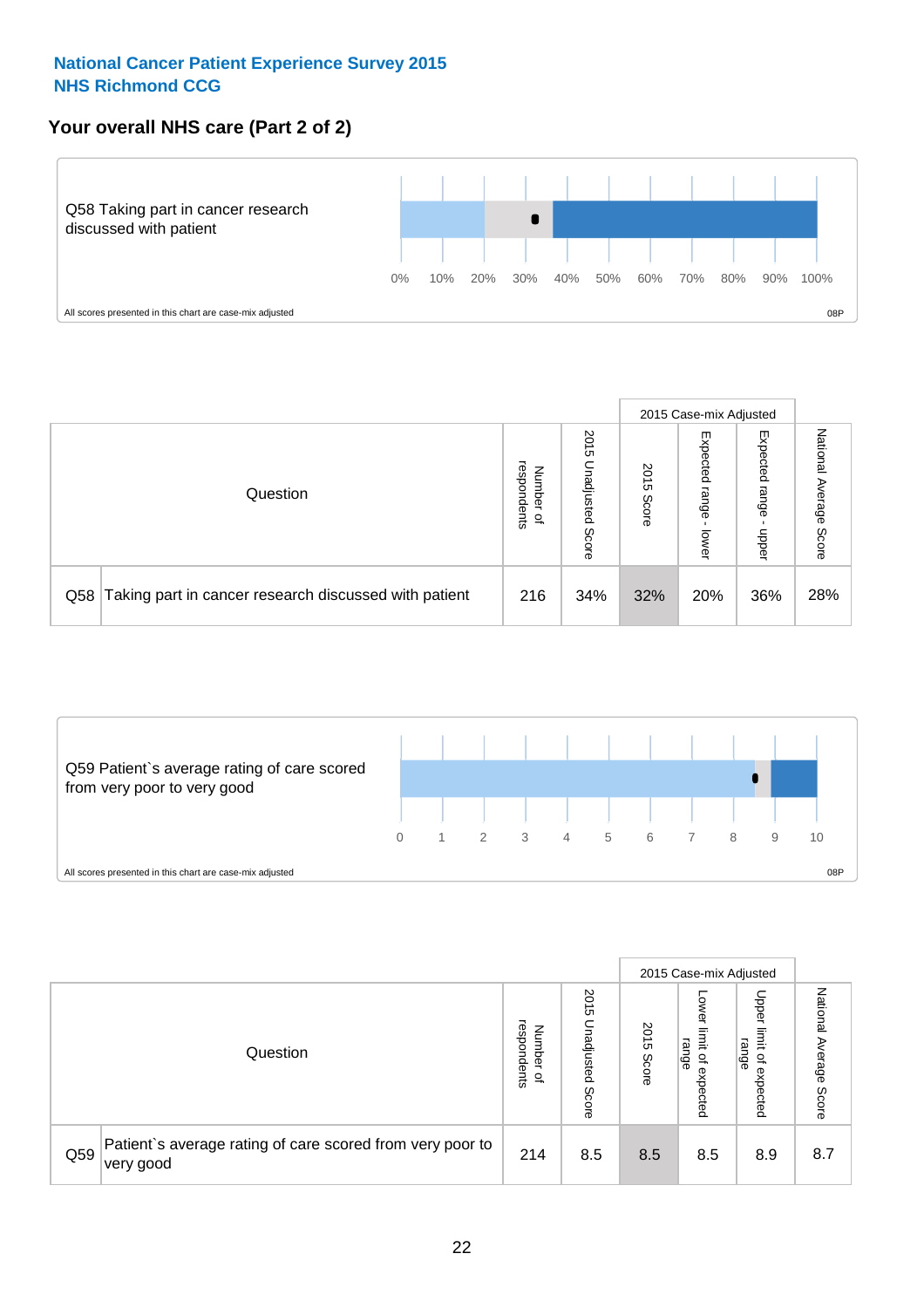### **Comparisons by tumour group for this CCG**

The following tables show the unadjusted CCG and the national percentage scores for each question broken down by tumour group. Where a cell in the table contains an asterisk this indicates that the number of patients in that group was below 21 and too small to display. Where a cell in the table contains "n.a." this indicates that there were no respondents for that tumour group.

### **Seeing your GP**

|                      | Q1. Saw GP once /<br>had to go to hospital | twice before being told | Q2. Patient thought<br>they were seen as<br>soon as necessary |                 |  |
|----------------------|--------------------------------------------|-------------------------|---------------------------------------------------------------|-----------------|--|
| <b>Cancer type</b>   | This CCG <sup>\$</sup>                     | <b>National</b>         | This CCG <sup>\$</sup>                                        | <b>National</b> |  |
| Brain / CNS          | $\star$                                    | 60%                     | $\star$                                                       | 77%             |  |
| <b>Breast</b>        | 100%                                       | 93%                     | 85%                                                           | 88%             |  |
| Colorectal / LGT     | 64%                                        | 72%                     |                                                               | 80%             |  |
| Gynaecological       | $\star$<br>75%                             |                         | $\star$                                                       | 78%             |  |
| Haematological       | 62%                                        | 64%                     |                                                               | 80%             |  |
| <b>Head and Neck</b> | $\star$                                    | 77%                     | $\star$                                                       | 79%             |  |
| Lung                 | $\star$                                    | 69%                     | $\star$                                                       | 83%             |  |
| Prostate             | $\star$                                    | 79%                     | $\star$                                                       | 85%             |  |
| Sarcoma              | $\star$                                    | 64%                     | $\star$                                                       | 69%             |  |
| <b>Skin</b>          | $\star$                                    | 91%                     | $\star$                                                       | 87%             |  |
| <b>Upper Gastro</b>  | $\star$                                    | 70%                     | $\star$                                                       | 78%             |  |
| Urological           | $\star$                                    | 81%                     | $\star$                                                       | 84%             |  |
| Other                | 60%                                        | 70%                     | 71%                                                           | 78%             |  |
| <b>All Cancers</b>   | 78%                                        | 76%                     | 79%                                                           | 82%             |  |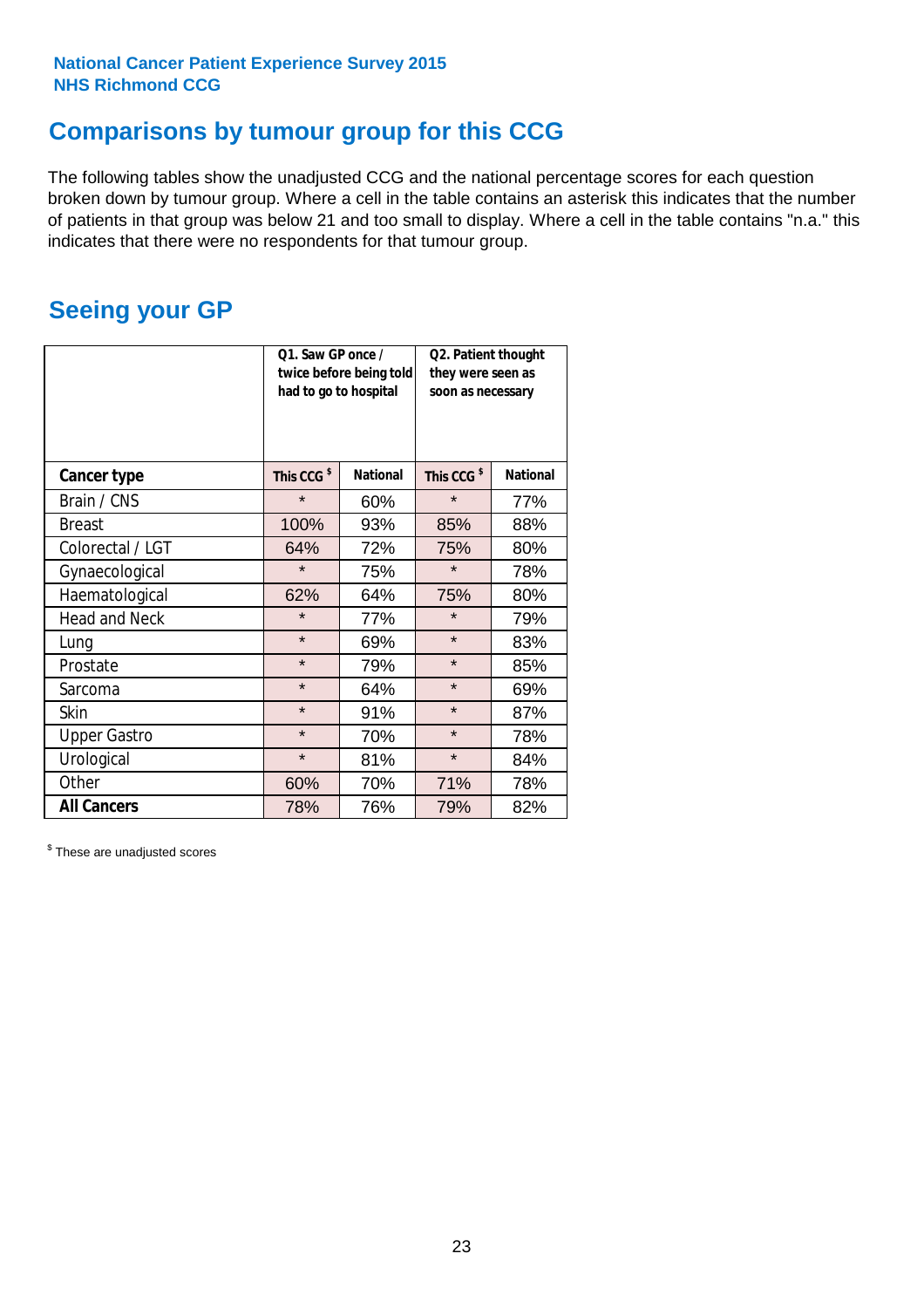### **Diagnostic tests**

|                      | be done was about<br>right | Q6. The length of time<br>waiting for the test to | Q7. Given complete<br>explanation of test<br>results in<br>understandable way |                 |  |  |
|----------------------|----------------------------|---------------------------------------------------|-------------------------------------------------------------------------------|-----------------|--|--|
| <b>Cancer type</b>   | This CCG <sup>\$</sup>     | <b>National</b>                                   | This CCG <sup>\$</sup>                                                        | <b>National</b> |  |  |
| Brain / CNS          | $\star$                    | 87%                                               | $\star$                                                                       | 69%             |  |  |
| <b>Breast</b>        | 90%                        | 90%                                               | 87%                                                                           | 82%             |  |  |
| Colorectal / LGT     | 83%                        | 86%                                               |                                                                               | 81%             |  |  |
| Gynaecological       | $\star$<br>84%             |                                                   | $\star$                                                                       | 76%             |  |  |
| Haematological       | 79%                        | 87%                                               | 59%                                                                           | 76%             |  |  |
| <b>Head and Neck</b> | $\star$                    | 84%                                               | $\star$                                                                       | 77%             |  |  |
| Lung                 | $\star$                    | 87%                                               | $\star$                                                                       | 78%             |  |  |
| Prostate             | $\star$                    | 85%                                               | $\star$                                                                       | 79%             |  |  |
| Sarcoma              | $\star$                    | 81%                                               | $\star$                                                                       | 77%             |  |  |
| <b>Skin</b>          | $\star$                    | 89%                                               | $\star$                                                                       | 85%             |  |  |
| <b>Upper Gastro</b>  | $\star$<br>83%             |                                                   | $\star$                                                                       | 77%             |  |  |
| Urological           | $\star$                    | 85%                                               | $\star$                                                                       | 78%             |  |  |
| Other                | 89%                        | 85%                                               | 60%                                                                           | 76%             |  |  |
| <b>All Cancers</b>   | 88%                        | 87%                                               | 74%                                                                           | 79%             |  |  |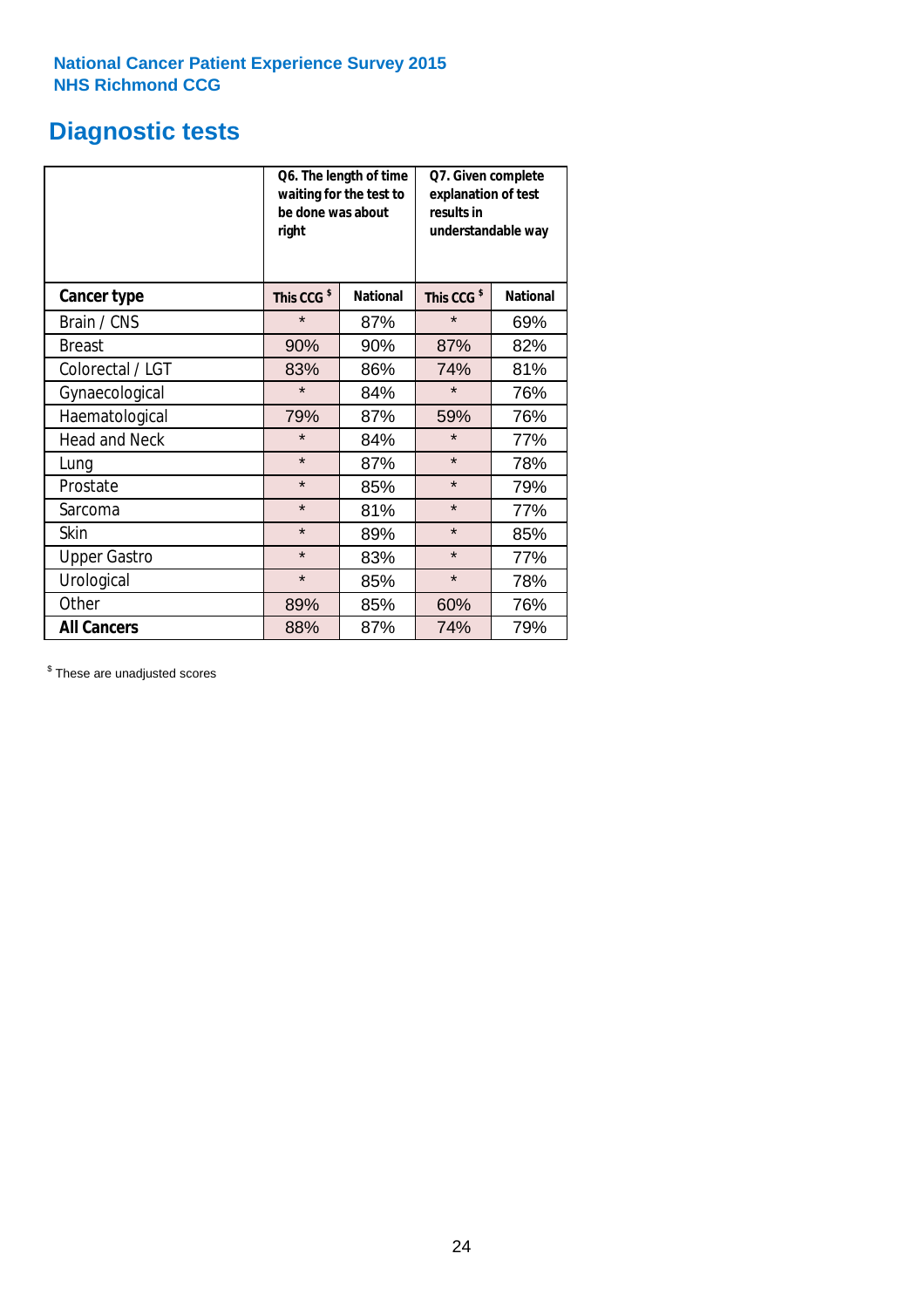### **Finding out what was wrong with you**

|                      | Q8. Patient told they<br>could bring a family<br>member or friend<br>when first told they<br>had cancer |                 | Q9. Patient felt they<br>were told sensitively<br>that they had cancer |                 | Q10. Patient<br>completely understood<br>the explanation of<br>what was wrong |                 | Q11. Patient given<br>easy to understand<br>written information<br>about the type of<br>cancer they had |                 |
|----------------------|---------------------------------------------------------------------------------------------------------|-----------------|------------------------------------------------------------------------|-----------------|-------------------------------------------------------------------------------|-----------------|---------------------------------------------------------------------------------------------------------|-----------------|
| Cancer type          | This CCG <sup>\$</sup>                                                                                  | <b>National</b> | This CCG <sup>\$</sup>                                                 | <b>National</b> | This CCG <sup>\$</sup>                                                        | <b>National</b> |                                                                                                         | <b>National</b> |
| Brain / CNS          | $\star$                                                                                                 | 85%             | $\star$                                                                | 79%             | $\star$                                                                       | 60%             | $\star$                                                                                                 | 62%             |
| <b>Breast</b>        | 87%                                                                                                     | 83%             | 87%                                                                    | 88%             | 74%                                                                           | 78%             | 85%                                                                                                     | 76%             |
| Colorectal / LGT     | 77%                                                                                                     | 83%             | 79%                                                                    | 85%             | 79%                                                                           | 79%             | 75%                                                                                                     | 71%             |
| Gynaecological       | $\star$                                                                                                 | 75%             | $\star$                                                                | 83%             | $\star$                                                                       | 73%             | $\star$                                                                                                 | 69%             |
| Haematological       | 60%                                                                                                     | 75%             | 75%                                                                    | 83%             | 63%                                                                           | 60%             | 47%                                                                                                     | 74%             |
| <b>Head and Neck</b> | $\star$                                                                                                 | 73%             | $\star$                                                                | 85%             | $\star$                                                                       | 75%             | $\star$                                                                                                 | 61%             |
| Lung                 | $\star$                                                                                                 | 80%             | $\star$                                                                | 83%             | $\star$                                                                       | 75%             | $\star$                                                                                                 | 66%             |
| Prostate             | $\star$                                                                                                 | 80%             | $\star$                                                                | 84%             | $\star$                                                                       | 78%             | $\star$                                                                                                 | 80%             |
| Sarcoma              | $\star$                                                                                                 | 77%             | $\star$                                                                | 82%             | $\star$                                                                       | 63%             | $\star$                                                                                                 | 61%             |
| Skin                 | $\star$                                                                                                 | 71%             | $\star$                                                                | 90%             | $\star$                                                                       | 83%             | $\star$                                                                                                 | 84%             |
| <b>Upper Gastro</b>  | $\star$                                                                                                 | 79%             | $\star$                                                                | 79%             | $\star$                                                                       | 72%             | $\star$                                                                                                 | 64%             |
| Urological           | $\star$                                                                                                 | 74%             | $\star$                                                                | 82%             | $\star$                                                                       | 76%             | $\star$                                                                                                 | 71%             |
| Other                | 72%                                                                                                     | 77%             | 70%                                                                    | 82%             | 51%                                                                           | 72%             | 50%                                                                                                     | 61%             |
| <b>All Cancers</b>   | 77%                                                                                                     | 79%             | 81%                                                                    | 84%             | 70%                                                                           | 73%             | 69%                                                                                                     | 72%             |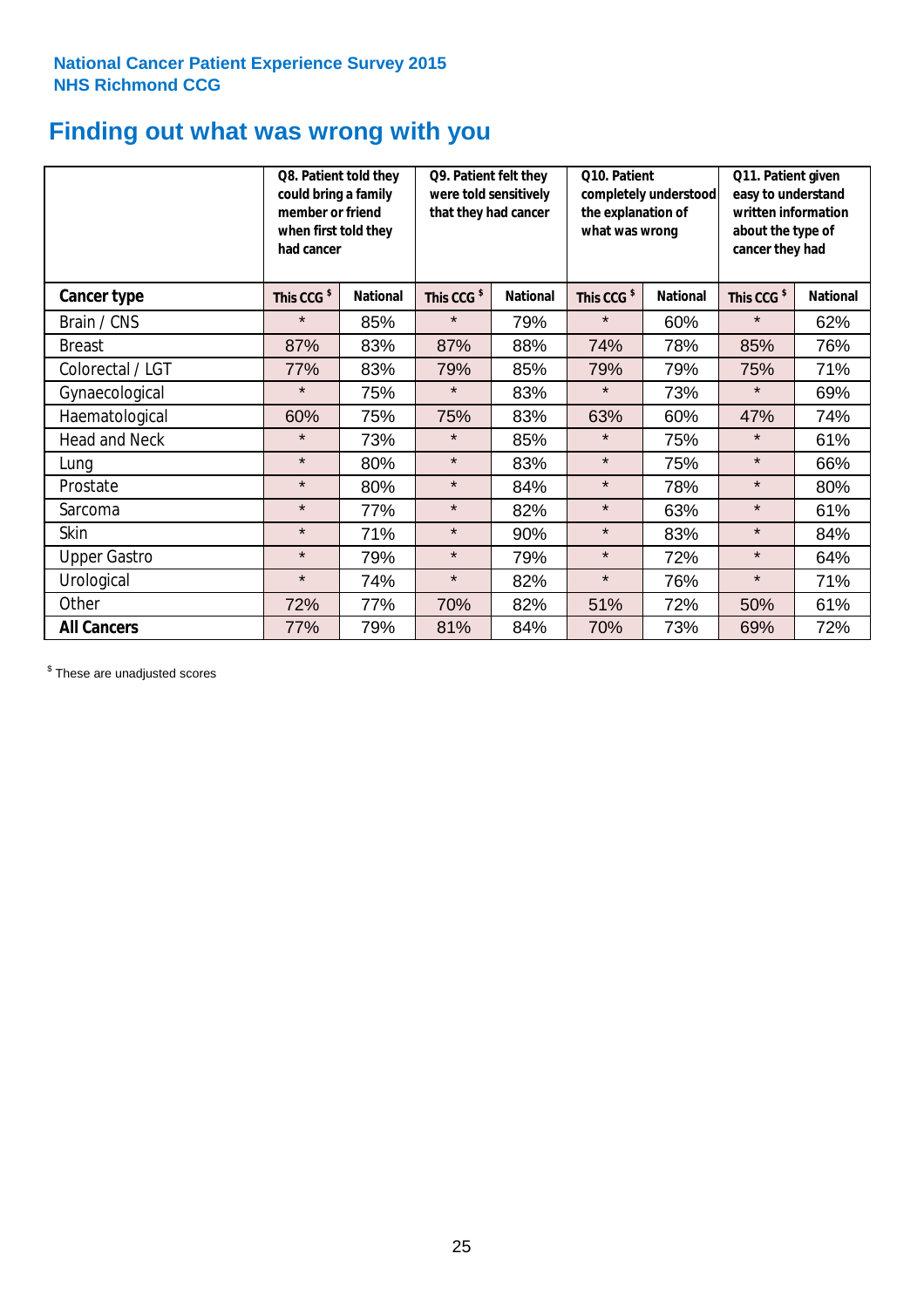## **Deciding the best treatment for you**

|                      | explained              | O13. Possible side<br>012. Patient felt that<br>treatment options<br>effects explained in an<br>were completely<br>understandable way |                        |                 | Q14. Patient given<br>practical advice and<br>side effects of<br>treatment | support in dealing with |
|----------------------|------------------------|---------------------------------------------------------------------------------------------------------------------------------------|------------------------|-----------------|----------------------------------------------------------------------------|-------------------------|
| <b>Cancer type</b>   | This CCG <sup>\$</sup> | <b>National</b>                                                                                                                       | This CCG <sup>\$</sup> | <b>National</b> | This CCG <sup>\$</sup>                                                     | <b>National</b>         |
| Brain / CNS          | $\star$                | 80%                                                                                                                                   | $\star$                | 71%             | $\star$                                                                    | 62%                     |
| <b>Breast</b>        | 85%                    | 84%                                                                                                                                   | 85%                    | 76%             | 69%                                                                        | 69%                     |
| Colorectal / LGT     | 74%                    | 85%                                                                                                                                   | 68%                    | 75%             |                                                                            | 68%                     |
| Gynaecological       | $\star$                | 84%                                                                                                                                   | $\star$<br>76%         |                 | $\star$                                                                    | 68%                     |
| Haematological       | 68%                    | 81%                                                                                                                                   | 58%                    | 69%             |                                                                            | 65%                     |
| <b>Head and Neck</b> | $\star$                | 85%                                                                                                                                   | $\star$                | 72%             | $\star$                                                                    | 67%                     |
| Lung                 | $\star$                | 84%                                                                                                                                   | $\star$                | 74%             | $\star$                                                                    | 69%                     |
| Prostate             | $\star$                | 80%                                                                                                                                   | $\star$                | 71%             | $\star$                                                                    | 61%                     |
| Sarcoma              | $\star$                | 82%                                                                                                                                   | $\star$                | 75%             | $\star$                                                                    | 66%                     |
| Skin                 | $\star$                | 88%                                                                                                                                   | $\star$                | 75%             | $\star$                                                                    | 74%                     |
| <b>Upper Gastro</b>  | $\star$                | 83%                                                                                                                                   | $\star$                | 72%             | $\star$                                                                    | 66%                     |
| Urological           | $\star$                | 80%                                                                                                                                   | $\star$                | 69%             |                                                                            | 61%                     |
| Other                | 77%                    | 80%                                                                                                                                   | 59%                    | 72%             | 50%                                                                        | 64%                     |
| <b>All Cancers</b>   | 78%                    | 83%                                                                                                                                   | 70%                    | 73%             | 55%                                                                        | 66%                     |

|                      | in the future          | Q15. Patient definitely<br>told about side effects<br>that could affect them | Q16. Patient definitely<br>involved in decisions<br>about care and<br>treatment |                 |  |
|----------------------|------------------------|------------------------------------------------------------------------------|---------------------------------------------------------------------------------|-----------------|--|
| <b>Cancer type</b>   | This CCG <sup>\$</sup> | <b>National</b>                                                              | This CCG <sup>\$</sup>                                                          | <b>National</b> |  |
| Brain / CNS          | $\star$                | 56%                                                                          | $\star$                                                                         | 74%             |  |
| <b>Breast</b>        | 47%                    | 55%                                                                          | 77%                                                                             | 79%             |  |
| Colorectal / LGT     | 54%                    | 56%                                                                          | 64%                                                                             | 79%             |  |
| Gynaecological       | $\star$<br>54%         |                                                                              | $\star$                                                                         | 76%             |  |
| Haematological       | 50%<br>36%             |                                                                              | 68%                                                                             | 77%             |  |
| <b>Head and Neck</b> | $\star$                | 58%                                                                          | $\star$                                                                         | 76%             |  |
| Lung                 | $\star$                | 54%                                                                          | $\star$                                                                         | 78%             |  |
| Prostate             | $\star$                | 63%                                                                          | $\star$                                                                         | 79%             |  |
| Sarcoma              | $\star$                | 54%                                                                          | $\star$                                                                         | 77%             |  |
| Skin                 | $\star$                | 66%                                                                          | $\star$                                                                         | 86%             |  |
| <b>Upper Gastro</b>  | $\star$                | 53%                                                                          | $\star$                                                                         | 77%             |  |
| Urological           | $\star$                | 52%                                                                          | $\star$                                                                         | 75%             |  |
| Other                | 37%                    | 51%                                                                          | 66%                                                                             | 75%             |  |
| <b>All Cancers</b>   | 49%                    | 54%                                                                          | 70%                                                                             | 78%             |  |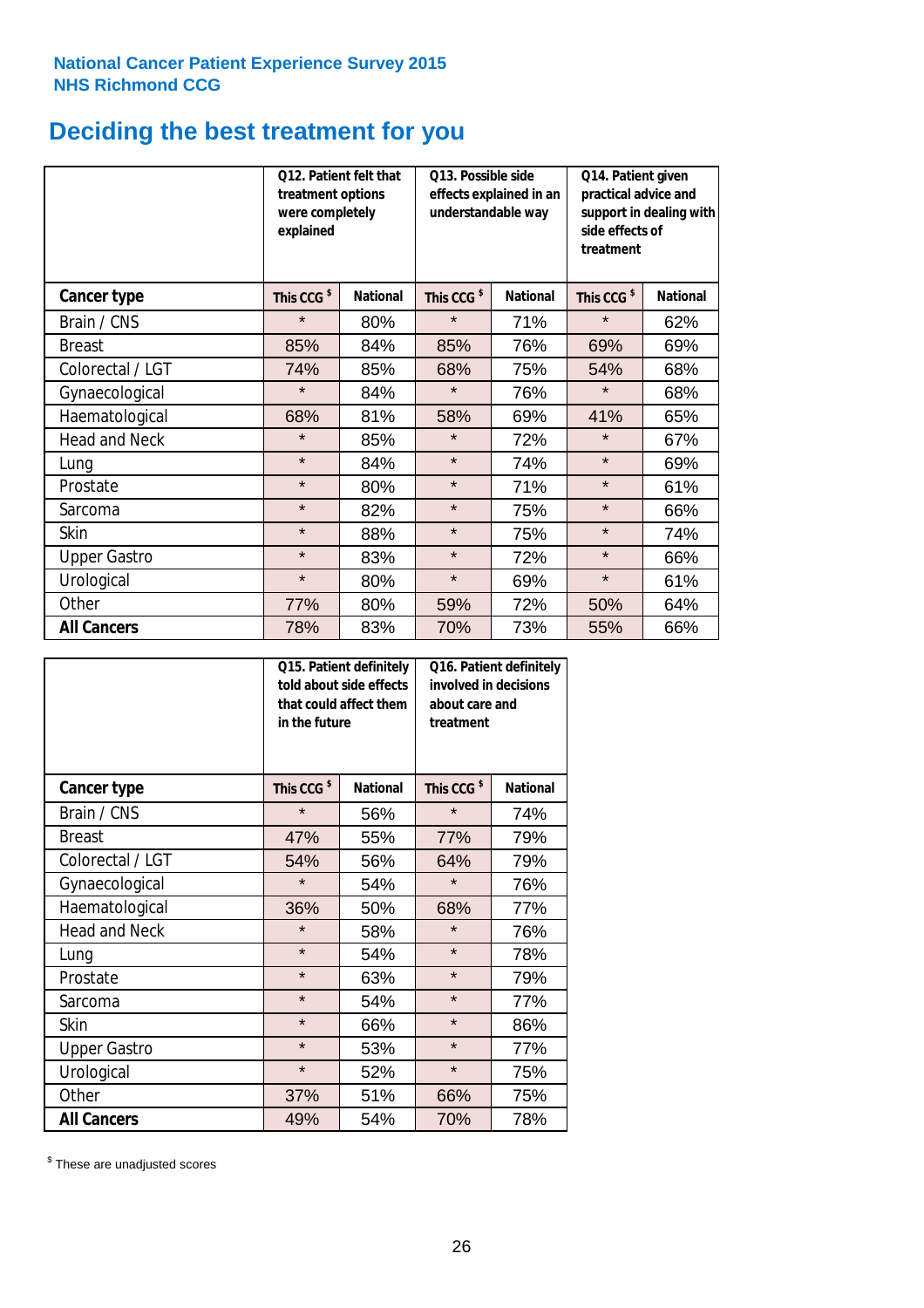### **Clinical Nurse Specialist**

|                      | would support them<br>through their<br>treatment | Q17. Patient given the<br>name of the CNS who | Q18. Patient found it<br>easy to contact their<br><b>CNS</b> |                 | <b>Q19. Get</b><br>understandable<br>of the time | answers to important<br>questions all or most |  |  |
|----------------------|--------------------------------------------------|-----------------------------------------------|--------------------------------------------------------------|-----------------|--------------------------------------------------|-----------------------------------------------|--|--|
| <b>Cancer type</b>   | This CCG <sup>\$</sup>                           | <b>National</b>                               | This CCG <sup>\$</sup>                                       | <b>National</b> | This CCG <sup>\$</sup>                           | <b>National</b>                               |  |  |
| Brain / CNS          | $\star$                                          | 95%                                           | $\star$                                                      | 84%             | $\star$                                          | 85%                                           |  |  |
| <b>Breast</b>        | 97%                                              | 94%                                           | 82%                                                          | 85%             | 94%                                              | 88%                                           |  |  |
| Colorectal / LGT     | 80%                                              | 91%                                           | $\star$                                                      | 88%             | $\star$                                          | 90%                                           |  |  |
| Gynaecological       | $\star$                                          | 93%                                           | $\star$                                                      | 86%             | $\star$                                          | 87%                                           |  |  |
| Haematological       | 90%                                              | 89%                                           | 81%                                                          | 89%             | 82%                                              | 90%                                           |  |  |
| <b>Head and Neck</b> | $\star$                                          | 88%                                           | $\star$                                                      | 86%             | $\star$                                          | 88%                                           |  |  |
| Lung                 | $\star$                                          | 93%                                           | $\star$                                                      | 89%             | $\star$                                          | 89%                                           |  |  |
| Prostate             | $\star$                                          | 89%                                           | $\star$                                                      | 83%             | $\star$                                          | 88%                                           |  |  |
| Sarcoma              | $\star$                                          | 87%                                           | $\star$                                                      | 86%             | $\star$                                          | 88%                                           |  |  |
| Skin                 | $\star$                                          | 88%                                           | $\star$                                                      | 90%             | $\star$                                          | 92%                                           |  |  |
| <b>Upper Gastro</b>  | $\star$                                          | 92%                                           | $\star$                                                      | 87%             | $\star$                                          | 88%                                           |  |  |
| Urological           | $\star$                                          | 80%                                           | $\star$                                                      | 85%             | $\star$                                          | 88%                                           |  |  |
| Other                | 74%                                              | 86%                                           | 73%                                                          | 86%             | 64%                                              | 87%                                           |  |  |
| <b>All Cancers</b>   | 87%                                              | 90%                                           | 80%                                                          | 87%             | 84%                                              | 88%                                           |  |  |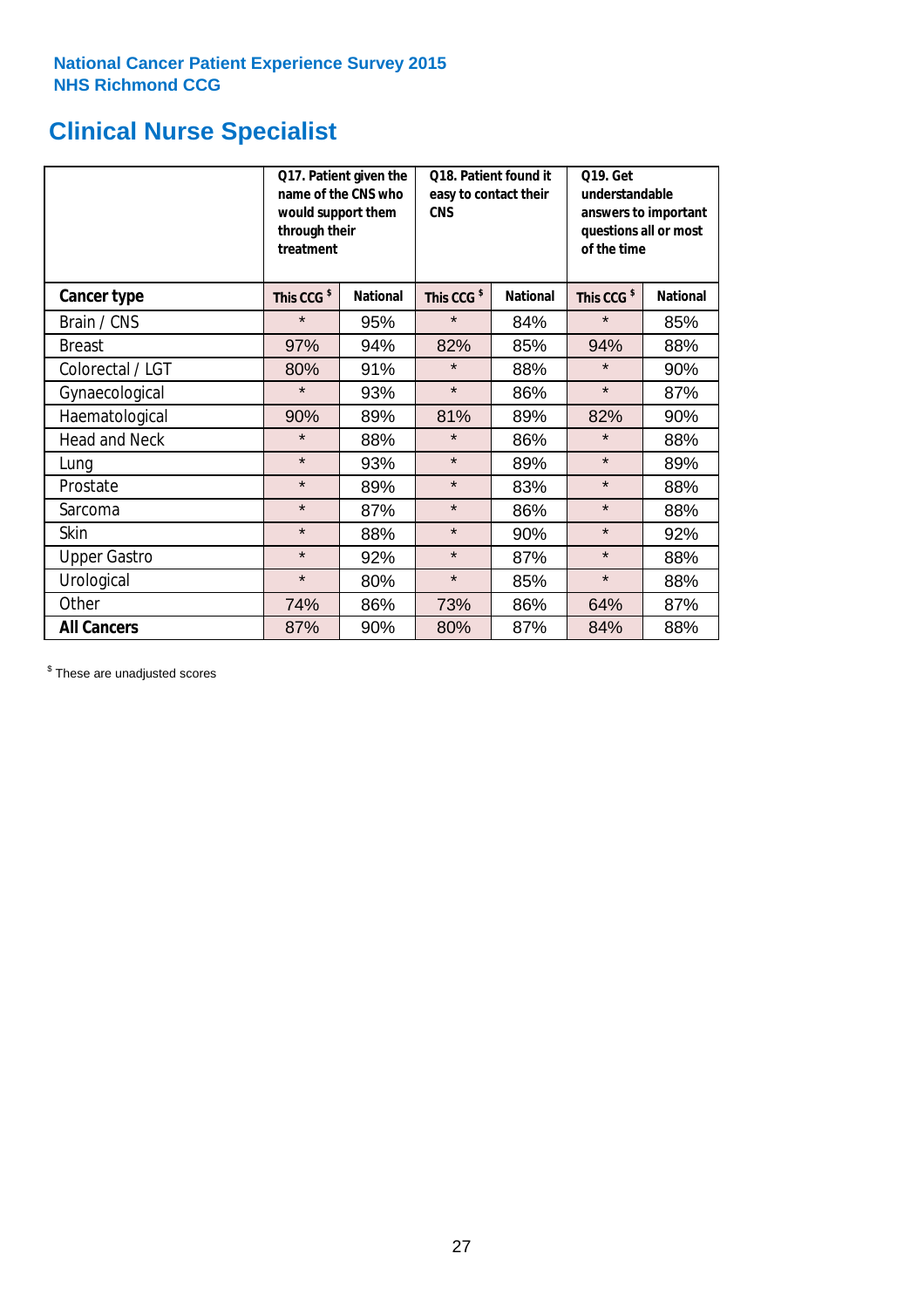### **Support for people with cancer**

|                      | Q20. Hospital staff<br>gave information | about support groups | Q21. Hospital staff<br>Q22. Hospital staff<br>gave information on<br>gave information<br>getting financial help<br>about impact cancer<br>could have on day to<br>day activities |                 |                        | Q23. Hospital staff told<br>patient they could get<br>free prescriptions |                        |                 |
|----------------------|-----------------------------------------|----------------------|----------------------------------------------------------------------------------------------------------------------------------------------------------------------------------|-----------------|------------------------|--------------------------------------------------------------------------|------------------------|-----------------|
| Cancer type          | This CCG <sup>\$</sup>                  | <b>National</b>      | This CCG <sup>\$</sup>                                                                                                                                                           | <b>National</b> | This CCG <sup>\$</sup> | <b>National</b>                                                          | This CCG <sup>\$</sup> | <b>National</b> |
| Brain / CNS          | $\star$                                 | 85%                  | $\star$                                                                                                                                                                          | 80%             | $\star$                | 72%                                                                      | $\star$                | 79%             |
| <b>Breast</b>        | 97%                                     | 88%                  | 86%                                                                                                                                                                              | 85%             | $\star$                | 60%                                                                      | $\star$                | 80%             |
| Colorectal / LGT     | 78%                                     | 82%                  | 70%                                                                                                                                                                              | 82%             | $\star$                | 52%                                                                      | $\star$                | 83%             |
| Gynaecological       | $\star$                                 | 83%                  | $\star$                                                                                                                                                                          | 81%             | $\star$                | 58%                                                                      | $\star$                | 76%             |
| Haematological       | 84%                                     | 82%                  | 81%                                                                                                                                                                              | 82%             | $\star$                | 56%                                                                      | $\star$                | 86%             |
| <b>Head and Neck</b> | $\star$                                 | 83%                  | $\star$                                                                                                                                                                          | 80%             | $\star$                | 55%                                                                      | $\star$                | 80%             |
| Lung                 | $\star$                                 | 82%                  | $\star$                                                                                                                                                                          | 80%             | $\star$                | 68%                                                                      | $\star$                | 85%             |
| Prostate             | $\star$                                 | 85%                  | $\star$                                                                                                                                                                          | 81%             | $\star$                | 41%                                                                      | $\star$                | 76%             |
| Sarcoma              | n.a.                                    | 82%                  | $\star$                                                                                                                                                                          | 80%             | $\star$                | 57%                                                                      | $\star$                | 75%             |
| Skin                 | $\star$                                 | 85%                  | $\star$                                                                                                                                                                          | 85%             | $\star$                | 51%                                                                      | $\star$                | 65%             |
| <b>Upper Gastro</b>  | $\star$                                 | 82%                  | $\star$                                                                                                                                                                          | 78%             | $\star$                | 57%                                                                      | $\star$                | 83%             |
| Urological           | $\star$                                 | 71%                  | $\star$                                                                                                                                                                          | 70%             | $\star$                | 33%                                                                      | $\star$                | 69%             |
| Other                | 65%                                     | 80%                  | 60%                                                                                                                                                                              | 77%             | $\star$                | 53%                                                                      | $\star$                | 79%             |
| <b>All Cancers</b>   | 84%                                     | 83%                  | 79%                                                                                                                                                                              | 81%             | 53%                    | 55%                                                                      | 82%                    | 80%             |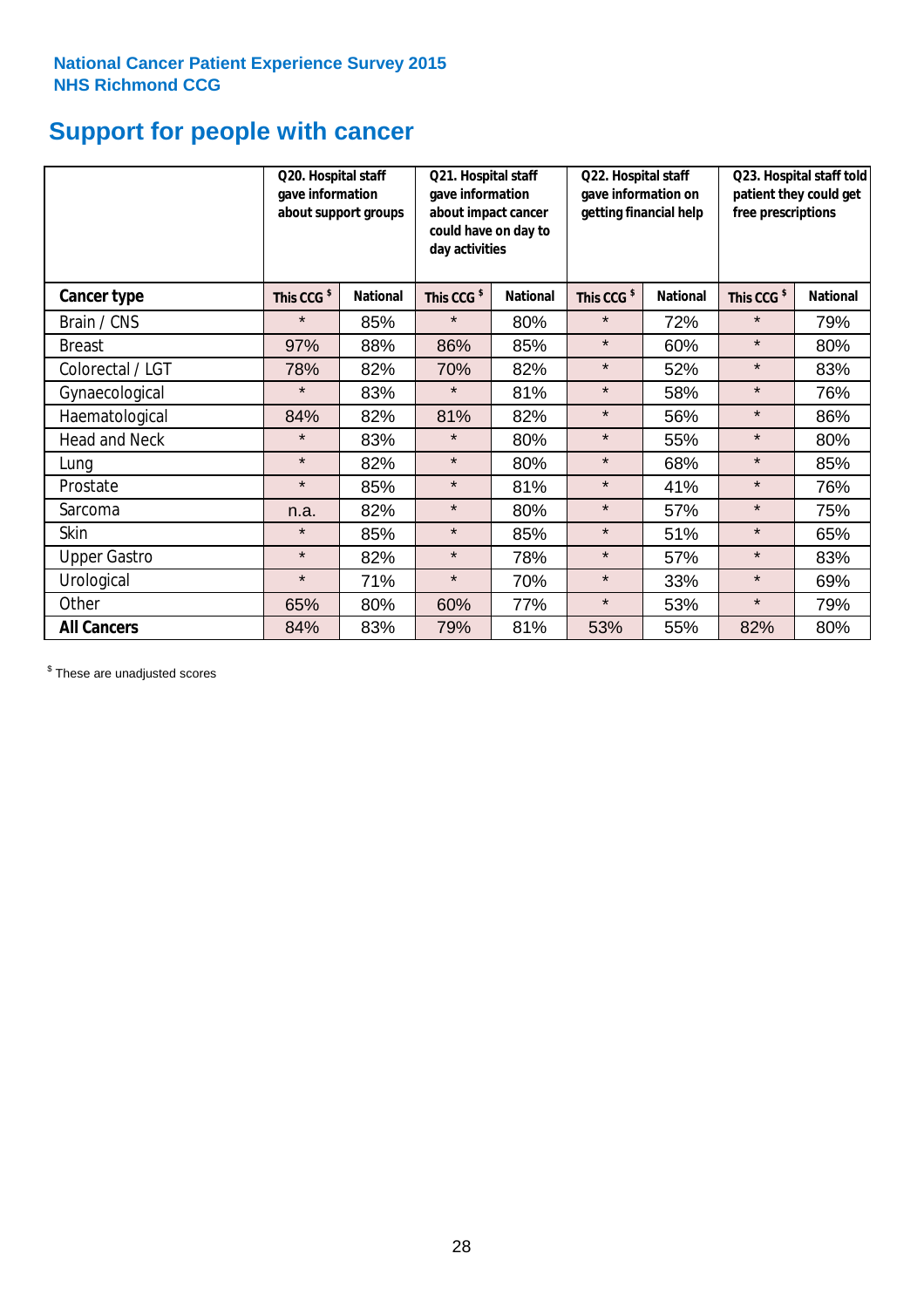### **Operations**

|                      | Q26. Staff explained<br>how operation had<br>gone in<br>understandable way |                 |  |  |
|----------------------|----------------------------------------------------------------------------|-----------------|--|--|
| <b>Cancer type</b>   | This CCG <sup>\$</sup>                                                     | <b>National</b> |  |  |
| Brain / CNS          | $\star$                                                                    | 75%             |  |  |
| <b>Breast</b>        | 77%                                                                        | 77%             |  |  |
| Colorectal / LGT     | $\star$                                                                    | 81%             |  |  |
| Gynaecological       | $\star$<br>79%                                                             |                 |  |  |
| Haematological       | $\star$<br>75%                                                             |                 |  |  |
| <b>Head and Neck</b> | $\star$                                                                    | 77%             |  |  |
| Lung                 | $\star$                                                                    | 76%             |  |  |
| Prostate             | $\star$                                                                    | 76%             |  |  |
| Sarcoma              | $\star$                                                                    | 80%             |  |  |
| Skin                 | $\star$                                                                    | 84%             |  |  |
| <b>Upper Gastro</b>  | $\star$                                                                    | 81%             |  |  |
| Urological           | $\star$                                                                    | 74%             |  |  |
| Other                | $\star$<br>78%                                                             |                 |  |  |
| <b>All Cancers</b>   | 73%                                                                        | 78%             |  |  |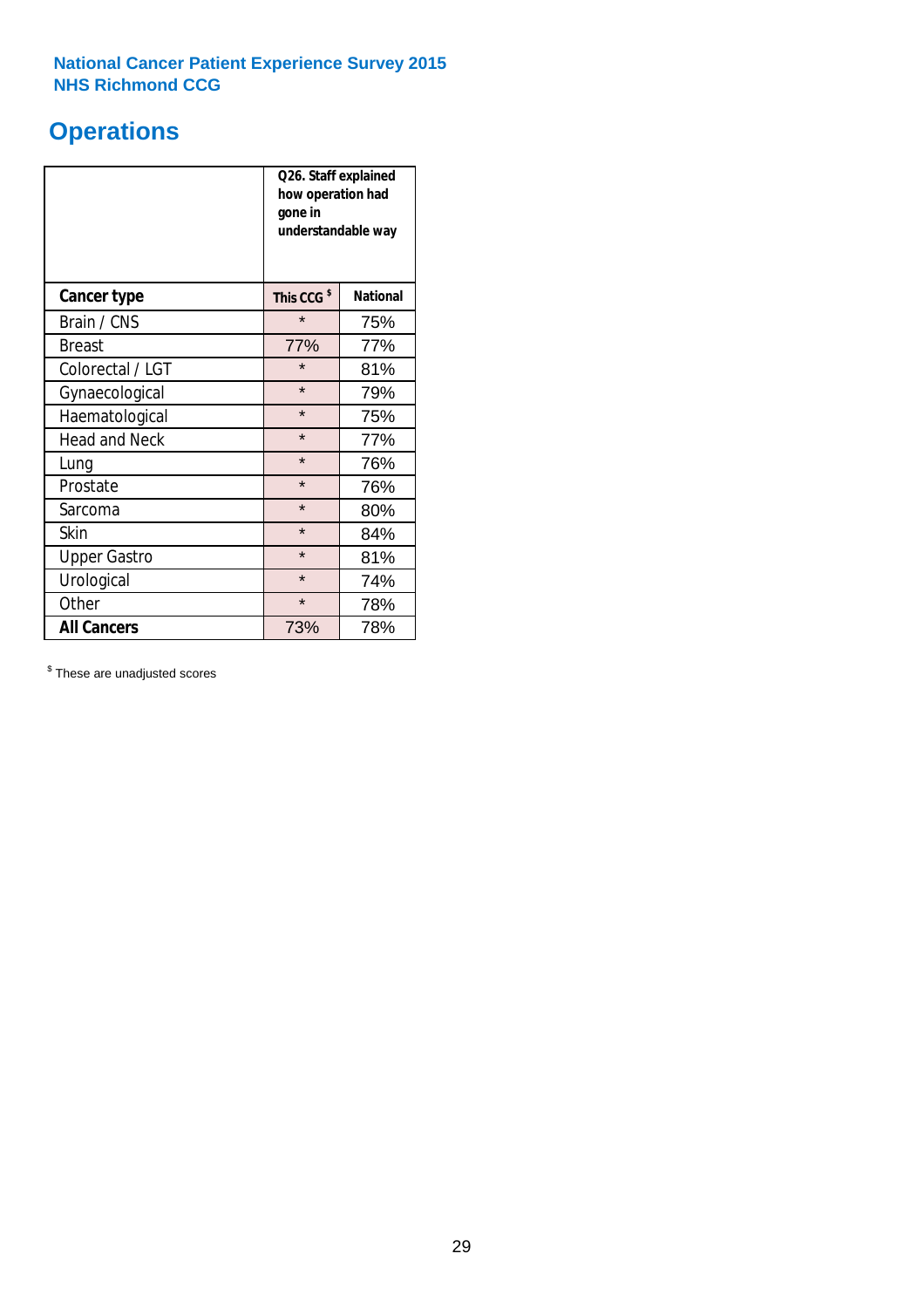## **Hospital care as an inpatient (Part 1 of 2)**

|                      | they were not there    | Q28. Groups of doctors<br>or nurses did not talk<br>in front of patient as if | Q29. Patient had<br>confidence and trust in<br>all doctors treating<br>them<br>doctor |                 | Q30. Patient's family<br>or someone close<br>definitely had<br>opportunity to talk to |                 | Q31. Patient had<br>confidence and trust in I<br>all ward nurses |                 |
|----------------------|------------------------|-------------------------------------------------------------------------------|---------------------------------------------------------------------------------------|-----------------|---------------------------------------------------------------------------------------|-----------------|------------------------------------------------------------------|-----------------|
| Cancer type          | This CCG <sup>\$</sup> | <b>National</b>                                                               | This CCG <sup>\$</sup>                                                                | <b>National</b> | This CCG <sup>\$</sup>                                                                | <b>National</b> | This CCG <sup>\$</sup>                                           | <b>National</b> |
| Brain / CNS          | $\star$                | 68%                                                                           | $\star$                                                                               | 78%             | $\star$                                                                               | 65%             | $\star$                                                          | 67%             |
| <b>Breast</b>        | 91%                    | 89%                                                                           | 83%                                                                                   | 86%             | $\star$                                                                               | 73%             | 67%                                                              | 74%             |
| Colorectal / LGT     | $\star$                | 75%                                                                           | $\star$                                                                               | 85%             | $\star$                                                                               | 72%             | $\star$                                                          | 68%             |
| Gynaecological       | $\star$                | 84%                                                                           | $\star$                                                                               | 86%             | $\star$                                                                               | 71%             | $\star$                                                          | 69%             |
| Haematological       | $\star$                | 80%                                                                           | $\star$                                                                               | 81%             | $\star$                                                                               | 75%             | $\star$                                                          | 73%             |
| <b>Head and Neck</b> | $\star$                | 79%                                                                           | $\star$                                                                               | 85%             | $\star$                                                                               | 73%             | $\star$                                                          | 72%             |
| Lung                 | $\star$                | 75%                                                                           | $\star$                                                                               | 82%             | $\star$                                                                               | 71%             | $\star$                                                          | 73%             |
| Prostate             | $\star$                | 84%                                                                           | $\star$                                                                               | 87%             | $\star$                                                                               | 72%             | $\star$                                                          | 75%             |
| Sarcoma              | $\star$                | 82%                                                                           | $\star$                                                                               | 85%             | $\star$                                                                               | 75%             | $\star$                                                          | 70%             |
| Skin                 | $\star$                | 85%                                                                           | $\star$                                                                               | 90%             | $\star$                                                                               | 79%             | $\star$                                                          | 84%             |
| <b>Upper Gastro</b>  | $\star$                | 75%                                                                           | $\star$                                                                               | 83%             | $\star$                                                                               | 72%             | $\star$                                                          | 70%             |
| Urological           | $\star$                | 80%                                                                           | $\star$                                                                               | 84%             | $\star$                                                                               | 67%             | $\star$                                                          | 75%             |
| Other                | 65%                    | 79%                                                                           | 57%                                                                                   | 79%             | $\star$                                                                               | 70%             | 50%                                                              | 69%             |
| <b>All Cancers</b>   | 75%                    | 81%                                                                           | 82%                                                                                   | 84%             | 69%                                                                                   | 72%             | 65%                                                              | 72%             |

|                      | Q32. Always / nearly<br>on duty | always enough nurses | Q33. All staff asked<br>patient what name<br>they preferred to be<br>called by |                 | Q34. Always given<br>treatment | enough privacy when<br>discussing condition or | Q35. Patient was able<br>to discuss worries or<br>fears with staff during<br>visit |                 |  |
|----------------------|---------------------------------|----------------------|--------------------------------------------------------------------------------|-----------------|--------------------------------|------------------------------------------------|------------------------------------------------------------------------------------|-----------------|--|
| <b>Cancer type</b>   | This CCG <sup>\$</sup>          | <b>National</b>      | This CCG <sup>\$</sup>                                                         | <b>National</b> | This CCG <sup>\$</sup>         | <b>National</b>                                | This CCG <sup>\$</sup>                                                             | <b>National</b> |  |
| Brain / CNS          | $\star$                         | 64%                  | $\star$                                                                        | 69%             | $\star$                        | 80%                                            | $\star$                                                                            | 44%             |  |
| <b>Breast</b>        | 67%                             | 69%                  | 29%                                                                            | 60%             | 75%                            | 86%                                            | $\star$                                                                            | 53%             |  |
| Colorectal / LGT     | $\star$                         | 61%                  | $\star$                                                                        | 70%             | $\star$                        | 84%                                            | $\star$                                                                            | 54%             |  |
| Gynaecological       | $\star$                         | 65%                  | $\star$                                                                        | 63%             | $\star$                        | 82%                                            | $\star$                                                                            | 50%             |  |
| Haematological       | $\star$                         | 63%                  | $\star$                                                                        | 67%             | $\star$                        | 86%                                            | $\star$                                                                            | 55%             |  |
| <b>Head and Neck</b> | $\star$                         | 67%                  | $\star$                                                                        | 66%             | $\star$                        | 85%                                            | $\star$                                                                            | 50%             |  |
| Lung                 | $\star$                         | 68%                  | $\star$                                                                        | 71%             | $\star$                        | 84%                                            | $\star$                                                                            | 49%             |  |
| Prostate             | $\star$                         | 71%                  | $\star$                                                                        | 67%             | $\star$                        | 87%                                            | $\star$                                                                            | 52%             |  |
| Sarcoma              | $\star$                         | 68%                  | $\star$                                                                        | 71%             | $\star$                        | 87%                                            | n.a.                                                                               | 52%             |  |
| Skin                 | $\star$                         | 81%                  | $\star$                                                                        | 67%             | $\star$                        | 89%                                            | $\star$                                                                            | 61%             |  |
| <b>Upper Gastro</b>  | $\star$                         | 62%                  | $\star$                                                                        | 75%             | $\star$                        | 83%                                            | $\star$                                                                            | 53%             |  |
| Urological           | $\star$                         | 68%                  | $\star$                                                                        | 71%             | $\star$                        | 84%                                            | $\star$                                                                            | 46%             |  |
| Other                | 65%                             | 62%                  | 57%                                                                            | 66%             | 74%                            | 82%                                            | 29%                                                                                | 48%             |  |
| <b>All Cancers</b>   | 68%                             | 66%                  | 55%                                                                            | 67%             | 82%                            | 85%                                            | 47%                                                                                | 52%             |  |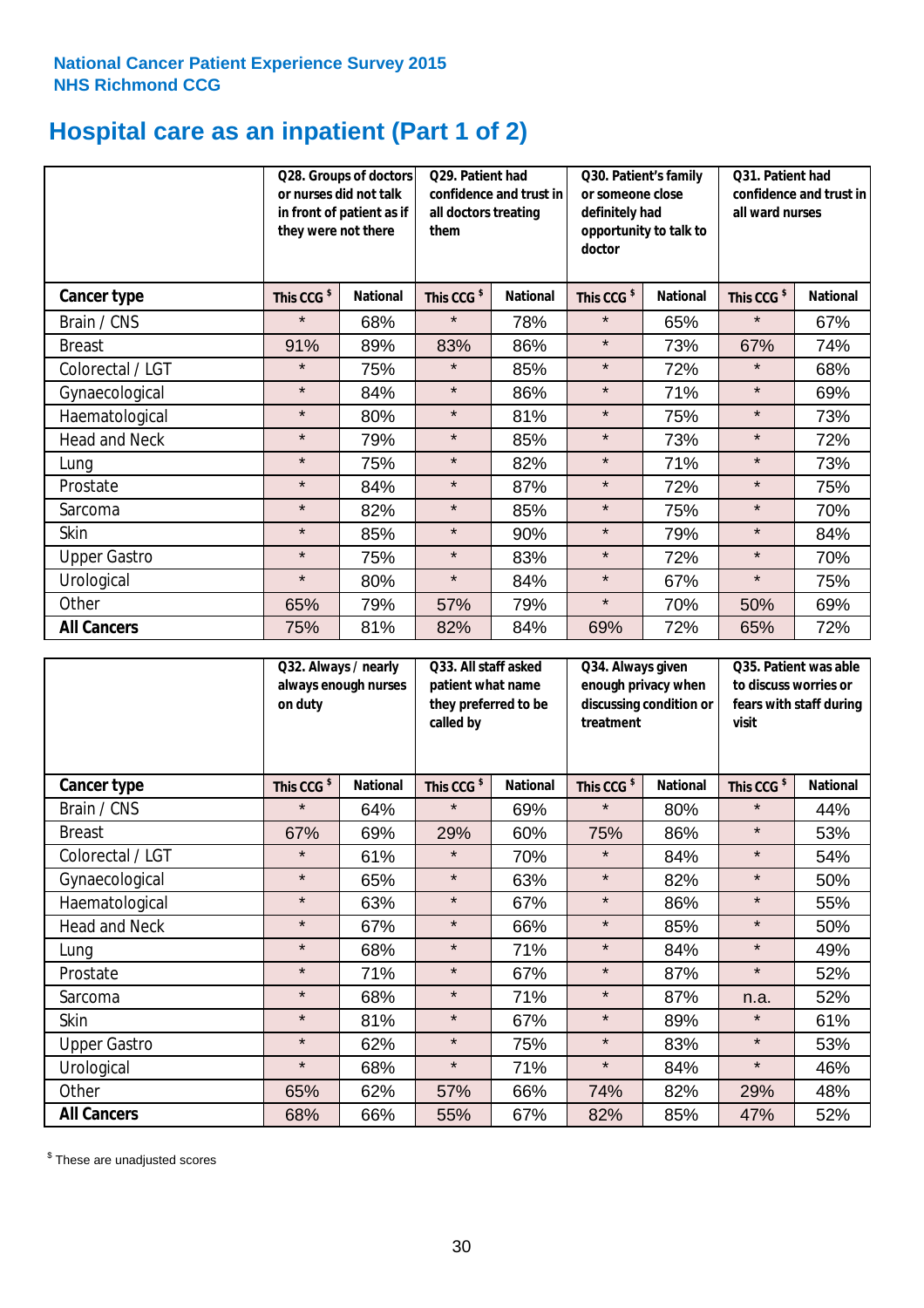## **Hospital care as an inpatient (Part 2 of 2)**

|                      | Q36. Hospital staff<br>definitely did<br>everything to help<br>control pain |                 | Q37. Always treated<br>Q38. Given clear<br>with respect and<br>written information<br>dignity by staff<br>about what should /<br>should not do post<br>discharge |                 |                        | Q39. Staff told patient<br>who to contact if<br>worried post discharge |                        |                 |
|----------------------|-----------------------------------------------------------------------------|-----------------|------------------------------------------------------------------------------------------------------------------------------------------------------------------|-----------------|------------------------|------------------------------------------------------------------------|------------------------|-----------------|
| Cancer type          | This CCG <sup>\$</sup>                                                      | <b>National</b> | This CCG <sup>\$</sup>                                                                                                                                           | <b>National</b> | This CCG <sup>\$</sup> | <b>National</b>                                                        | This CCG <sup>\$</sup> | <b>National</b> |
| Brain / CNS          | $\star$                                                                     | 82%             | $\star$                                                                                                                                                          | 84%             | $\star$                | 79%                                                                    | $\star$                | 91%             |
| <b>Breast</b>        | 67%                                                                         | 86%             | 75%                                                                                                                                                              | 88%             | 90%                    | 90%                                                                    | 96%                    | 95%             |
| Colorectal / LGT     | $\star$                                                                     | 84%             | $\star$                                                                                                                                                          | 86%             | $\star$                | 83%                                                                    | $\star$                | 94%             |
| Gynaecological       | $\star$                                                                     | 83%             | $\star$                                                                                                                                                          | 85%             | $\star$                | 86%                                                                    | $\star$                | 93%             |
| Haematological       | $\star$                                                                     | 84%             | $\star$                                                                                                                                                          | 89%             | $\star$                | 79%                                                                    | $\star$                | 95%             |
| <b>Head and Neck</b> | $\star$                                                                     | 84%             | $\star$                                                                                                                                                          | 88%             | $\star$                | 86%                                                                    | $\star$                | 92%             |
| Lung                 | $\star$                                                                     | 83%             | $\star$                                                                                                                                                          | 87%             | $\star$                | 81%                                                                    | $\star$                | 92%             |
| Prostate             | $\star$                                                                     | 85%             | $\star$                                                                                                                                                          | 91%             | $\star$                | 87%                                                                    | $\star$                | 94%             |
| Sarcoma              | n.a.                                                                        | 86%             | $\star$                                                                                                                                                          | 91%             | n.a.                   | 83%                                                                    | n.a.                   | 94%             |
| Skin                 | $\star$                                                                     | 88%             | $\star$                                                                                                                                                          | 93%             | $\star$                | 91%                                                                    | $\star$                | 97%             |
| <b>Upper Gastro</b>  | $\star$                                                                     | 83%             | $\star$                                                                                                                                                          | 86%             | $\star$                | 79%                                                                    | $\star$                | 93%             |
| Urological           | $\star$                                                                     | 80%             | $\star$                                                                                                                                                          | 88%             | $\star$                | 83%                                                                    | $\star$                | 90%             |
| Other                | $\star$                                                                     | 82%             | 70%                                                                                                                                                              | 85%             | $\star$                | 80%                                                                    | 81%                    | 92%             |
| <b>All Cancers</b>   | 79%                                                                         | 84%             | 85%                                                                                                                                                              | 87%             | 81%                    | 84%                                                                    | 89%                    | 94%             |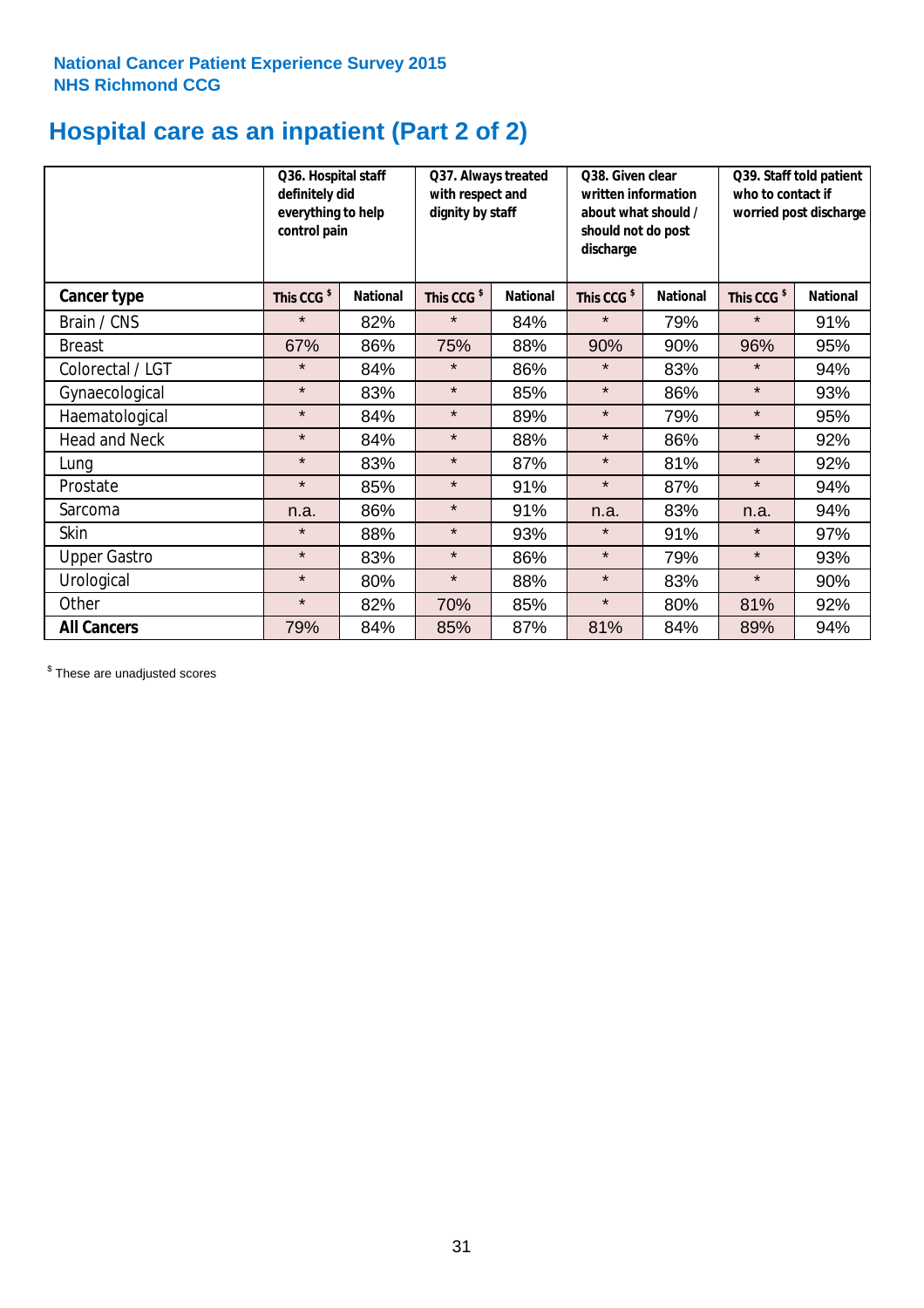## **Hospital care as a day patient / outpatient**

|                      | to discuss worries or<br>visit | Q41. Patient was able<br>fears with staff during | Q42. Doctor had the<br>Q44. Beforehand<br>right notes and other<br>patient had all<br>documentation with<br>information needed<br>about radiotherapy<br>them<br>treatment |                 |                        | Q45. Patient given<br>understandable<br>information about<br>whether radiotherapy<br>was working |                        |                 |
|----------------------|--------------------------------|--------------------------------------------------|---------------------------------------------------------------------------------------------------------------------------------------------------------------------------|-----------------|------------------------|--------------------------------------------------------------------------------------------------|------------------------|-----------------|
| <b>Cancer type</b>   | This CCG <sup>\$</sup>         | <b>National</b>                                  | This CCG <sup>\$</sup>                                                                                                                                                    | <b>National</b> | This CCG <sup>\$</sup> | <b>National</b>                                                                                  | This CCG <sup>\$</sup> | <b>National</b> |
| Brain / CNS          | $\star$                        | 65%                                              | $\star$                                                                                                                                                                   | 94%             | $\star$                | 85%                                                                                              | $\star$                | 52%             |
| <b>Breast</b>        | 71%                            | 70%                                              | 89%                                                                                                                                                                       | 95%             | $\star$                | 87%                                                                                              | $\star$                | 60%             |
| Colorectal / LGT     | 55%                            | 73%                                              | 96%                                                                                                                                                                       | 95%             | $\star$                | 85%                                                                                              | $\star$                | 55%             |
| Gynaecological       | $\star$                        | 70%                                              | $\star$                                                                                                                                                                   | 96%             | $\star$                | 85%                                                                                              | $\star$                | 64%             |
| Haematological       | 59%                            | 74%                                              | 100%                                                                                                                                                                      | 97%             | $\star$                | 82%                                                                                              | $\star$                | 64%             |
| <b>Head and Neck</b> | $\star$                        | 69%                                              | $\star$                                                                                                                                                                   | 95%             | $\star$                | 86%                                                                                              | $\star$                | 60%             |
| Lung                 | $\star$                        | 69%                                              | $\star$                                                                                                                                                                   | 96%             | $\star$                | 86%                                                                                              | $\star$                | 59%             |
| Prostate             | $\star$                        | 69%                                              | $\star$                                                                                                                                                                   | 95%             | $\star$                | 88%                                                                                              | $\star$                | 61%             |
| Sarcoma              | $\star$                        | 68%                                              | $\star$                                                                                                                                                                   | 97%             | n.a.                   | 88%                                                                                              | n.a.                   | 63%             |
| Skin                 | $\star$                        | 73%                                              | $\star$                                                                                                                                                                   | 96%             | n.a.                   | 81%                                                                                              | n.a.                   | 63%             |
| <b>Upper Gastro</b>  | $\star$                        | 68%                                              | $\star$                                                                                                                                                                   | 95%             | $\star$                | 85%                                                                                              | $\star$                | 57%             |
| Urological           | $\star$                        | 65%                                              | $\star$                                                                                                                                                                   | 95%             | n.a.                   | 81%                                                                                              | n.a.                   | 53%             |
| Other                | 44%                            | 67%                                              | 78%                                                                                                                                                                       | 95%             | $\star$                | 83%                                                                                              | $\star$                | 59%             |
| <b>All Cancers</b>   | 60%                            | 70%                                              | 91%                                                                                                                                                                       | 96%             | 79%                    | 86%                                                                                              | 56%                    | 60%             |

|                      | Q47. Beforehand<br>patient had all<br>information needed<br>about chemotherapy<br>treatment |                 | Q48. Patient given<br>understandable<br>information about<br>whether<br>chemotherapy was<br>working |                 |  |
|----------------------|---------------------------------------------------------------------------------------------|-----------------|-----------------------------------------------------------------------------------------------------|-----------------|--|
| <b>Cancer type</b>   | This CCG <sup>\$</sup>                                                                      | <b>National</b> | This CCG <sup>\$</sup>                                                                              | <b>National</b> |  |
| Brain / CNS          | $\star$                                                                                     | 82%             | $\star$                                                                                             | 57%             |  |
| <b>Breast</b>        | 82%                                                                                         | 83%             | $\star$                                                                                             | 62%             |  |
| Colorectal / LGT     | $\star$                                                                                     | 86%             | $\star$                                                                                             | 65%             |  |
| Gynaecological       | $\star$                                                                                     | 86%             | $\star$                                                                                             | 68%             |  |
| Haematological       | 76%                                                                                         | 85%             |                                                                                                     | 75%             |  |
| <b>Head and Neck</b> | $\star$                                                                                     | 80%             | $\star$                                                                                             | 52%             |  |
| Lung                 | $\star$                                                                                     | 85%             | $\star$                                                                                             | 68%             |  |
| Prostate             | $\star$                                                                                     | 83%             | $\star$                                                                                             | 69%             |  |
| Sarcoma              | $\star$                                                                                     | 82%             | $\star$                                                                                             | 70%             |  |
| <b>Skin</b>          | n.a.                                                                                        | 92%             | n.a.                                                                                                | 80%             |  |
| <b>Upper Gastro</b>  | $\star$                                                                                     | 83%             | $\star$                                                                                             | 64%             |  |
| Urological           | $\star$                                                                                     | 83%             | $\star$                                                                                             | 66%             |  |
| Other                | 69%                                                                                         | 85%             | 52%                                                                                                 | 70%             |  |
| <b>All Cancers</b>   | 79%                                                                                         | 84%             | 65%                                                                                                 | 68%             |  |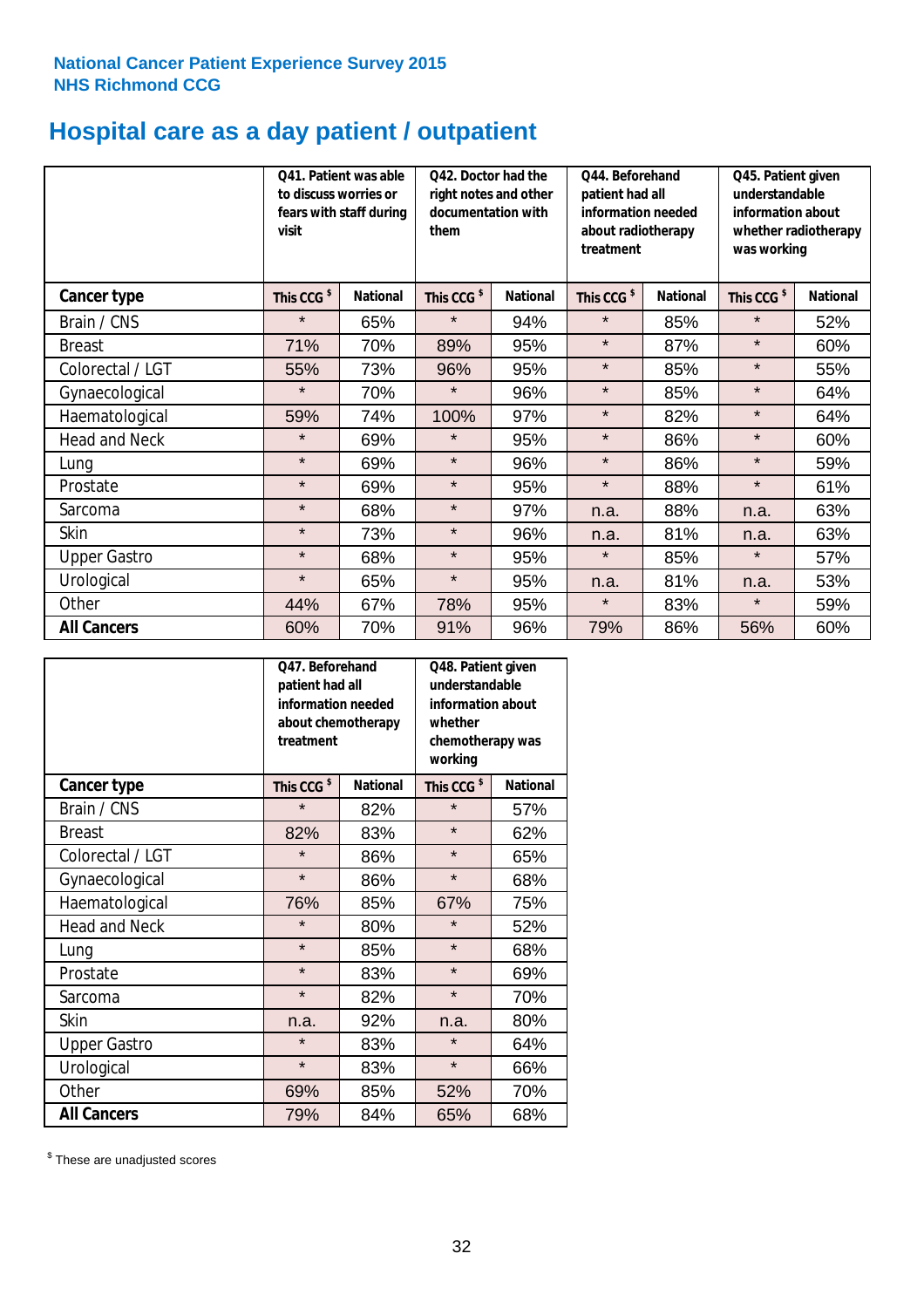# **Home care and support**

|                      | Q49. Hospital staff<br>gave family or | someone close all the<br>information needed to<br>help with care at home | from health or social<br>services during<br>treatment | Q50. Patient definitely<br>given enough support | Q51. Patient definitely<br>given enough support<br>from health or social<br>services after<br>treatment |                 |  |
|----------------------|---------------------------------------|--------------------------------------------------------------------------|-------------------------------------------------------|-------------------------------------------------|---------------------------------------------------------------------------------------------------------|-----------------|--|
| <b>Cancer type</b>   | This CCG <sup>\$</sup>                | <b>National</b>                                                          | This CCG <sup>\$</sup>                                | <b>National</b>                                 | This CCG <sup>\$</sup>                                                                                  | <b>National</b> |  |
| Brain / CNS          | $\star$                               | 56%                                                                      | $\star$                                               | 44%                                             | n.a.                                                                                                    | 44%             |  |
| <b>Breast</b>        | 64%                                   | 57%                                                                      | $\star$                                               | 54%                                             | $\star$                                                                                                 | 40%             |  |
| Colorectal / LGT     | 48%                                   | 60%                                                                      | 65%                                                   | 62%                                             | $\star$                                                                                                 | 52%             |  |
| Gynaecological       | $\star$                               | 56%                                                                      | $\star$                                               | 52%                                             | $\star$                                                                                                 | 42%             |  |
| Haematological       | 53%                                   | 60%                                                                      | $\star$                                               | 52%                                             | $\star$                                                                                                 | 43%             |  |
| <b>Head and Neck</b> | $\star$                               | 59%                                                                      | $\star$                                               | 53%                                             | $\star$                                                                                                 | 50%             |  |
| Lung                 | $\star$                               | 57%                                                                      | $\star$                                               | 52%                                             | $\star$                                                                                                 | 42%             |  |
| Prostate             | $\star$                               | 55%                                                                      | $\star$                                               | 47%                                             | $\star$                                                                                                 | 43%             |  |
| Sarcoma              | $\star$                               | 59%                                                                      | $\star$                                               | 58%                                             | $\star$                                                                                                 | 53%             |  |
| Skin                 | $\star$                               | 67%                                                                      | $\star$                                               | 58%                                             | $\star$                                                                                                 | 61%             |  |
| <b>Upper Gastro</b>  | $\star$                               | 59%                                                                      | $\star$                                               | 54%                                             | $\star$                                                                                                 | 45%             |  |
| Urological           | $\star$                               | 55%                                                                      | $\star$                                               | 47%                                             | $\star$                                                                                                 | 44%             |  |
| Other                | 30%                                   | 54%                                                                      | 46%                                                   | 55%                                             | $\star$                                                                                                 | 48%             |  |
| <b>All Cancers</b>   | 53%                                   | 58%                                                                      | 54%                                                   | 54%                                             | 45%                                                                                                     | 45%             |  |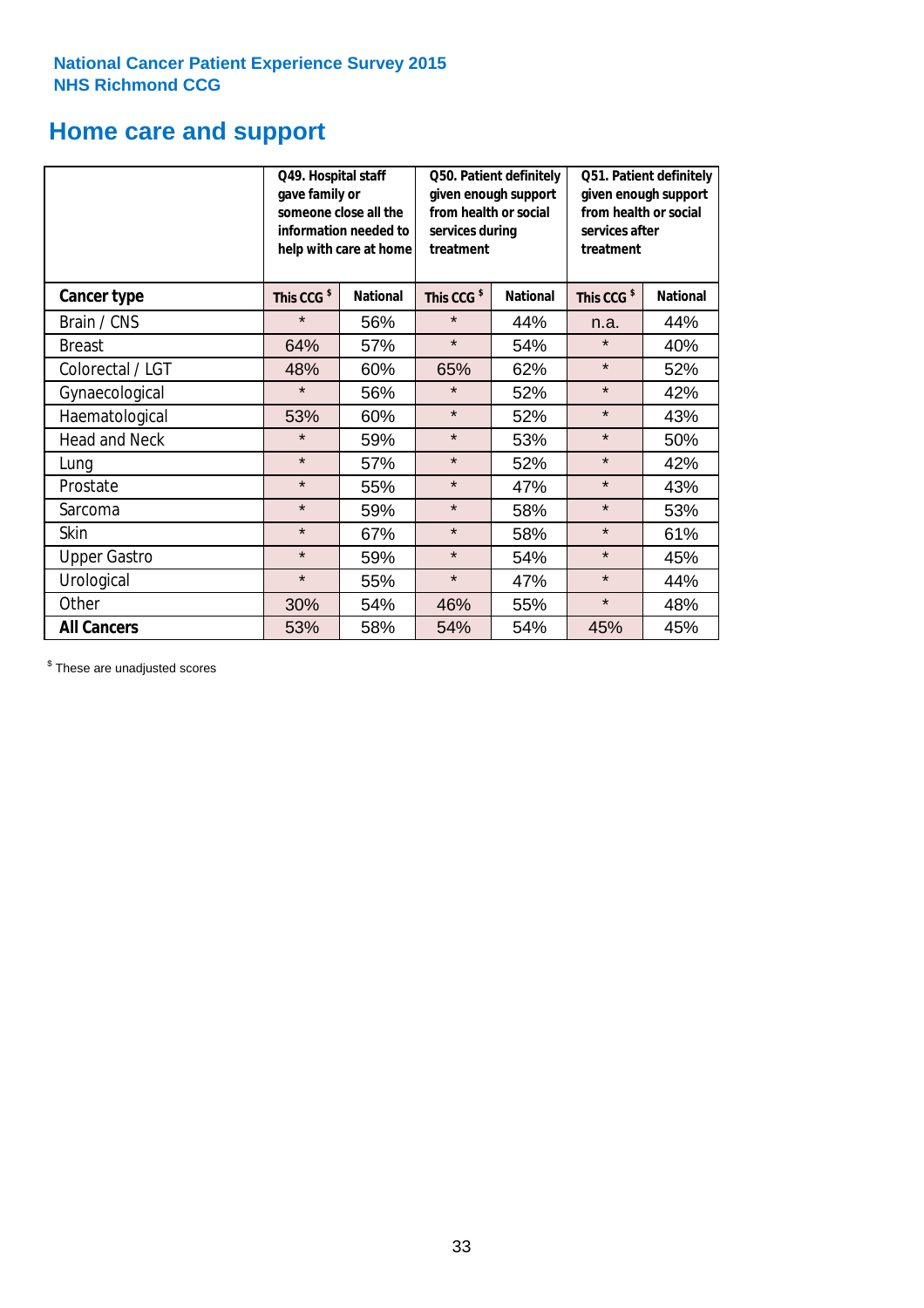### **Care from your general practice**

|                      | information about<br>treatment | Q52. GP given enough<br>patient's condition and | <b>O53. Practice staff</b><br>definitely did<br>everything they could<br>to support patient |                 |  |
|----------------------|--------------------------------|-------------------------------------------------|---------------------------------------------------------------------------------------------|-----------------|--|
| <b>Cancer type</b>   | This CCG <sup>\$</sup>         | <b>National</b>                                 | This CCG <sup>\$</sup>                                                                      | <b>National</b> |  |
| Brain / CNS          | $\star$                        | 94%                                             | $\star$                                                                                     | 59%             |  |
| <b>Breast</b>        | 97%                            | 96%                                             | 62%                                                                                         | 63%             |  |
| Colorectal / LGT     | 84%                            | 95%                                             | $\star$                                                                                     | 63%             |  |
| Gynaecological       | $\star$                        | 95%                                             | $\star$                                                                                     | 59%             |  |
| Haematological       | 95%                            | 96%                                             |                                                                                             | 61%             |  |
| <b>Head and Neck</b> | $\star$                        | 93%                                             | $\star$                                                                                     | 60%             |  |
| Lung                 | $\star$                        | 95%                                             | $\star$                                                                                     | 62%             |  |
| Prostate             | $\star$                        | 95%                                             | $\star$                                                                                     | 67%             |  |
| Sarcoma              | $\star$                        | 97%                                             | $\star$                                                                                     | 65%             |  |
| Skin                 | $\star$                        | 97%                                             | $\star$                                                                                     | 71%             |  |
| <b>Upper Gastro</b>  | $\star$                        | 94%                                             | $\star$                                                                                     | 62%             |  |
| Urological           | $\star$                        | 95%                                             | $\star$                                                                                     | 64%             |  |
| Other                | 94%                            | 95%                                             | 48%                                                                                         | 61%             |  |
| <b>All Cancers</b>   | 95%                            | 95%                                             | 56%                                                                                         | 63%             |  |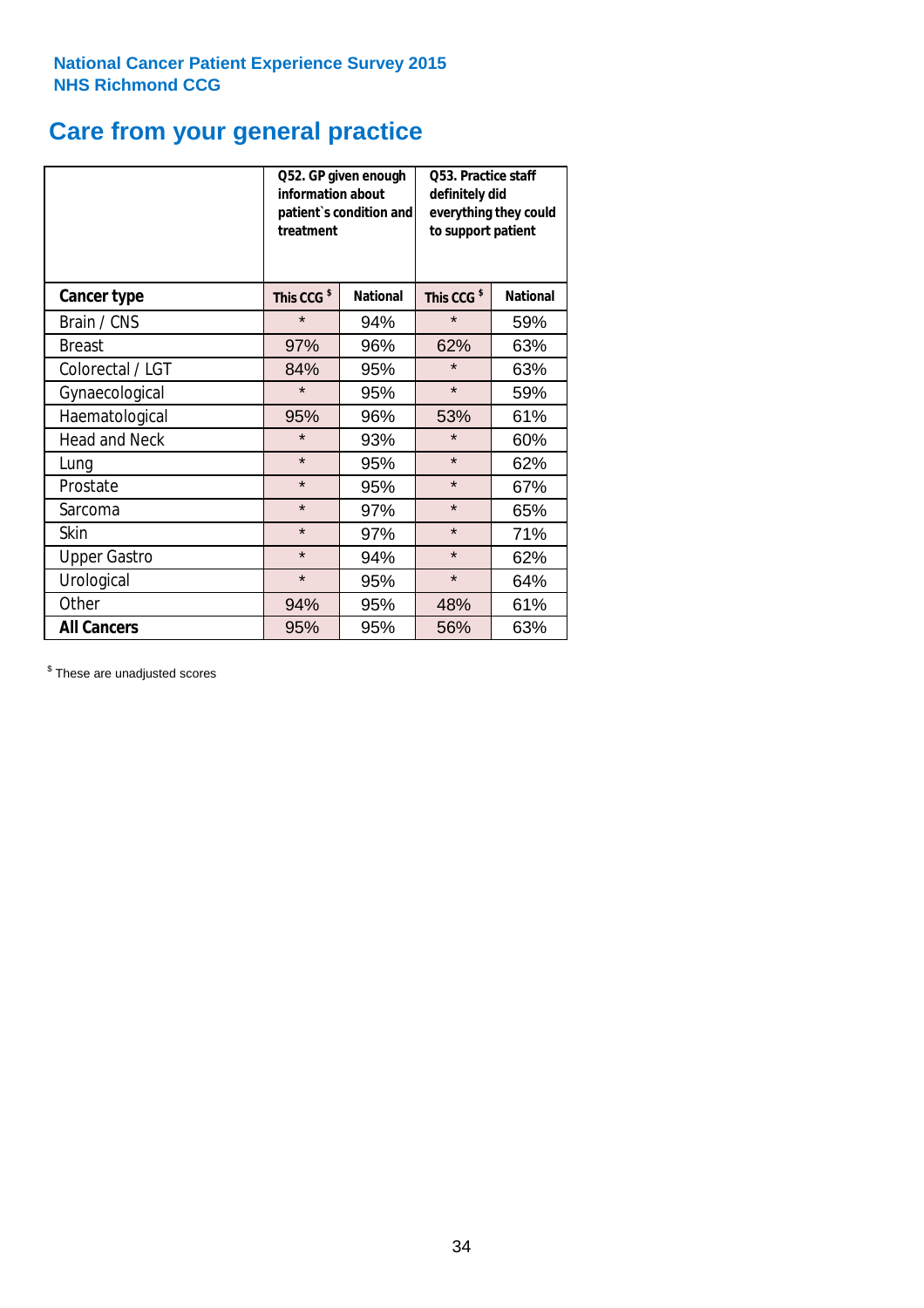### **Your overall NHS care**

|                      | Q54. Hospital and<br>community staff<br>always worked well<br>together |                 | Q55. Patient given a<br>care plan |                 | Q56. Overall the<br>administration of the<br>care was very good /<br>qood |                 | Q57. Length of time for<br>attending clinics and<br>appointments was<br>right |                 |
|----------------------|------------------------------------------------------------------------|-----------------|-----------------------------------|-----------------|---------------------------------------------------------------------------|-----------------|-------------------------------------------------------------------------------|-----------------|
| Cancer type          | This CCG <sup>\$</sup>                                                 | <b>National</b> | This CCG <sup>\$</sup>            | <b>National</b> | This CCG <sup>\$</sup>                                                    | <b>National</b> | This CCG <sup>\$</sup>                                                        | <b>National</b> |
| Brain / CNS          | $\star$                                                                | 45%             | $\star$                           | 29%             | $\star$                                                                   | 84%             | $\star$                                                                       | 60%             |
| <b>Breast</b>        | 47%                                                                    | 60%             | 19%                               | 35%             | 79%                                                                       | 90%             | 49%                                                                           | 64%             |
| Colorectal / LGT     | 52%                                                                    | 60%             | 55%                               | 36%             | 82%                                                                       | 88%             | 57%                                                                           | 68%             |
| Gynaecological       | $\star$                                                                | 58%             | $\star$                           | 29%             | $\star$                                                                   | 89%             | $\star$                                                                       | 66%             |
| Haematological       | 53%                                                                    | 63%             | 19%                               | 33%             | 90%                                                                       | 92%             | 49%                                                                           | 62%             |
| <b>Head and Neck</b> | $\star$                                                                | 58%             | $\star$                           | 34%             | $\star$                                                                   | 89%             | $\star$                                                                       | 65%             |
| Lung                 | $\star$                                                                | 63%             | $\star$                           | 32%             | $\star$                                                                   | 89%             | $\star$                                                                       | 70%             |
| Prostate             | $\star$                                                                | 63%             | $\star$                           | 36%             | $\star$                                                                   | 87%             | $\star$                                                                       | 71%             |
| Sarcoma              | $\star$                                                                | 60%             | $\star$                           | 31%             | $\star$                                                                   | 90%             | $\star$                                                                       | 63%             |
| Skin                 | $\star$                                                                | 69%             | $\star$                           | 39%             | $\star$                                                                   | 89%             | $\star$                                                                       | 73%             |
| <b>Upper Gastro</b>  | $\star$                                                                | 58%             | $\star$                           | 36%             | $\star$                                                                   | 88%             | $\star$                                                                       | 66%             |
| Urological           | $\star$                                                                | 62%             | $\star$                           | 26%             | $\star$                                                                   | 84%             | $\star$                                                                       | 73%             |
| Other                | 43%                                                                    | 56%             | 13%                               | 29%             | 82%                                                                       | 87%             | 43%                                                                           | 61%             |
| <b>All Cancers</b>   | 52%                                                                    | 61%             | 25%                               | 33%             | 83%                                                                       | 89%             | 57%                                                                           | 66%             |

|                      | Q58. Taking part in<br>cancer research | discussed with patient | Q59. Patient's average<br>rating of care scored<br>from very poor to very<br>good |                 |  |
|----------------------|----------------------------------------|------------------------|-----------------------------------------------------------------------------------|-----------------|--|
| <b>Cancer type</b>   | This CCG <sup>\$</sup>                 | <b>National</b>        | This CCG <sup>\$</sup>                                                            | <b>National</b> |  |
| Brain / CNS          | $\star$                                | 32%                    | $\star$                                                                           | 8.5             |  |
| <b>Breast</b>        | 27%                                    | 28%                    | 8.8                                                                               | 8.8             |  |
| Colorectal / LGT     | 23%                                    | 22%                    | 8.3                                                                               | 8.7             |  |
| Gynaecological       | $\star$                                | 27%                    | $\star$                                                                           | 8.7             |  |
| Haematological       | 38%                                    | 36%                    | 8.7                                                                               | 8.8             |  |
| <b>Head and Neck</b> | $\star$                                | 21%                    | $\star$                                                                           | 8.6             |  |
| Lung                 | $\star$                                | 34%                    | $\star$                                                                           | 8.6             |  |
| Prostate             | $\star$                                | 35%                    | $\star$                                                                           | 8.6             |  |
| Sarcoma              | $\star$                                | 29%                    | $\star$                                                                           | 8.7             |  |
| Skin                 | $\star$                                | 17%                    | $\star$                                                                           | 8.9             |  |
| <b>Upper Gastro</b>  | $\star$                                | 30%                    | $\star$                                                                           | 8.6             |  |
| Urological           | $\star$                                | 14%                    | $\star$                                                                           | 8.5             |  |
| Other                | 38%                                    | 31%                    | 7.9                                                                               | 8.6             |  |
| <b>All Cancers</b>   | 34%                                    | 28%                    | 8.5                                                                               | 8.7             |  |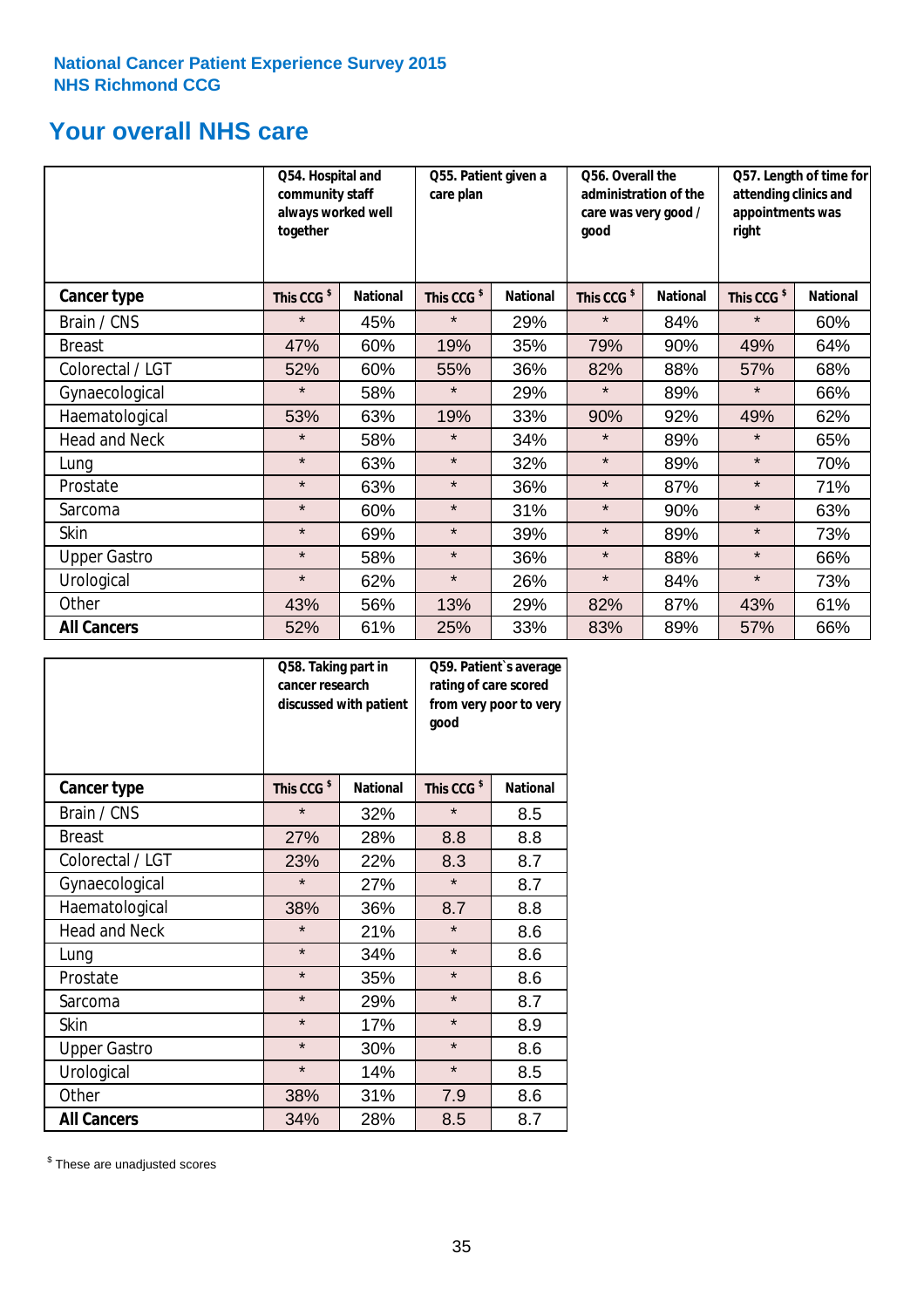### **Annex**

### **Methodology**

The sample for the survey included all adult (aged 16 and over) NHS patients, with a confirmed primary diagnosis of cancer, discharged from an NHS Trust after an inpatient episode or day case attendance for cancer related treatment in the months of April, May and June 2015.

The patients included in the sample had relevant cancer ICD10 codes (C00-99 excluding C44 and C84, and D05) in the first diagnosis field of their patient records, applied to their patient files by the relevant NHS Trust, and were alive at the point at which fieldwork commenced. Deceased checks were undertaken on up to three occasions during fieldwork, to ensure that questionnaires were not sent to patients who had died since their treatment.

Trust samples were checked rigorously for duplicates and patient lists were also de-duplicated nationally to ensure that patients did not receive multiple copies of questionnaires.

The fieldwork for the survey was undertaken between October 2015 and March 2016.

For the first time, the survey used a mixed mode methodology. Questionnaires were sent by post with two reminders where necesssary, but also included an option to complete online. A Freephone helpline was available for respondents to ask questions about the survey, to enable them to complete their questionnaires over the phone, and to provide access to a translation and interpreting facility for those whose first language was not English.

The Health Research Authority supported the survey by granting Section 251 approval.

#### **Further information**

Further information on survey methodology, as well as all of the national and local reports and data, is available at www.ncpes.co.uk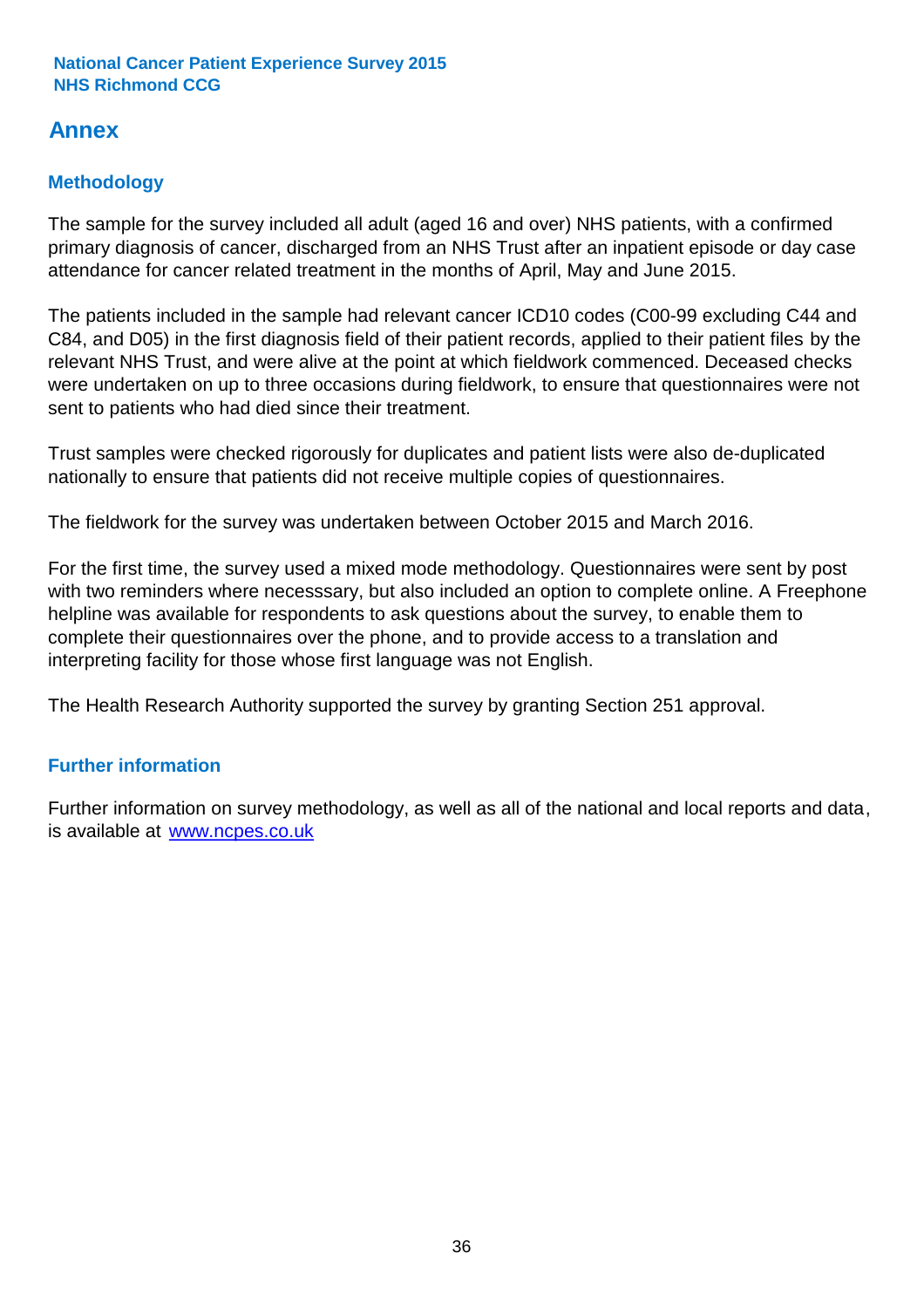#### **Redevelopment of the 2015 survey**

A number of significant changes have been made to the National Cancer Patient Experience Survey in 2015:

- the length of the questionnaire has been reduced
- response options have been reviewed and changed to make them consistent throughout the survey
- some of the questions and / or answer options have been changed so that they are now in line with questions in other patient surveys (e.g. the Care Quality Commission national patient surveys), to improve comparability between them
- the topic areas within the questionnaire have been redesigned to capture the whole patient journey.

There are 50 questions in the questionnaire that relate directly to patient experience. Of these, 14 remain unchanged from previous years; and a further 21 have been slightly amended. We draw caution in directly comparing data from the 2015 survey to the findings of the previous CPES surveys, even for identical questions. Changes in the structure of the survey instrument (questionnaire) and also the administration of the survey (calendar period and length of time from sampling to field work start and completion) may influence nationwide averages, although these features will not greatly impact on relative comparisons (e.g. between patient groups or hospitals).

The other 15 questions are either new or substantially changed from previous years.

It is expected that there will be few, if any changes, to the questionnaire going forward so we will be able to compare the results year on year. Where changes are necessary they are expected to be for methodological reasons or to improve question reliability.

Another significant change in 2015 is that an online version of the questionnaire has been developed. The online version was developed to make the questionnaire more accessible for respondents. This may have an impact on the demographic characteristics of the respondents. This may be an improvement if previously underrepresented groups have responded. However, changes to the demographics of respondents may have implications on the overall results - and again, leads us to draw caution in directly comparing results with previous years.

#### **Official Statistics**

The 2015 survey data has been published for the first time as Official Statistics. The 2015 survey data has been produced and published in line with the Code of Practice for Official Statistics.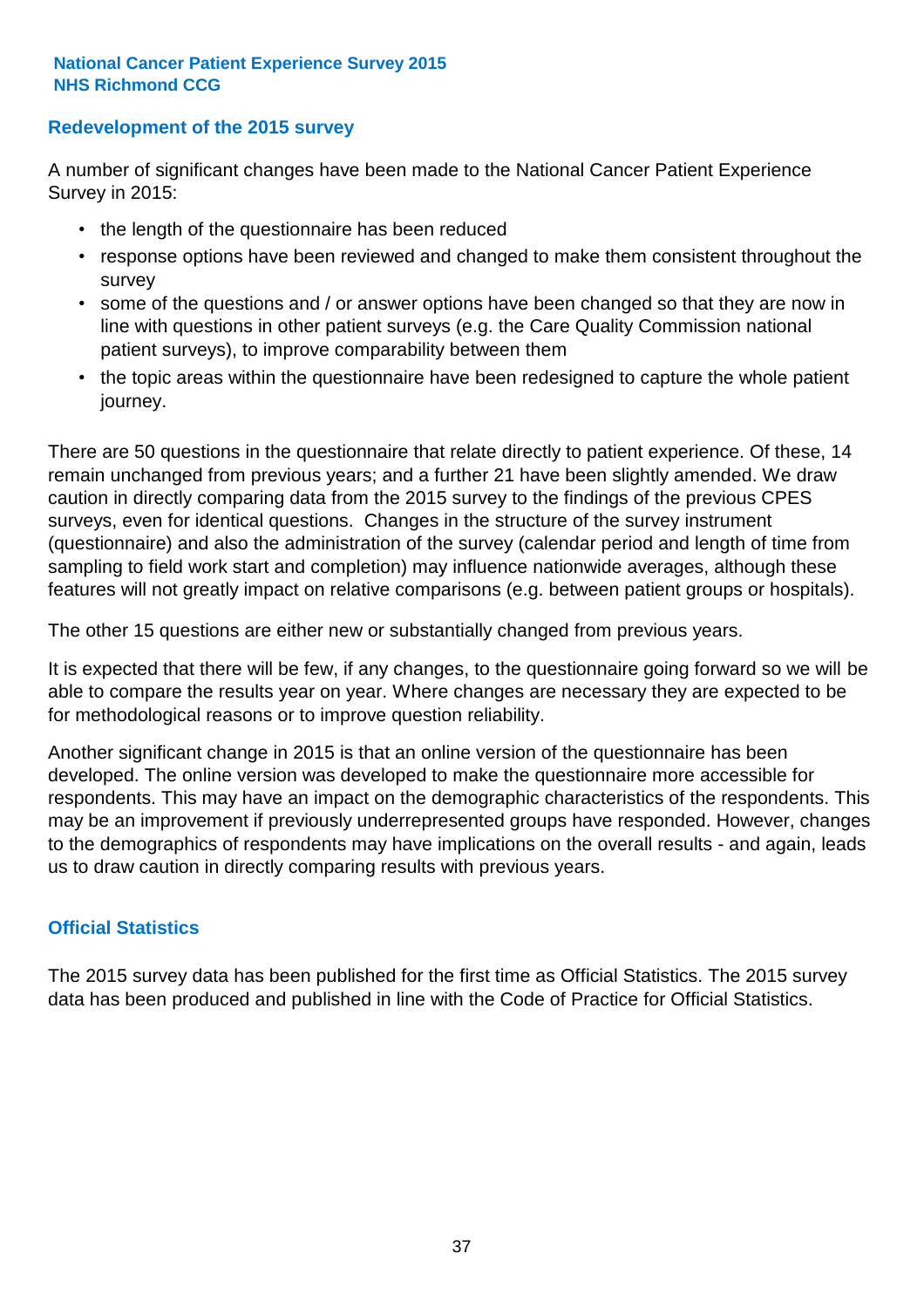#### **Scoring methodologies**

49 of the 50 questions relating directly to patient experience have been summarised as the score of the percentage of patients who reported a positive experience. For example:

- question 6 asks: "Overall, how did you feel about the length of time you had to wait for your test to be done?". Responses have been recorded as positive only for those patients who selected the first option ("It was about right")
- question 11 asks: "When you were told you had cancer, were you given written information about the type of cancer you had?". Responses have been recorded as positive only for those patients who selected the first option ("Yes, and it was easy to understand").

Where options do not provide any information on positive/negative patient experience (e.g. "Don't know / can't remember"), they are excluded from the score.

The other question (question 59) asks respondents to rate their overall care on a scale of 0 to 10. Scores have been given as an average on this scale.

A copy of the 2015 questionnaire, marked up with all of these scoring conventions, is available at www.ncpes.co.uk

Further details on the scoring methodology can be found in the technical document for the survey, available at <u>www.ncpes.co.uk</u>

#### **Case-mix adjustment**

For the first time in 2015, case-mix adjusted findings are being presented alongside unadjusted results for CCGs. Case-mix adjustment allows us to account for the impact that differing patient populations might have on results. By using the case-mix adjusted estimates we can obtain a greater understanding of how a CCG is performing given their patient population.

The factors taken into account in this case-mix adjustment are gender, age, ethnic group, deprivation, and tumour group.

For further details on case-mix adjustment, please refer to the technical document for the survey, available at www.ncpes.co.uk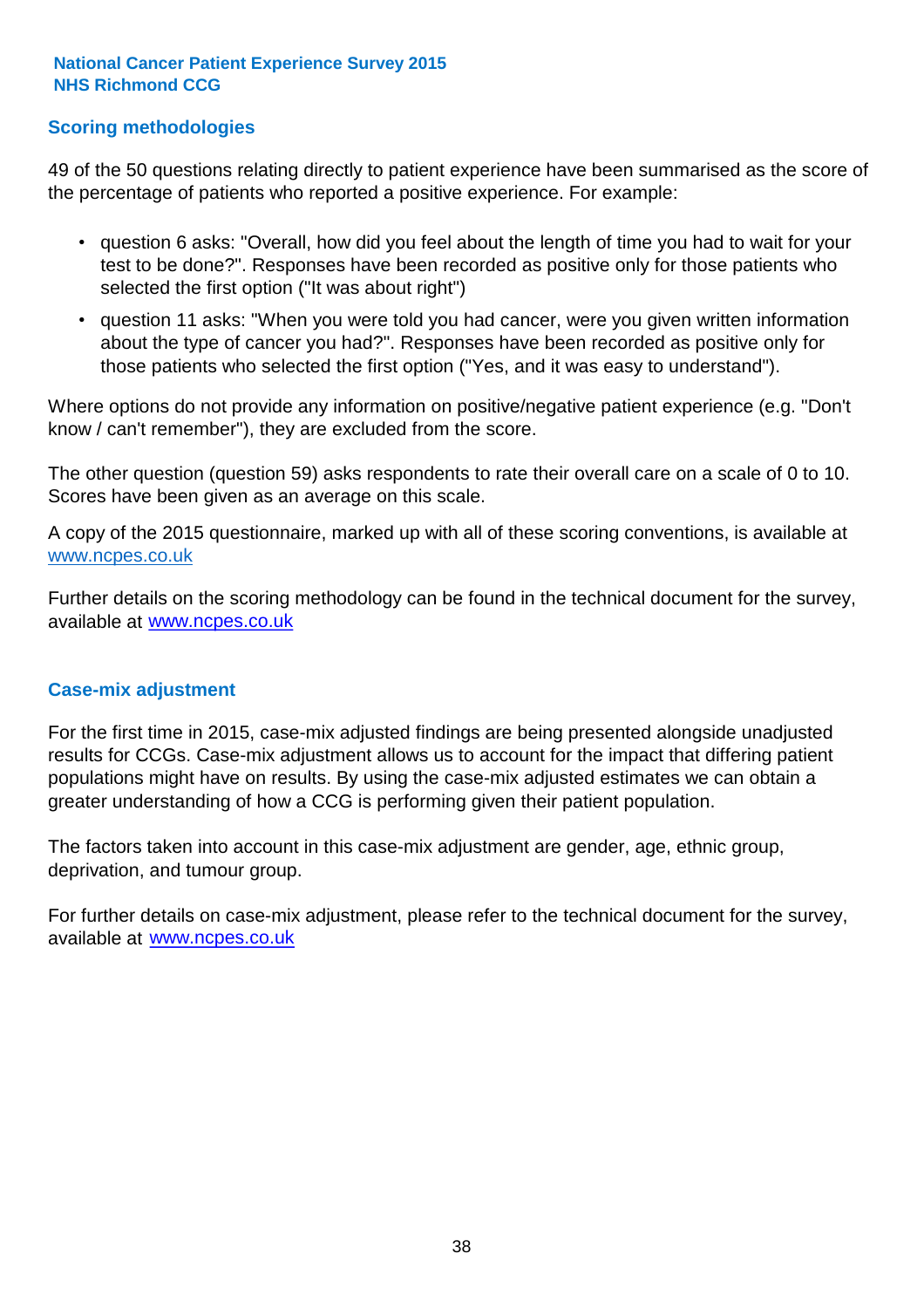#### **Response Rates**

|                 | <b>Sample</b><br><b>Size</b> | <b>Excluded</b> | Adjusted<br><b>Sample</b> | <b>Not</b><br><b>Returned Refused</b> | <b>Blank</b>    | Completed | Response<br>Rate |
|-----------------|------------------------------|-----------------|---------------------------|---------------------------------------|-----------------|-----------|------------------|
| <b>National</b> | 116,991                      | 8.719           | 108,272                   | 33,168                                | 3.918           | 71,186    | 66%              |
| 08P             | 381                          | 30 <sup>1</sup> | 351                       | 112                                   | 15 <sup>1</sup> | 224       | 64%              |

#### **Respondents by tumour group**

The tables below show the numbers of patients from each tumour group and the age and gender distribution of these patients.

| <b>Tumour Group</b>  | Number of<br>respondents* |
|----------------------|---------------------------|
| Brain / CNS          | $\overline{2}$            |
| <b>Breast</b>        | 39                        |
| Gynaecological       | 10                        |
| Colorectal / LGT     | 31                        |
| Lung                 | 18                        |
| <b>Skin</b>          | 5                         |
| Haematological       | 41                        |
| <b>Upper Gastro</b>  | 16                        |
| Other                | 22                        |
| Urological           | 12                        |
| Prostate             | 17                        |
| Sarcoma              | $\overline{2}$            |
| <b>Head and Neck</b> | 9                         |

*\* These figures may not match the numerator for all questions in the 'Comparisons by tumour group' section of this report, because not all questions were answered by all respondents.*

#### **Respondents by age and gender**

The questionnaire asked respondents to give their year of birth. This information has been amalgamated into 8 age bands. The age and gender distribution for the CCG was as follows:

|             | 16-24 | 25-34 | 35-44 | 45-54 | 55-64 | 65-74 | 75-84 | $85+$ | <b>Total</b> |
|-------------|-------|-------|-------|-------|-------|-------|-------|-------|--------------|
| <b>Male</b> |       |       |       |       | 19    | 50    | ~~    |       | 110          |
| Female      |       |       |       | 27    | 19    | 32    | 23    |       | 114          |
| Total       |       |       |       | 35    | 38    | 82    | 50    |       | 224          |